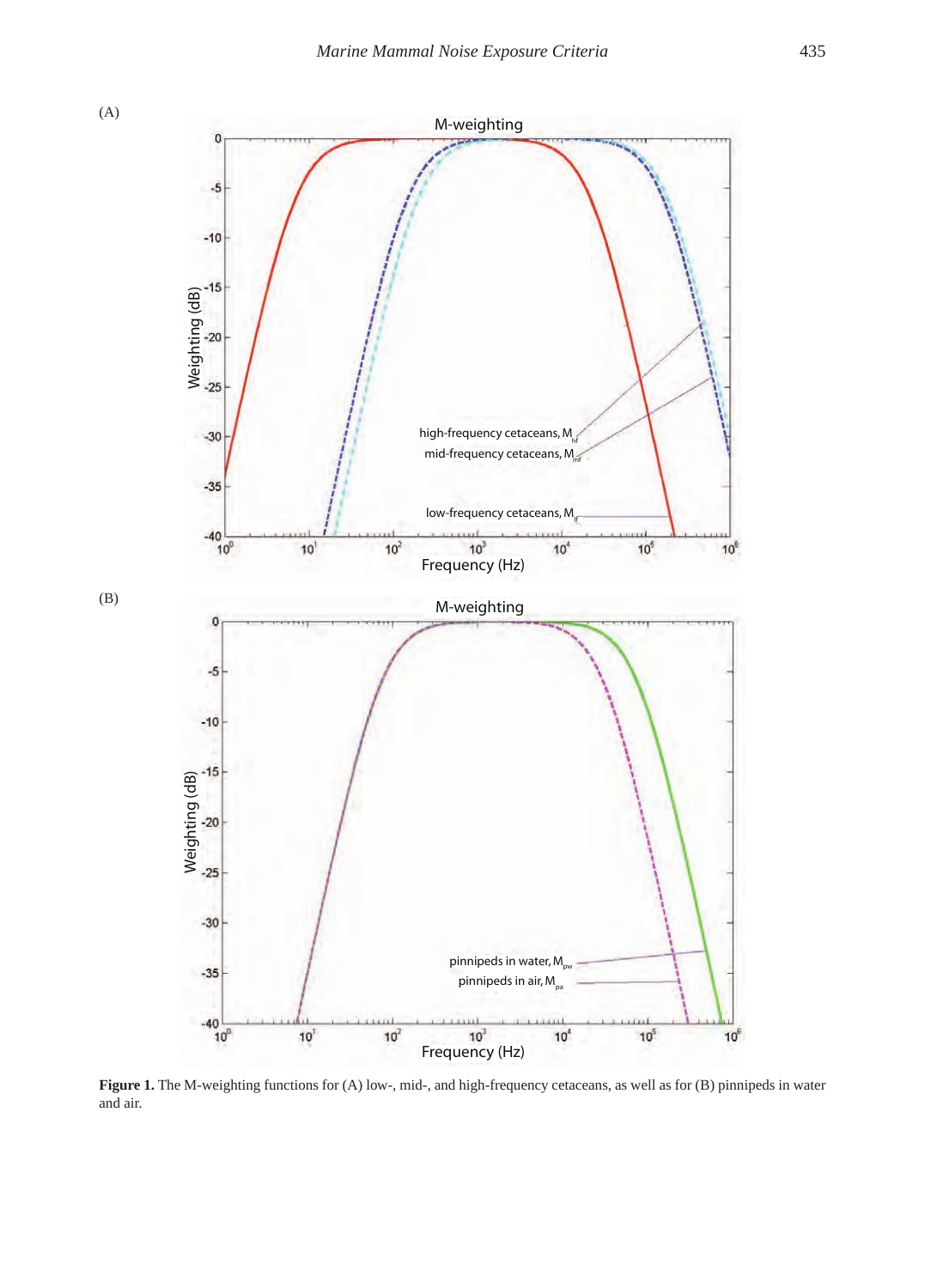metric(s) for estimating TTS-onset and predicting PTS-onset in humans (ISO, 1990).

This use of SEL is based on the assumption that sounds of equivalent energy will have generally similar effects on the auditory systems of exposed human subjects, even if they differ in SPL, duration, and/or temporal exposure pattern (Kryter, 1970; Nielsen et al., 1986; Yost, 1994; NIOSH, 1998). Under the equal-energy assumption, at exposure levels above TTS-onset, each doubling of sound duration is associated with a 3 dB reduction in the SPL theoretically required to cause the same amount of TTS. This relationship has been used in the derivation of exposure guidelines for humans (e.g., NIOSH, 1998). Numerous authors have questioned the predictive power of using a simplistic total energy approach in all conditions. It fails to account for varying levels and temporal patterns of exposure/recovery, among other factors, and will thus likely overestimate the TTS resulting from a complex noise exposure (Hamernik & Hsueh, 1991; Hamernik et al., 1993, 2002; Ahroon et al., 1993; Ward, 1997; Strasser et al., 2003). A comparative assessment of TTS as a function of exposure level in mammals, fish, and birds suggests that there are direct relationships but that the slopes vary among taxa (Smith et al., 2004). The debate over the validity of the equal energy "rule" of noise exposure remains unresolved, even for humans.

Some limited evidence favoring an SEL approach exists for marine mammals, however. Specifically, an equal-energy relationship for TTS-onset appears to hold reasonably well for certain noise exposure types within several mid-frequency cetacean species (Finneran et al., 2002b, 2005a; see "Effects of Noise on Hearing in Marine Animals: TTS Data" section in Chapter 3). A recent study of inair TTS in a California sea lion (Kastak et al., 2007) illustrates some conditions in which exposures with identical SEL result in considerably different levels of TTS. Nevertheless, because the very limited marine mammal data agree reasonably well (at least as a first-order approximation) with equal-energy predictions, and predictions based on SEL will be precautionary for intermittent exposures, we regard it as appropriate to apply the SEL metric for certain noise exposure criteria until future research indicates an alternate and more specific course. In certain applications, there is much more scientific justification for use of SEL-based criteria than for previous ad hoc SPL criteria (discussed in the "Historical Perspective" section in Chapter 1). In applications involving auditory effects, SEL-based criteria will likely more reliably distinguish cases where

phenomena of concern (TTS, PTS, etc.) will and will not likely occur.

## **Levels of Noise Effect: Injury and Behavioral Disturbance**

Direct auditory tissue effects (injury) and behavioral disruption are the two categories of noise effect that are considered in these marine mammal exposure criteria. Chapter 3 summarizes all available data on the effects of noise on marine mammal hearing. It also describes how these data are applied and extrapolated using precautionary measures to predict auditory injury and to derive thresholds and proposed criteria for injury.

In Chapter 4 and Appendices B & C, we summarize the current understanding and available data regarding marine mammal behavioral responses to noise. Chapter 4 includes a quantitative severity scale based generally on the NRC's (2005) Population Consequences of Acoustic Disturbance (PCAD) Model. Chapter 4 also includes a limited and cautious entry of behavioral-response data into a matrix of severity scaling as a function of RL. Currently available data, pooled by functional hearing group, do not support specific numerical criteria for the onset of disturbance. Rather, they indicate the context-specificity of behavioral reactions to noise exposure and point to some general conclusions about response severity in certain, specific conditions.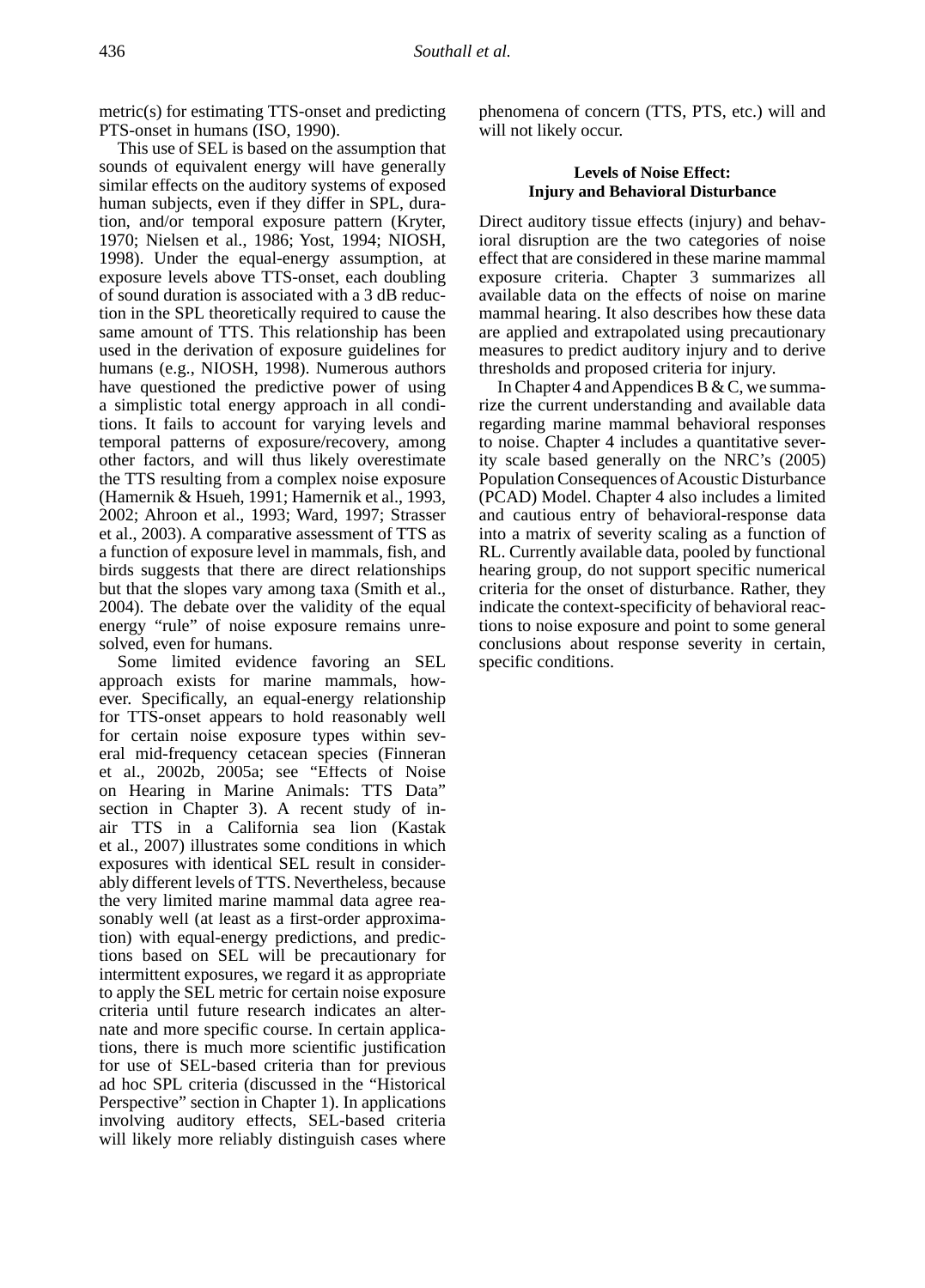# **3. Criteria for Injury: TTS and PTS**

The criteria for injury for all marine mammal groups and sound types are received levels (frequency-weighted where appropriate) that meet the definition of PTS-onset used here (40 dB-TTS, described below). Criteria were derived from measured or assumed TTS-onset thresholds for each marine mammal group plus TTS growth rate estimates (given below). Available TTS data for two mid-frequency cetacean species and three species of pinnipeds are used as the basis for estimating PTS-onset thresholds in all cetaceans ("cetacean procedure" described below; see "PTS-Onset for Pulses") and in all pinnipeds (see "PTS-Onset for Nonpulse Sounds"), respectively. The proposed injury criteria are presented by sound type because, for a given sound type, many of the same extrapolation and summation procedures apply across marine mammal hearing groups.

A dual-criterion approach was used for the recommended injury criteria. That is, any received noise exposure that exceeds either a peak pressure or a SEL criterion for injury is assumed to cause tissue injury in an exposed marine mammal. Of the two measures of sound exposure, peak pressures are to be unweighted (i.e., "flat-weighted"), whereas SEL metrics are to be M-weighted for the relevant marine mammal group (Figure 1). In practice, the received noise conditions should be compared to the two exposure criteria for that sound type and functional hearing group, and the more precautionary of the two outcomes accepted.

## **Effects of Noise on Hearing in Marine Mammals: TTS Data**

Noise exposure criteria for auditory injury ideally should be based on exposures empirically shown to induce PTS-onset; however, no such data presently exist for marine mammals. Instead, PTS-onset must be estimated from TTS-onset measurements and from the rate of TTS growth with increasing exposure levels above the level eliciting TTS-onset. PTS is presumed to be likely if the threshold is reduced  $by \geq 40$  dB (i.e., 40 dB of TTS). We used available marine mammal TTS data and precautionary extrapolation procedures based on terrestrial mammal data (see "Level of Noise Effect" in Chapter 2) to estimate exposures associated with PTS-onset. Existing TTS measurements for marine mammals are reviewed in detail here since they serve as the quantitative foundation for the injury criteria.

To date, TTSs measured in marine mammals have generally been of small magnitude (mostly < 10 dB). The onset of TTS has been defined as being a temporary elevation of a hearing threshold by 6 dB (e.g., Schlundt et al., 2000), although smaller threshold shifts have been demonstrated to be statistically significant with a sufficient number of samples (e.g., Kastak et al., 1999; Finneran et al., 2005a). Normal threshold variability within and between both experimental and control sessions (no noise) does warrant a TTS-onset criterion at a level that is always clearly distinguishable from that of no effect. We considered a 6 dB TTS sufficient to be recognized as an unequivocal deviation and thus a sufficient definition of TTS-onset.

Most of the frequencies used in TTS experiments to date are within the flat portions of the M-weighting functions given here, but not necessarily within the regions of greatest hearing sensitivity. Within the range of best hearing sensitivity for a given individual, detection thresholds are generally similar. Within this band, exposures with the same absolute level but different frequency are thus similar in terms of their effective sensation level. *Sensation level* is the amount (in dB) by which an RL exceeds the threshold RL for that signal type within a prescribed frequency band (Yost, 2000). If two exposures with identical absolute level are both audible, but one is outside the frequency range of best hearing sensitivity, sensation level will be less for the latter exposure, and its potential effects will be diminished. By creating frequency-weighted functions that are flat across virtually the entire functional hearing band, rather than just the region of best sensitivity, we have made another precautionary decision in the absence of underlying data on equal-loudness functions.

Auditory fatigue (i.e., TTS) in mid-frequency cetaceans has been measured after exposure to tones, impulsive sounds, and octave-band noise (OBN). In pinnipeds, it has been measured upon exposure to construction noise and OBN in both air and water.

## *Cetacean TTS*

The sound exposures that elicit TTS in cetaceans have been measured in two mid-frequency species—bottlenose dolphin and beluga (specific references given below)—with at least limited data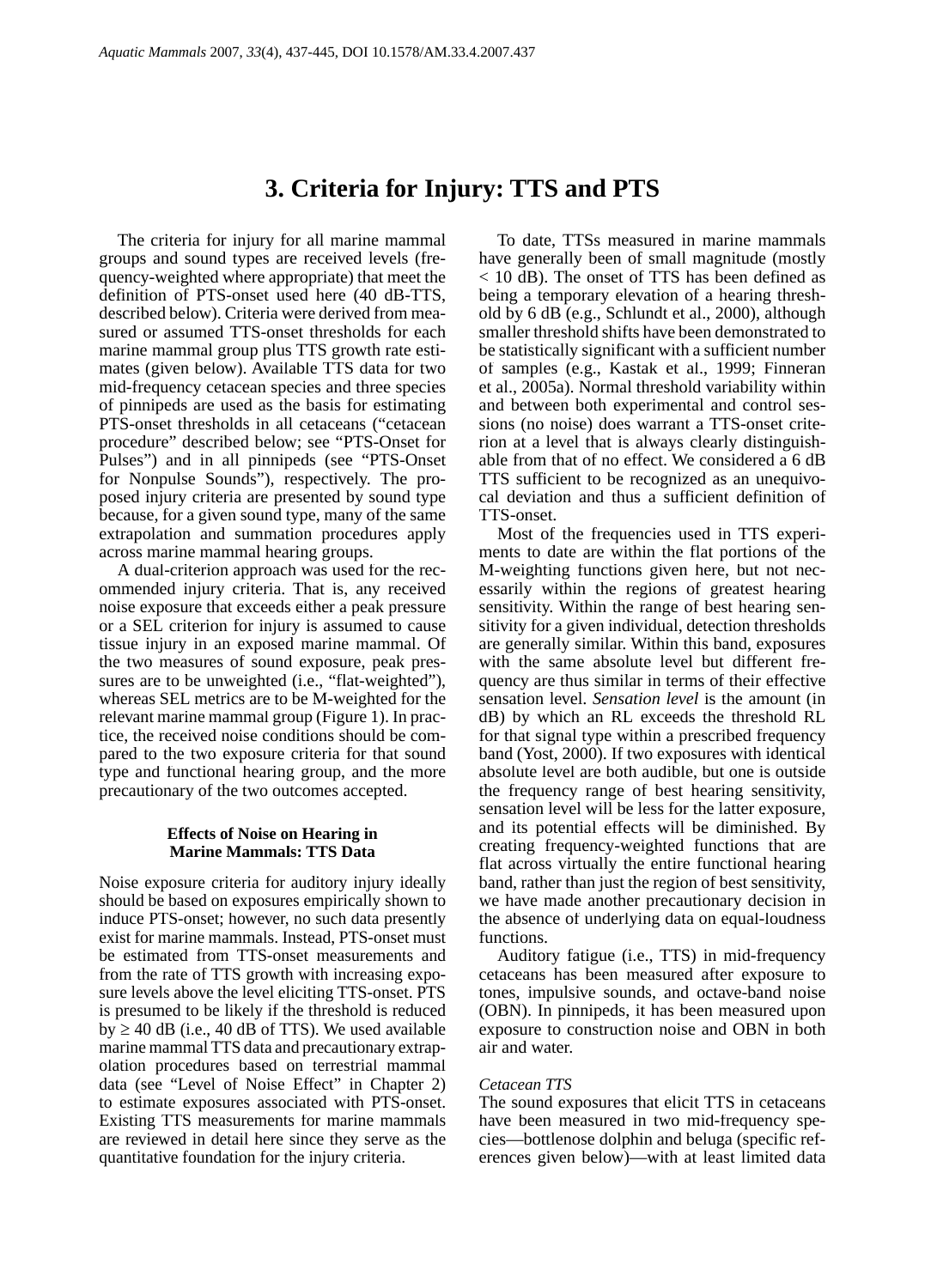being available for exposures to a single pulse and to nonpulsed sounds ranging from 1-s to ~50-min duration. There are no published TTS data for any other odontocete cetaceans (either mid- or highfrequency) or for any mysticete cetaceans (lowfrequency). This review is organized according to the duration of the fatiguing stimulus, with shortest exposures discussed first.

Finneran et al. (2000) exposed two bottlenose dolphins and one beluga to single pulses from an "explosion simulator" (ES). The ES consisted of an array of piezoelectric sound projectors that generated a pressure waveform resembling that from a distant underwater explosion. The pressure waveform was generally similar to waveforms predicted by the Navy REFMS model (Britt et al., 1991). The ES failed to produce realistic energy at frequencies below 1 kHz, however. No substantial (i.e.,  $\geq 6$  dB) threshold shifts were observed in any of the subjects exposed to a single pulse at the highest received exposure levels (peak: 70 kPa [10 psi]; peak-to-peak: 221 dB re: 1  $\mu$ Pa (peak-topeak); SEL: 179 dB re: 1 μPa<sup>2</sup>-s)].

Finneran et al. (2002b) repeated this experiment using a seismic watergun that produced a single acoustic pulse. Experimental subjects consisted of one beluga and one bottlenose dolphin. Measured  $TTS<sub>2</sub>$  was 7 and 6 dB in the beluga at 0.4 and 30 kHz, respectively, after exposure to intense single pulses (peak: 160 kPa [23 psi]; peak-to-peak: 226 dB re: 1 µPa (peak-to-peak); SEL: 186 dB re: 1  $\mu$ Pa<sup>2</sup>-s). Thresholds returned to within  $\pm$  2 dB of the pre-exposure value within 4 min of exposure. No TTS was observed in the bottlenose dolphin at the highest exposure condition (peak: 207 kPa [30 psi]; peak-to-peak: 228 dB re: 1  $\mu$ Pa (peak-topeak); SEL: 188 dB re: 1  $\mu$ Pa<sup>2</sup>-s). These studies demonstrated that, for very brief pulses, higher sound pressures were required to induce TTS than had been found for longer tones (discussed below).

Schlundt et al. (2000) reported TTS in five bottlenose dolphins and two belugas exposed to 1-s pure tones (nonpulses). This paper also included a re-analysis of TTS data from a technical report by Ridgway et al. (1997). At frequencies of 3 kHz, 10 kHz, and 20 kHz, SPLs necessary to induce TTS-onset were 192 to 201 dB re: 1 µPa (SEL: 192 to 201 dB re: 1  $\mu$ Pa<sup>2</sup>-s). The mean exposure SPL for TTS-onset was 195 dB re: 1 µPa (195  $dB$  re: 1  $\mu Pa^2$ -s). Note the appropriately different metrics for the nonpulse sources used in this study and those involving pulses. Also note that the SPL and SEL values are identical in this special case because of the 1-s duration fatiguing stimuli. At 0.4 kHz, no subjects exhibited shifts after exposures up to SPL exposures of 193 dB re: 1  $\mu$ Pa (193 dB re: 1  $\mu$ Pa<sup>2</sup>-s). Data at 75 kHz

were inconclusive: one dolphin exhibited a TTS after exposure at 182 dB SPL re: 1 µPa (182 dB re: 1 µPa2 -s) but not at higher exposure levels. The other dolphin experienced no threshold shift after exposure to maximum SPL levels of 193 dB re: 1 µPa (193 dB re: 1 µPa<sup>2</sup>-s). The shifts occurred most often at frequencies above the fatiguing stimulus.

Finneran et al. (2005a) measured TTS in bottlenose dolphins exposed to 3 kHz tones with durations of 1, 2, 4, and 8 s and at various SPL values. Tests were conducted in a quiet pool in contrast to previous studies in San Diego Bay, where thresholds were masked by broadband noise. Small amounts of TTS (3 to 6 dB) occurred in one dolphin following exposures with SELs of 190 to 204 dB re: 1  $\mu$ Pa<sup>2</sup>-s. These results are consistent with those of Schlundt et al. (2000), indicating that their results had not been significantly affected by the use of masked hearing thresholds in quantifying TTS. In general, the SEL necessary for TTS-onset was relatively consistent across the range of exposure durations, whereas exposure SPL values causing TTS-onset tended to decrease with increasing exposure duration. These results confirmed that, for these testing conditions (bottlenose dolphins exposed to  $\leq$  8-s tones of variable SPL), TTS magnitude was best correlated with exposure SEL rather than SPL.

Schlundt et al. (2006) reported on the growth and recovery of TTS in a bottlenose dolphin exposed to 3 kHz tones with SPLs up to 200 dB re 1  $\mu$ Pa and durations up to 128 s. The maximum exposure SEL was  $217$  dB re 1  $\mu$ Pa<sup>2</sup>-s, which produced a  $TTS<sub>4</sub>$  of  $\sim$ 23 dB. All thresholds recovered to baseline values within 24 h, most within 30 min. The growth of  $TTS<sub>4</sub>$  with increasing exposure SEL was  $\sim$ 1 dB TTS per dB SEL for TTS $_4$  of  $\sim$ 15 to 18 dB.

Finneran et al. (2007b) measured TTS in a bottlenose dolphin after single and multiple exposures to 20 kHz tones. Hearing thresholds were estimated at multiple frequencies (10 to 70 kHz) both behaviorally and electrophysiologically (by measurement of multiple auditory steady-state responses). Three experiments were performed. The first two featured single exposures (20 kHz, 64-s tones at 185 and 186 dB re 1  $\mu$ Pa). The third featured three 20 kHz, 16-s exposures separated by 11 and 12 min, with a mean SPL of 193 dB re  $1 \mu Pa$  (SD = 0.8 dB). Hearing loss was frequencydependent, with the largest TTS occurring at 30 kHz, less at 40, and then 20 kHz, and little or no TTS at other measured frequencies. AEP threshold shifts reached 40 to 45 dB and were always larger than behavioral shifts, which were 19 to 33 dB. Complete recovery required up to 5 d, with the recovery rate at 20 kHz being  $\sim$  2 dB/doubling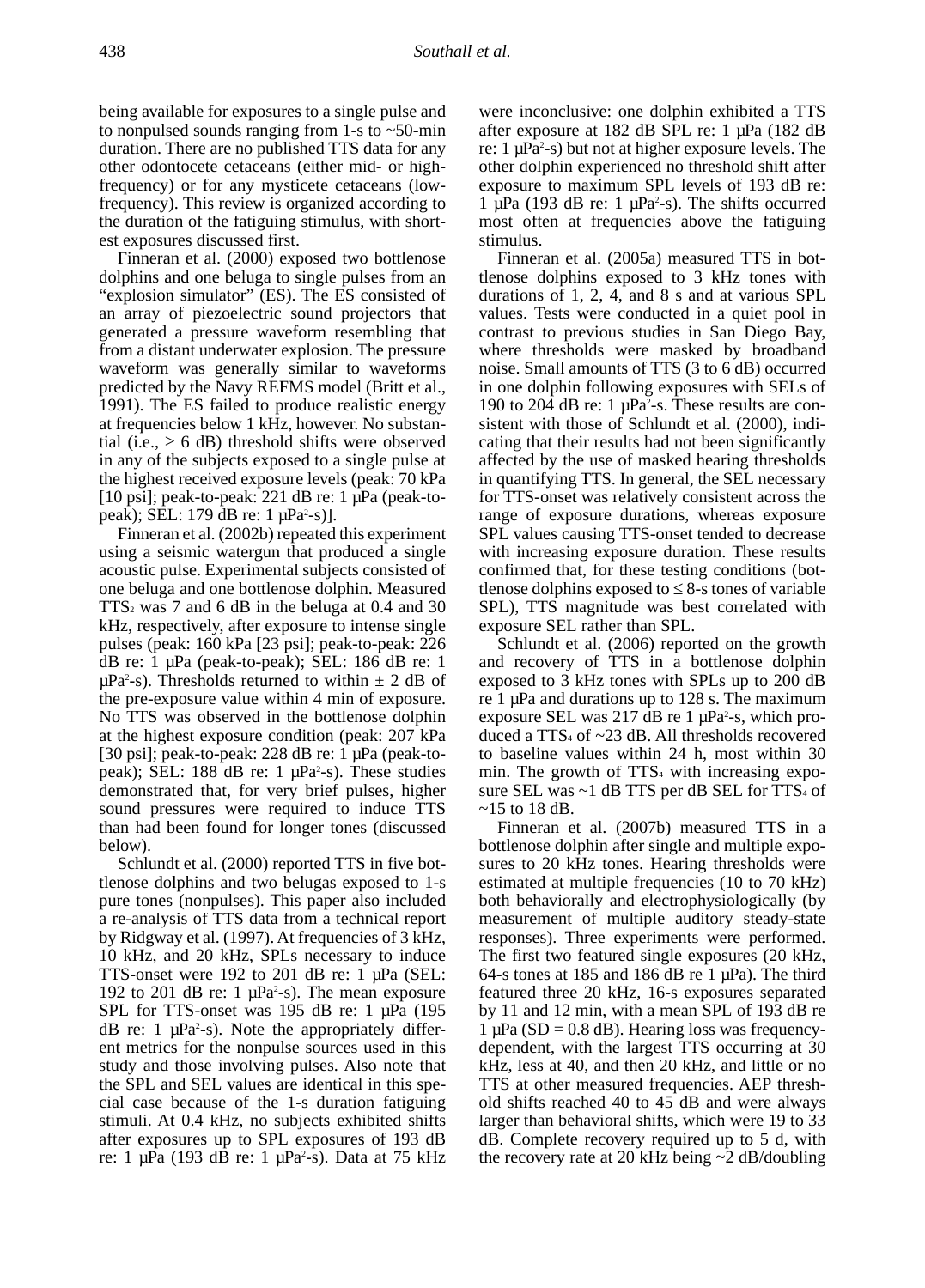of time and the rate at 30 and 40 kHz  $\sim$  5 to 6 dB/ doubling of time.

Nachtigall et al. (2003) measured TTS (*ca*. 20 min after noise cessation) in a bottlenose dolphin and found an average 11 dB shift following a 30 min net exposure to OBN with a 7.5 kHz center frequency (CF) (max SPL: 179 dB re: 1 µPa; SEL:  $\sim$ 212 to 214 dB re: 1  $\mu$ Pa<sup>2</sup>-s). The net exposure time was calculated as the total experimental time minus the time required for the subject to surface to breathe. Exposure during breathing periods was measured and factored into the SEL measurement. No TTS was observed after exposure to the same OBN at maximum SPL values of 165 and 171 dB re: 1  $\mu$ Pa (SEL: ~198 to 200 dB re: 1  $\mu$ Pa<sup>2</sup>-s and 204 to 206 dB re:  $1 \mu Pa^2$ -s, respectively).

Using AEP methods, Nachtigall et al. (2004) found TTS5 of *ca*. 4 to 8 dB following nearly 50 min exposures to OBN with a CF of 7.5 kHz (max SPL: 160 dB re: 1 µPa; SEL: ~193 to 195 dB re: 1 µPa2 -s). The difference in results between the two Nachtigall et al. studies (slightly lower TTS after exposure to much lower exposure energy) was attributed to measuring TTS at a shorter interval after the exposure ended (5 vs  $\sim$  20 min), and thus allowing less opportunity for hearing recovery. Further, Nachtigall et al. (2004) repeatedly measured hearing until recovery had occurred. TTS recovery was shown to occur within minutes or tens of minutes, depending on the amount of the threshold shift. Generally, the recovery rate was 1.5 dB of recovery per doubling of time and was consistent in both studies (Nachtigall et al., 2003, 2004).

The National Research Council (NRC) (1994) identified the need to know whether marine mammals experience greatest TTS at a frequency  $\frac{1}{2}$ octave above the frequency of exposure when exposed to loud tones as has been shown in terrestrial mammals. Nachtigall et al. (2004) observed an average threshold shift of 4 dB at 8 kHz but 8 dB shift at 16 kHz following the exposure to OBN centered at 7.5 kHz as described above. A similar upward frequency shift also has been observed by Schlundt et al. (2000) and Finneran et al. (2007b) for mid-frequency cetaceans. These findings provide "strong evidence for fundamental similarities in cochlear micromechanics in marine and land mammals" (NRC, 1994, p. 51) and further justify the judicious extrapolation of TTS data within marine mammal functional hearing groups and from terrestrial to marine mammals.

The above results provide empirical measures of exposure conditions associated with TTS-onset in mid-frequency cetaceans exposed to single pulses and nonpulses. Combined, these data demonstrate that, as compared with the exposure levels necessary to elicit TTS when exposure duration is short,

lower SPLs (but similar SEL values) are required to induce TTS when exposure duration is longer. These findings are generally consistent with measurements in humans and terrestrial mammals (Kryter, 1970; Harris, 1998; NIOSH, 1998) and support the use of SEL to approximate the auditory effects of variable exposure level/duration conditions. Although there are certain (possibly many) conditions under which an explicit "equalenergy rule" may fail to adequately describe the auditory effects of variable and/or intermittent noise exposure, the combined cetacean TTS data presented above generally support the use of SEL as a first-order approximation, at least until additional data are available.

For cetaceans, published TTS data are limited to the bottlenose dolphin and beluga (Finneran et al., 2000, 2002b, 2005a; Schlundt et al., 2000; Nachtigall et al., 2003, 2004). Where data exist for both species, we use the more precautionary result (usually for beluga) to represent TTS-onset for all mid-frequency cetaceans. No published data exist on auditory effects of noise in either low- or highfrequency cetaceans (an area of needed research as discussed in Chapter 5); therefore, data from mid-frequency cetaceans are used as surrogates for these two other groups (**cetacean procedure**). [We are aware of some very recent TTS measurements for an individual harbor porpoise exposed to single pulses (Lucke et al., 2007a) but lack sufficient details regarding methodology and data analysis to directly consider those data quantitatively.]

Low-frequency cetaceans (mysticetes), based on their auditory anatomy (Wartzok & Ketten, 1999) and ambient noise levels in the frequency ranges they use (Clark & Ellison, 2004), almost certainly have poorer absolute sensitivity (i.e., higher thresholds) across much of their hearing range than do the mid-frequency species (but see earlier discussion). Mid-frequency cetaceans experience TTS-onset at relatively high levels compared with their absolute hearing sensitivity at similar frequencies (i.e., high sensation levels), although it is not known that this is similarly characteristic of low-frequency cetaceans. Our use of TTS data from mid-frequency cetaceans as a surrogate for low-frequency cetaceans presumes that the two groups have similar auditory mechanisms and are not radically different in relative sensitivity to fatiguing noise, and that relative differences in absolute sensitivity between the two groups are generally as expected.

For high-frequency species, data from midfrequency cetaceans are currently used as a surrogate in the absence of available group-specific data. Aside from their extended upper-frequency hearing, high-frequency cetaceans appear to be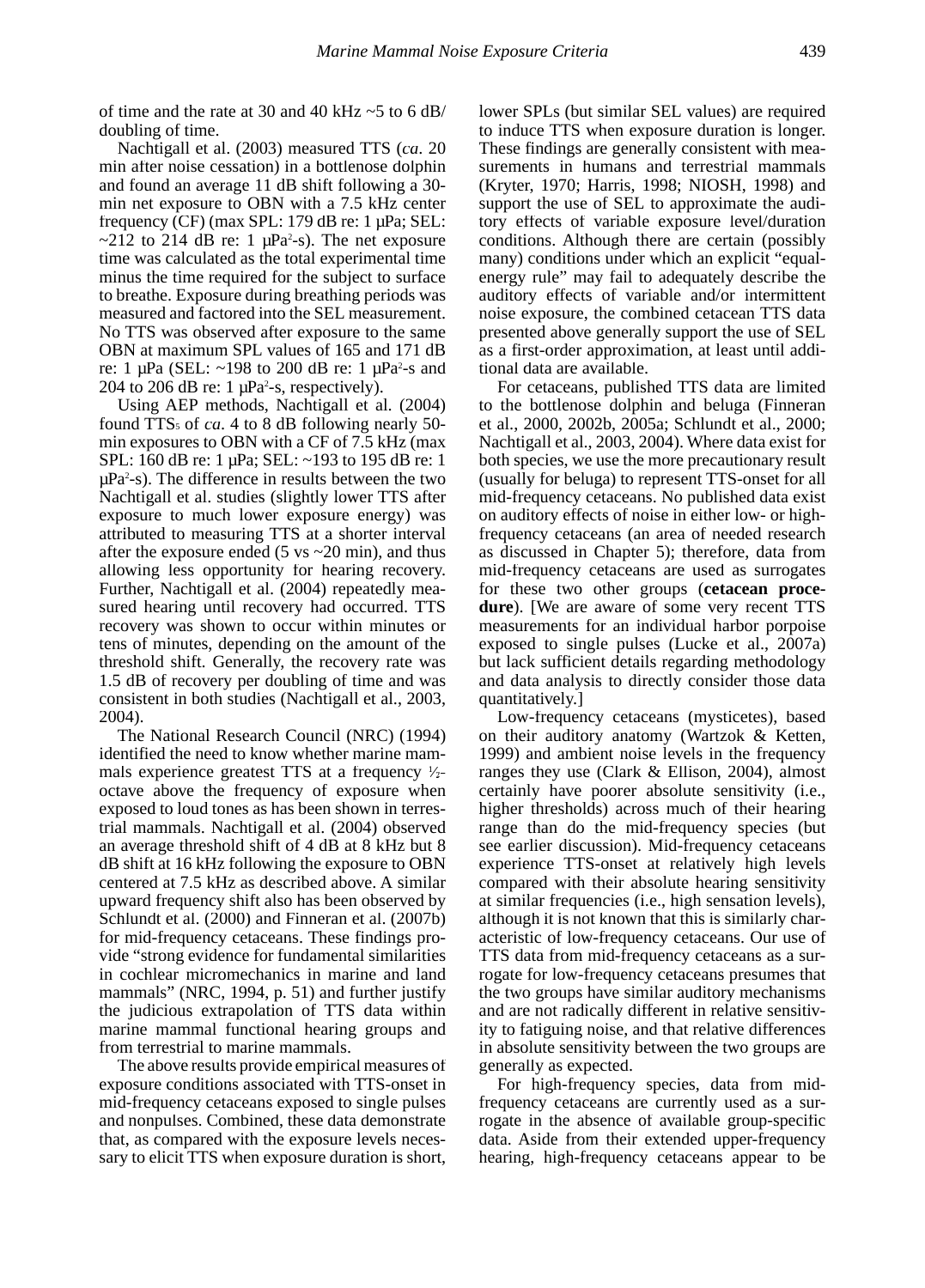generally similar in auditory anatomy and hearing capabilities to mid-frequency species, though there are some general differences between the groups in sound production. Based on available information and our extrapolation procedures, slightly lower estimates of TTS-onset may be warranted for high-frequency cetaceans exposed to very high-frequency sounds ( $\geq 100$  kHz). [Also, preliminary measurements of TTS in a harbor porpoise exposed to a single airgun pulse (Lucke et al., 2007a) suggest that this species may experience TTS-onset at levels lower than would be suggested by extrapolating from mid-frequency cetaceans. Those results, if confirmed, may provide a more empirical basis for estimating TTS-onset in high-frequency cetaceans and deriving group-specific injury criteria.]

## *Pinniped TTS (Under Water)*

Sound exposures that elicit TTS in pinnipeds under water have been measured in individual subjects of three pinniped species (harbor seal, California sea lion, and northern elephant seal). Available data involved exposures to either broadband or octaveband nonpulse noise over durations ranging from ~12 min to several hours, plus limited data on exposure to underwater pulses. Interestingly, there were consistent among-species differences in the exposure conditions that elicited TTS under water. For the conditions tested, the harbor seal experienced TTS at lower exposure levels than did the California sea lion or northern elephant seal. There are no underwater TTS data for any other pinniped species.

The following review first considers exposure to nonpulses, organized chronologically, followed by a brief discussion of the lone study on exposure to pulses. All but one of the studies (Finneran et al., 2003) came from one laboratory and from the same individual test subjects. Kastak & Schusterman (1996) reported a TTS of ~8 dB (measured under water at 100 Hz) in a harbor seal following exposure to broadband airborne, nonpulse noise from nearby construction. Under controlled conditions, Kastak et al. (1999) measured TTS of *ca*. 4 to 5 dB in a harbor seal, California sea lion, and northern elephant seal following 20 to 22-min exposure to underwater OBN centered at frequencies from 100 Hz to 2 kHz. Exposures were normalized to octave-band levels 60 to 75 dB above each subject's hearing threshold (i.e., 60 to 75 dB sensation level) to present similar effective exposure conditions to each of the three subjects. Because of this approach, absolute exposure values (in terms of both SPL and SEL) were quite variable depending on subject and test frequency.

Subsequently, Kastak et al. (2005) made TTS measurements on the same subjects using 2.5

kHz OBN, higher sensation levels (up to 95 dB), and longer exposure durations (up to 50-min net exposure). These data largely corroborate previous findings concerning TTS-onset in these pinnipeds. They also support sensation level as a relevant metric for normalizing exposures with similar durations across species having different absolute hearing capabilities. Comparative analyses of the combined underwater pinniped data (Kastak et al., 2005) indicated that, in the harbor seal, a TTS of *ca*. 6 dB occurred with 25-min exposure to 2.5 kHz OBN with SPL of 152 dB re: 1 µPa (SEL: 183 dB re:  $1 \mu Pa^2$ -s). Under the same test conditions, a California sea lion showed TTS-onset at 174 dB re: 1  $\mu$ Pa (SEL: 206 dB re: 1  $\mu$ Pa<sup>2</sup>-s), and a northern elephant seal experienced TTS-onset at 172 dB re: 1  $\mu$ Pa (SEL: 204 dB re: 1  $\mu$ Pa<sup>2</sup>-s).

Data on underwater TTS-onset in pinnipeds exposed to pulses are limited to a single study. Finneran et al. (2003) exposed two California sea lions to single underwater pulses from an arc-gap transducer. They found no measurable TTS following exposures up to 183 dB re: 1  $\mu$ Pa (peak-to-peak) (SEL:  $163$  dB re:  $1 \mu Pa^2$ -s). Based on the Kastak et al. (2005) measurements using nonpulse sounds, the absence of TTS for the sea lions following such exposures is generally not surprising.

#### *Pinniped TTS (In Air)*

Auditory fatigue has been measured following exposure of pinnipeds to single pulses of in-air sound and to nonpulse noise.

Bowles et al. (unpub. data) measured TTSonset for harbor seals exposed to simulated sonic booms at peak SPLs of 143 dB re: 20 µPa (peak) (SEL: 129 dB re:  $[20 \mu Pa]^2$ -s). Higher exposure levels were required to induce TTS-onset in both California sea lions and northern elephant seals in the same test setting, consistent with the results for nonpulse sound both under water and in air.

Auditory fatigue to airborne sound has also been measured in the same three species of pinnipeds after exposure to nonpulse noise, specifically 2.5 kHz CF OBN for 25 min (Kastak et al., 2004a). The harbor seal experienced *ca*. 6 dB of TTS at 99 dB re: 20 μPa (SEL: 131 dB re: [20 μPa]<sup>2</sup>-s). Onset of TTS was identified in the California sea lion at 122 dB re: 20 µPa (SEL: 154 dB re: [20 µPa]<sup>2</sup>-s). The northern elephant seal experienced TTS-onset at 121 dB re: 20 µPa (SEL: 163  $dB$  re:  $[20 \mu Pa]^2$ -s). The subjects in these tests were the same individuals tested in water (Southall et al., 2001; Kastak et al., 2005).

Kastak et al. (2007) measured TTS-onset and growth functions for the same California sea lion exposed to a wider range of noise conditions. A total of 192 exposure sequences were conducted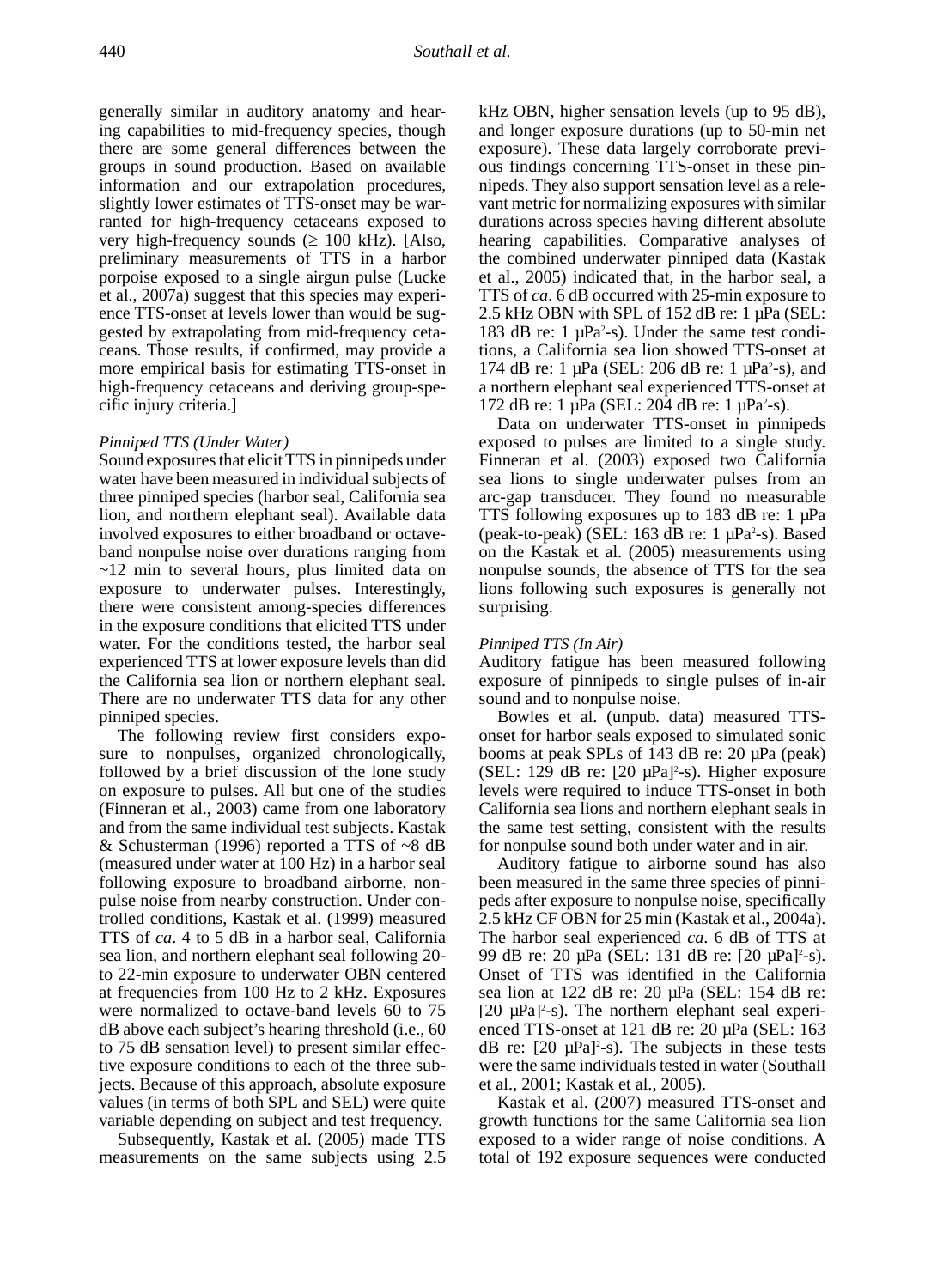with OBN (centered at 2.5 kHz) at levels 94 to 133 dB re: 20 µPa and durations 1.5 to 50 min net exposure duration. In these more intense noise exposures, TTS magnitudes up to 30 dB were measured at the 2.5 KHz test frequency. Full recovery was observed following all exposures; this occurred rapidly (likely within tens of minutes) for small shifts but took as long as 3 d in the case of the largest TTS. The estimated SEL value coinciding with TTS-onset across these varied exposure conditions was 159 dB re:  $(20 \mu Pa)^2$ -s with a TTS growth function of  $\sim$ 2.5 dB TTS/dB noise. For TTS exceeding 20 dB, a recovery rate of ~2.6 dB/doubling of time was calculated. These results generally agree with those of Kastak et al. (2004a) but provide a larger data set, across a wider range of exposure conditions with which to derive an empirical TTS-growth function. They also support the conclusion that patterns of TTS growth and recovery are generally similar to those of terrestrial mammals and that sensation level for the particular species and medium (water or air) is the appropriate metric for comparing the effects of underwater and aerial noise exposure.

## **Injury from Noise Exposure: PTS-Onset Calculation**

As discussed in Chapter 1, PTS is an irreversible elevation of the hearing threshold (i.e., a reduction in sensitivity) at a specific frequency (Yost, 2000). This permanent change following intense noise exposure results from damage or death of inner or outer cochlear hair cells. It is often followed by retrograde neuronal losses and persistent chemical and metabolic cochlear abnormalities (Saunders et al., 1991; Ward, 1997; Yost, 2000).

Noise-induced PTS represents tissue injury, but TTS does not. Although TTS involves reduced hearing sensitivity following exposure, it results primarily from the fatigue (as opposed to loss) of cochlear hair cells and supporting structures and is, by definition, reversible (Nordmann et al., 2000). Many mammals, including some pinnipeds (Kastak et al., 1999, 2005) and cetaceans (e.g., Schlundt et al., 2000; Nachtigall et al., 2004), demonstrate full recovery even after repeated TTS. Since TTS represents a temporary change in sensitivity without permanent damage to sensory cells or support structures, it is not considered to represent tissue injury (Ward, 1997). Instead, the onset of tissue injury from noise exposure is considered here as PTS-onset.

PTS as a function of age (*presbycusis*; discussed in Chapter 1) generally appears to be a normal process of aging in mammals (including humans and marine mammals), but no specific allowance for this is included in our proposed exposure criteria.

Data that would be needed to support alternate criteria allowing for presbycusis are lacking. Our approach, which uses TTS data from subjects presumed to have "normal" hearing as the starting point for estimating PTS-onset, is precautionary. It is expected to overestimate damaging effects for those individuals with diminished absolute hearing sensitivity and/or functional bandwidth prior to the exposure.

Data on the effects of noise on terrestrial mammals can be useful in considering the effects on marine mammals in certain conditions (as discussed in Chapter 1) because of similarities in morphology and functional dynamics among mammalian cochleae. Under that premise, it is assumed that a noise exposure capable of inducing 40 dB of TTS will cause PTS-onset in marine mammals. Based on available data for terrestrial mammals, this assumption is likely somewhat precautionary as there is often complete recovery from TTS of this magnitude or greater. Such precaution is appropriate, however, because the precise relationship between TTS and PTS is not fully understood, even for humans and small terrestrial mammals despite hundreds of studies (see Kryter, 1994; Ward, 1997). For marine mammals, this presumably complex relationship is unknown, and likely will remain so. The available marine mammal TTS data provide a basis for establishing a maximum allowable amount of TTS up to which PTS is unlikely, however, and for concluding that PTS is increasingly likely to occur above this point. In using TTS data to estimate the exposure that will cause PTS-onset, our approach is to acknowledge scientific uncertainty and to err on the side of overestimating the possibility of PTS (i.e., on the side of underestimating the exposure required to cause PTS-onset).

In humans, when  $TTS<sub>2</sub>$  magnitude for a single exposure exceeds *ca*. 40 dB, the likelihood of PTS begins to increase substantially (Kryter et al., 1966; Kryter, 1994). Threshold shifts greater than 40 dB have been demonstrated to be fully recoverable after some period of time in some terrestrial mammal species (human: Ward, 1959; Ahroon et al., 1996; chinchilla: Miller et al., 1971; Mongolian gerbil [*Meriones unguiculatus*]: Boettcher, 1993). Generally, however, TTS exceeding 40 dB requires a longer recovery time than smaller shifts, suggesting a higher probability of irreversible damage (Ward, 1970) and possibly different underlying mechanisms (Kryter, 1994; Nordman et al., 2000).

Our derivation of proposed injury criteria for marine mammals begins with measured or estimated noise exposure conditions associated with TTS-onset in cetaceans and pinnipeds. Procedures for estimating PTS-onset, assumed to occur in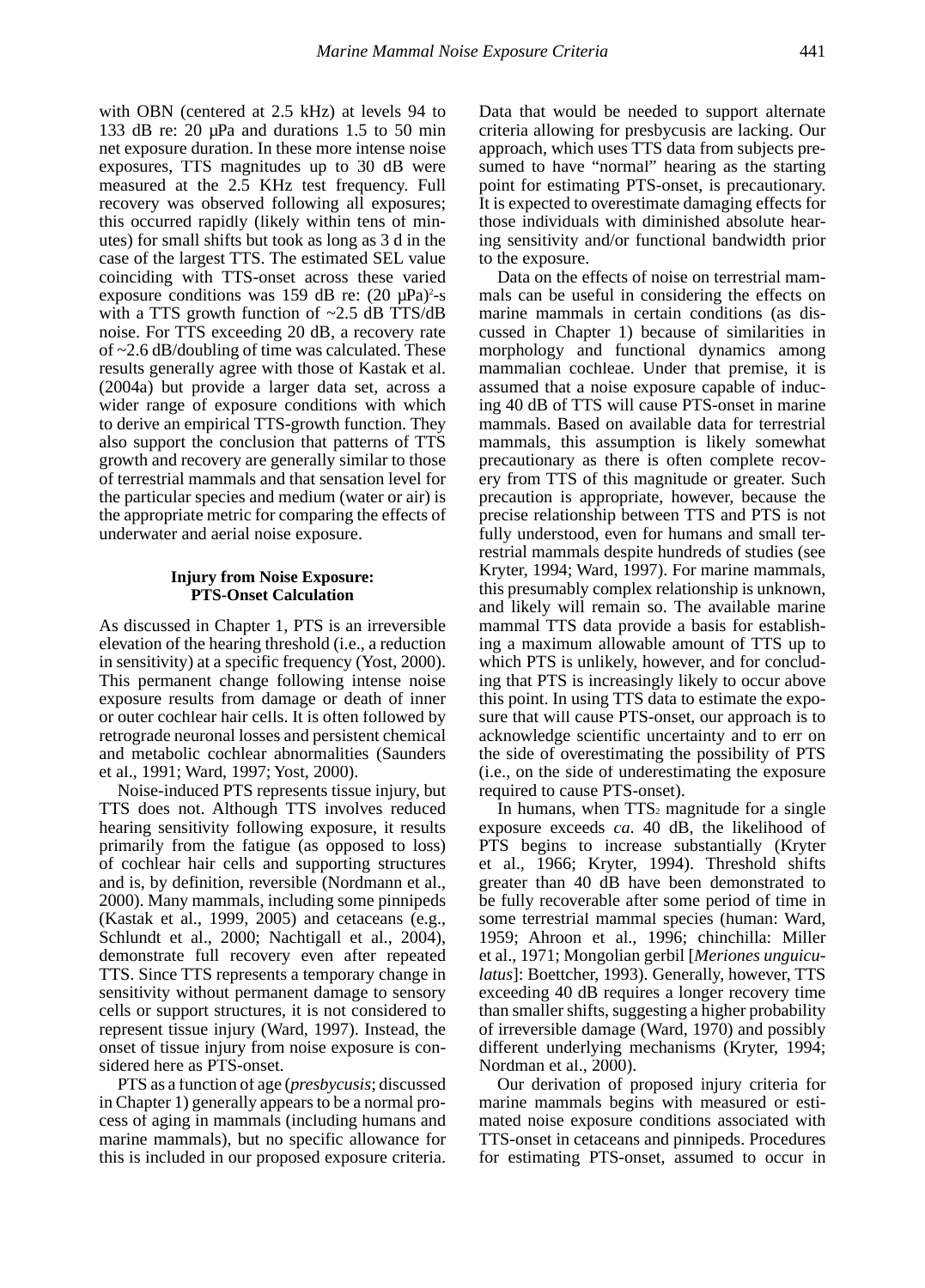conditions causing 40 dB of TTS, were derived by combining (1) measured or estimated TTS-onset levels in marine mammals and (2) the estimated "growth" of TTS in certain terrestrial mammals exposed to increasing noise levels. The general PTS-onset procedures differ according to sound type (pulses and nonpulses), the extent of available information, and required extrapolation. To estimate exposure conditions that will result in PTSonset, SEL and SPL were considered separately.

#### *PTS-Onset for Pulses*

Henderson & Hamernik (1986) reported that in chinchillas exposed to pulses up to a certain level, for each dB of added exposure above that which caused TTS-onset, a further TTS of about 0.5 dB resulted. For the highest exposure levels, as much as 3 dB of additional TTS was found per additional dB of noise. Thus, in extrapolating TTS growth functions from terrestrial to marine mammals, a precautionary approach is justified such as using a slope nearer the upper extreme of this range to estimate the growth of TTS with exposure level.

When dealing with pulsed sound, to estimate SEL exposures coincident with PTS-onset, we assume a slope of 2.3 dB TTS/dB noise. This is relatively precautionary in relation to the data by Henderson & Hamernik (1986) on chinchillas. This slope translates to an injury criterion (for pulses) that is 15 dB above the SEL of exposures causing TTS-onset (defined above as 6 dB TTS). That is, PTS-onset (40 dB TTS) is expected to occur on exposure to an M-weighted SEL 15 dB above that associated with TTS-onset ( $[40$  dB TTS – 6 dB TTS $]$  / $[2.3$  dB TTS/ dB noise exposure]  $\approx$  15 dB noise exposure above TTS-onset).

In terms of sound pressure, TTS-onset thresholds in marine mammals, particularly cetaceans, are quite high (see above). The predicted PTSonset values would be very high (perhaps unrealistically so as they would approach the cavitation limit of water) if the aforementioned 15 dB difference between TTS-onset and PTS-onset were assumed. Consequently, an additional precautionary measure was applied by arbitrarily assuming that the pressure difference between TTS-onset and PTS-onset for pulses might be just 6 dB. This results in a TTS "growth" relationship of 6 dB TTS/dB noise (i.e.,  $[40$  dB TTS – 6 dB TTS] /  $[6$ dB TTS/dB noise exposure]  $\approx$  6 dB noise exposure above TTS-onset). That is an extremely conservative slope function given that it is double the highest rate found in chinchillas by Henderson & Hamernik (1986). This 6 dB of added exposure, above the exposure eliciting TTS-onset, essentially establishes a proposed (unweighted) peakpressure ceiling value for all sound types.

## *PTS-Onset for Nonpulse Sounds*

The peak pressure values assumed to be associated with onset of injury (PTS-onset) are numerically equivalent for nonpulse and pulse sounds. Among other considerations, this allows for the possibility that isolated pulses could be embedded within the predominantly nonpulse sound.

To estimate the SEL value that would cause PTS-onset for nonpulse sounds, we used the following procedure. In humans, each added dB of nonpulse noise exposure above TTS-onset results in up to 1.6 dB of additional TTS (Ward et al., 1958, 1959). Assuming this relationship applies to marine mammals,  $\sim$  20 dB of additional noise exposure above that causing TTS-onset is required to induce PTS-onset (i.e., [40 dB TTS – 6 dB TTS] /  $[1.6$  dB TTS/dB noise exposure] = 21.3 dB of additional noise exposure). We rounded this down to a slightly more precautionary value of 20 dB of additional noise exposure above TTSonset. Consequently, to estimate PTS-onset and derive the SEL injury criteria for nonpulses, we add 20 dB to the M-weighted SEL values estimated to cause TTS-onset. The lone exception to this approach is for pinnipeds in air (discussed below) where a more precautionary TTS growth rate was used based on a relatively large empirical data set (Kastak et al., 2007).

## **Criteria for Injury from a Single Pulse**

As per the "PTS-Onset Calculation" section of this chapter, the recommended criteria for injury from exposure to a single pulse, expressed in terms of peak pressure, are TTS-onset levels plus 6 dB of additional exposure. In terms of SEL, the recommended criteria are TTS-onset levels plus 15 dB of additional exposure.

For all cetaceans exposed to pulses, the data of Finneran et al. (2002b) were used as the basis for estimating exposures that would lead to TTSonset (and, consequently, PTS-onset). They estimated that, in a beluga exposed to a single pulse, TTS-onset occurred with unweighted peak levels of 224 dB re:  $1 \mu Pa$  (peak) and 186 dB re:  $1 \mu Pa^2$ -s. The latter is equivalent to a weighted  $(M<sub>mf</sub>)$  SEL exposure of 183 dB re: 1  $\mu$ Pa<sup>2</sup>-s as some of the energy in the pulse was at low frequencies to which the beluga is less sensitive. Adding 6 dB to the former (224 dB) values, the pressure criterion for injury for mid-frequency cetaceans is therefore 230 dB re: 1 µPa (peak) (Table 3, Cell 4). Adding 15 dB to the latter (183 dB) value, the M-weighted SEL injury criterion is 198 dB re:  $1 \mu Pa^2$ -s (Table 3, Cell 4). These results are assumed to apply (see cetacean procedure, p. 439) to low- and perhaps high-frequency cetaceans (Table 3, Cells 1  $\&$  7, respectively) as well as to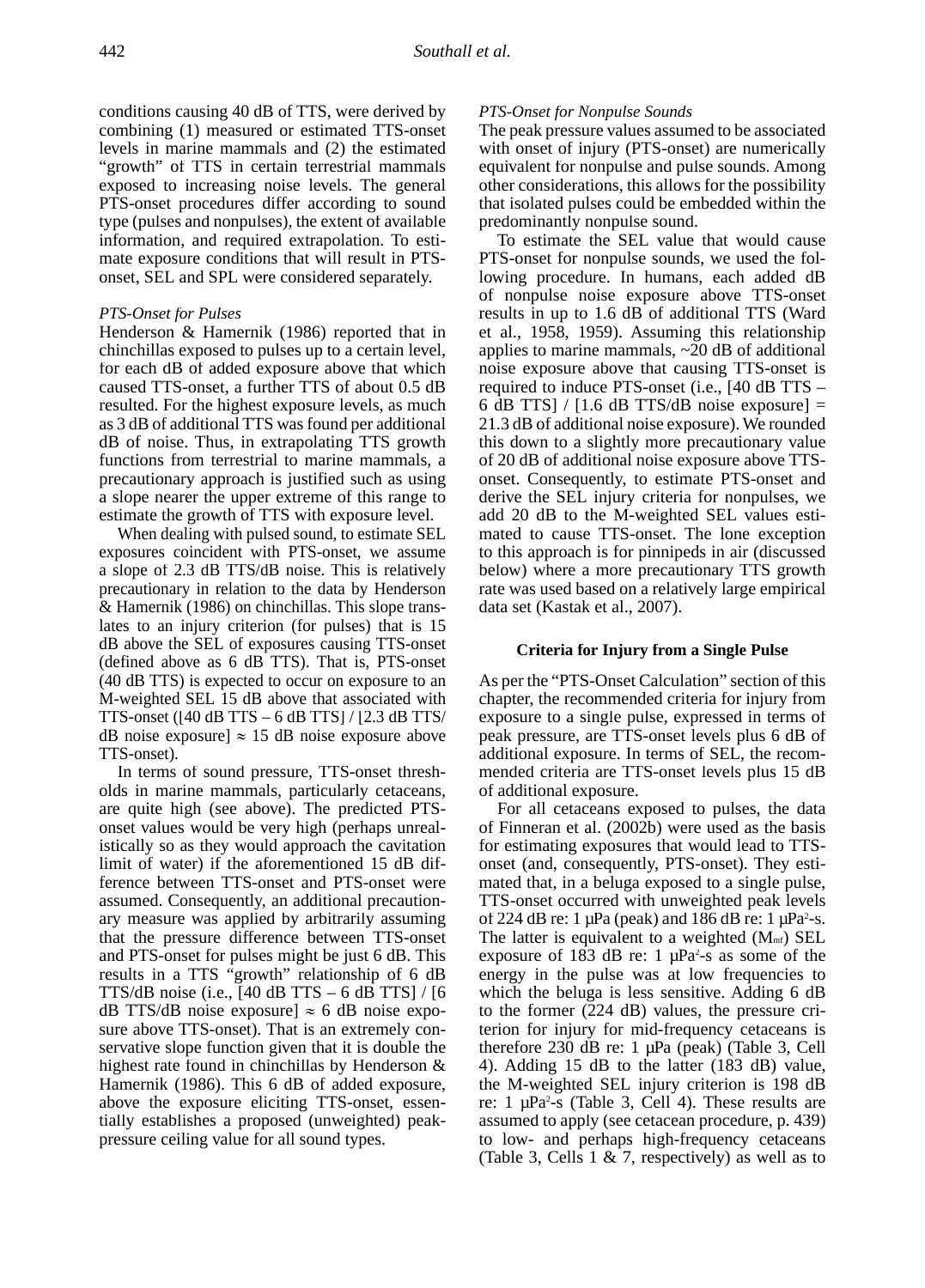mid-frequency cetaceans. These injury criteria, expressed in SEL, are slightly more precautionary than, but generally consistent with, Ketten's 1998 prediction (pers. comm.) that 30% of individual cetaceans exposed to pulses with an SEL of 205 dB re: 1 µPa<sup>2</sup>-s would experience PTS.

For pinnipeds in water, there are no empirical data concerning the levels of single pulses that would lead to TTS-onset. At least for the California sea lion, the required exposure is expected to be greater than 183 dB re: 1  $\mu$ Pa (peak) and 163 dB re: 1 μPa<sup>2</sup>-s) because Finneran et al. (2003) found no TTS in two California sea lions following such exposures. In the absence of specific data on the level of a sound pulse that would cause TTS-onset for pinnipeds in water, we used a three-step process to estimate this value:

- (1) We began with the Finneran et al. (2002b) data on TTS-onset from single pulse exposures in a mid-frequency cetacean. TTSonset occurred with a peak pressure of 224 dB re: 1  $\mu$ Pa (peak) and M<sub>mf</sub>-weighted SEL of 183 dB re:  $1 \mu Pa^2$ -s.
- (2) We assumed that the known pinniped-tocetacean difference in TTS-onset upon exposure to nonpulse sounds would also apply (in a relative sense) to pulses. Specifically, with nonpulse sounds, harbor seals experience TTS-onset at *ca*. 12 dB lower RLs than do belugas (i.e., 183 vs 195 dB re: 1 µPa2 -s; Kastak et al., 1999,

2005; Southall et al., 2001; Schusterman et al., 2003 vs Finneran et al., 2000, 2005a; Schlundt et al., 2000; Nachtigall et al., 2003, 2004). Assuming that this difference for nonpulse sounds exists for pulses as well, TTS-onset in pinnipeds exposed to single underwater pulses is estimated to occur at a peak pressure of 212 dB re: 1 µPa (peak) and/or an SEL exposure of 171 dB re: 1  $\mu$ Pa<sup>2</sup>-s. Each of these metrics is 12 dB less than the comparable value for mid-frequency cetaceans (see Finneran et al., 2002b, and above).

(3) As per the "PTS-onset Procedure" (discussed earlier), we added 6 dB to the former (212 dB) value to derive the recommended injury pressure criterion of 218 dB re: 1 µPa (peak) (unweighted) for pinnipeds in water exposed to a single pulse. Similarly, we added 15 dB to the latter value (171 dB) to derive the recommended M-weighted SEL injury criterion of 186 dB re:  $1 \mu Pa^2$ -s (Table 3, Cell 10). These proposed criteria are likely precautionary because the harbor seal is the most sensitive pinniped species tested to date, based on results from a single individual (Kastak et al., 1999, 2005).

For pinnipeds in air exposed to a single sound pulse, the proposed criteria for injury were based on measurements by Bowles et al. (unpub. data), which indicated that TTS-onset in harbor

**Table 3.** Proposed injury criteria for individual marine mammals exposed to "discrete" noise events (either single or multiple exposures within a 24-h period; see Chapter 2)

|                          |                                                          | Sound type                                               |                                                          |
|--------------------------|----------------------------------------------------------|----------------------------------------------------------|----------------------------------------------------------|
| Marine mammal group      | Single pulses                                            | Multiple pulses                                          | Nonpulses                                                |
| Low-frequency cetaceans  | Cell 1                                                   | Cell 2                                                   | Cell 3                                                   |
| Sound pressure level     | $230$ dB re: 1 $\mu$ Pa (peak) (flat)                    | 230 dB re: $1 \mu Pa$ (peak) (flat)                      | $230$ dB re: 1 $\mu$ Pa (peak) (flat)                    |
| Sound exposure level     | 198 dB re: $1 \mu Pa^2$ -s (M <sub>if</sub> )            | 198 dB re: $1 \mu Pa^2$ -s (M <sub>if</sub> )            | 215 dB re: $1 \mu Pa^2$ -s (M <sub>if</sub> )            |
| Mid-frequency cetaceans  | Cell <sub>4</sub>                                        | Cell 5                                                   | Cell 6                                                   |
| Sound pressure level     | $230$ dB re: 1 $\mu$ Pa (peak) (flat)                    | $230$ dB re: 1 $\mu$ Pa (peak) (flat)                    | $230$ dB re: 1 $\mu$ Pa (peak) (flat)                    |
| Sound exposure level     | 198 dB re: 1 $\mu$ Pa <sup>2</sup> -s (M <sub>mf</sub> ) | 198 dB re: 1 $\mu$ Pa <sup>2</sup> -s (M <sub>mf</sub> ) | 215 dB re: 1 $\mu$ Pa <sup>2</sup> -s (M <sub>mf</sub> ) |
| High-frequency cetaceans | Cell 7                                                   | Cell 8                                                   | Cell 9                                                   |
| Sound pressure level     | $230$ dB re: 1 $\mu$ Pa (peak) (flat)                    | $230$ dB re: 1 $\mu$ Pa (peak) (flat)                    | $230$ dB re: 1 $\mu$ Pa (peak) (flat)                    |
| Sound exposure level     | 198 dB re: $1 \mu Pa^2$ -s (M <sub>hf</sub> )            | 198 dB re: $1 \mu Pa^2$ -s (M <sub>hf</sub> )            | 215 dB re: $1 \mu Pa^2$ -s (M <sub>hf</sub> )            |
| Pinnipeds (in water)     | Cell <sub>10</sub>                                       | Cell 11                                                  | Cell 12                                                  |
| Sound pressure level     | $218$ dB re: $1 \mu Pa$ (peak) (flat)                    | 218 dB re: $1 \mu Pa$ (peak) (flat)                      | 218 dB re: $1 \mu Pa$ (peak) (flat)                      |
| Sound exposure level     | 186 dB re: 1 $\mu$ Pa <sup>2</sup> -s (M <sub>pw</sub> ) | 186 dB re: 1 $\mu$ Pa <sup>2</sup> -s (M <sub>pw</sub> ) | 203 dB re: 1 $\mu$ Pa <sup>2</sup> -s (M <sub>pw</sub> ) |
| Pinnipeds (in air)       | Cell 13                                                  | Cell 14                                                  | Cell 15                                                  |
| Sound pressure level     | 149 dB re: $20 \mu Pa$ (peak) (flat)                     | 149 dB re: $20 \mu Pa$ (peak) (flat)                     | 149 dB re: $20 \mu Pa$ (peak) (flat)                     |
| Sound exposure level     | 144 dB re: $(20 \mu Pa)^2$ -s $(M_{pa})$                 | 144 dB re: $(20 \mu Pa)^2$ -s $(M_{pa})$                 | 144.5 dB re: $(20 \mu Pa)^2$ -s $(M_{pa})$               |

**Note:** All criteria in the "Sound pressure level" lines are based on the peak pressure known or assumed to elicit TTS-onset, plus 6 dB. Criteria in the "Sound exposure level" lines are based on the SEL eliciting TTS-onset plus (1) 15 dB for any type of marine mammal exposed to single or multiple pulses, (2) 20 dB for cetaceans or pinnipeds in water exposed to nonpulses, or (3) 13.5 dB for pinnipeds in air exposed to nonpulses. See text for details and derivation.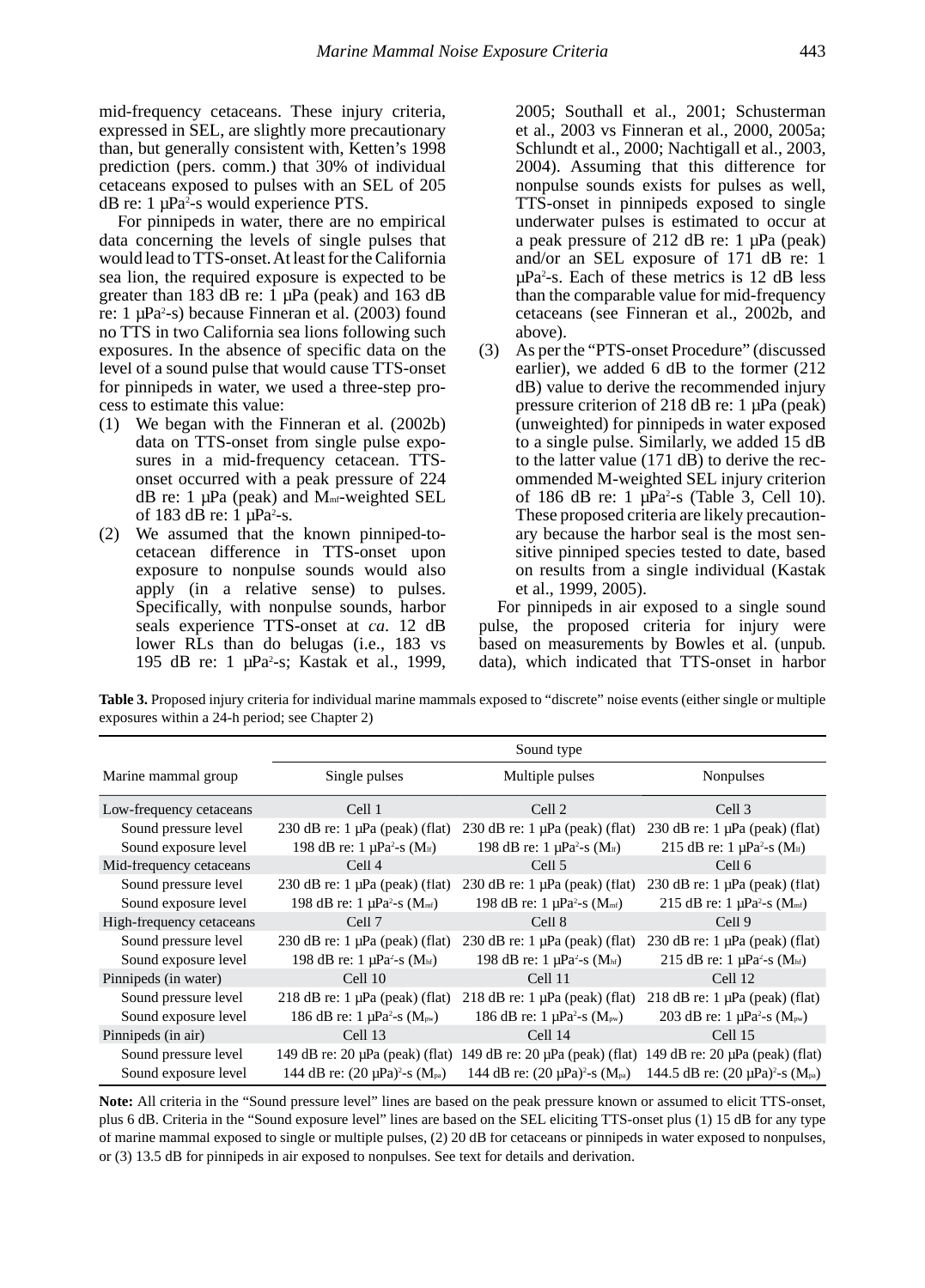seals occurs following exposure to 143 dB re: 20  $\mu$ Pa (peak) and 129 dB re:  $(20 \mu Pa)^2$ -s. As for underwater exposures to nonpulse sounds (Kastak et al., 1999, 2005), higher exposure levels were required to induce TTS in California sea lions and northern elephant seals. Consequently, using harbor seal TTS data to establish injury criteria for exposure to a single aerial pulse in pinnipeds is likely a precautionary approximation. Based on these estimates of peak pressure and SEL associated with TTS-onset, plus 6 dB and 15 dB, respectively, to estimate PTS-onset, the injury criteria for pinnipeds exposed to a single aerial pulse are 149 dB re:  $20 \mu Pa$  (peak) (unweighted) and  $144 dB$  re:  $(20 \mu Pa)^2$ -s, M-weighted (Table 3, Cell 13).

## **Criteria for Injury from Multiple Pulses**

For all marine mammal groups, the recommended criteria for exposure to multiple pulses, expressed in both SPL and SEL units, were numerically identical to the criteria for a single pulse. Any exposure in a series that exceeds the peak pressure criterion would be considered potentially injurious. In addition, the cumulative SEL for multiple exposures should be calculated using the summation technique described in Chapter 1 (Appendix A, eq. 5). The resulting SEL value for multiple pulses is then compared to the SEL injury criterion for a single pulse in the same functional hearing group. As for the single pulse criteria, peak pressures are unweighted (i.e., "flat-weighted"), but SEL should be weighted by the appropriate M-weighting function (Figure 1).

For cetaceans, the proposed criteria for injury by multiple pulses are therefore 230 dB re: 1 µPa (peak) and, following summation, 198  $dB$  re: 1  $\mu$ Pa<sup>2</sup>-s in terms of SEL (Table 3, Cells 2, 5  $\&$  8). As for single pulses, this approach is considered precautionary for mid- and low-frequency species, but some caution is warranted in applying it to high-frequency species (*cf*. Lucke et al., 2007a).

Following the same logic, the proposed injury pressure criterion for pinnipeds in water exposed to multiple pulses is 218 dB re:  $1 \mu Pa$  (peak) and the injury SEL criterion is 186 dB re:  $1 \mu Pa^2-s$ (Table 3, Cell 11). For pinnipeds in air, the proposed injury pressure criterion for multiple pulses is 149 dB re: 20 µPa (peak) and the injury SEL criterion is 144 dB re:  $(20 \mu Pa)^2$ -s (Table 3, Cell 14).

## **Criteria for Injury from Nonpulses**

SPL and SEL appear to be appropriate metrics for quantifying exposure to nonpulse sounds. But because SPL measures involve averaging over some duration, they may not adequately quantify high peak pressure transients embedded within exposures of longer duration but lower-pressure magnitude. There are related limitations with SEL in that temporal integration is involved.

To account for the potentially damaging aspects of high-pressure transients embedded within nonpulse exposures, a precautionary approach was taken, and the same peak pressure criterion for injury proposed for single pulses is also recommended as the criterion for multiple pulses in all functional hearing groups. Thus, if any component of a nonpulse exposure (unweighted) exceeds the peak pressure criterion, injury is assumed to occur. We expect that only rarely will the injury pressure criterion for nonpulse sound be exceeded if the injury SEL criterion is not exceeded (i.e., the SEL criterion will be the effective criterion in most exposure conditions).

For nonpulsed sounds, the recommended SEL criteria for injury (PTS-onset) are M-weighted exposures 20 dB higher than those required for TTS-onset (see "PTS-Onset Calculation: Nonpulses"). Injury SEL criteria for multiple nonpulses are numerically identical to those for single nonpulses for all hearing groups. We make no distinction between single and multiple nonpulses except that the cumulative SEL for multiple exposures is calculated as described in Chapter 1 and Appendix A, eq. 5.

For all cetaceans exposed to nonpulses, the recommended pressure criterion for injury is 230 dB re:  $1 \mu Pa$  (peak) (Table 3, Cells 3, 6, & 9), the same criterion as for single pulses in these functional hearing groups. Injury SEL criteria are based on TTS data for mid-frequency species and extrapolated to the other cetacean groups (see cetacean procedure, p. 439). The SEL criterion for nonpulse injury in cetaceans is calculated to be an Mweighted exposure of 215 dB re:  $1 \mu Pa^2$ -s (Table 3, Cells 3, 6 & 9). This is based on 195 dB re:  $1 \mu Pa^2-s$ as an estimate of TTS-onset in mid-frequency cetaceans (Finneran et al., 2002b, 2005a; Schlundt et al., 2000; Nachtigall et al., 2003, 2004) plus 20 dB to estimate PTS-onset. Applying this approach to low-frequency cetaceans is considered precautionary, but some caution may be warranted in extrapolating to high-frequency cetaceans (*cf*. single-pulse data of Lucke et al., 2007a).

We note that special injury criteria, different from those shown in Cell 6 of Table 3, are likely needed for exposure of beaked whale species to nonpulses. Under certain conditions, beaked whales of several species (primarily Cuvier's, Blainville's, and Gervais' beaked whales) have stranded in the presence of sound signals from tactical mid-frequency military sonars (Frantzis, 1998; Evans & England, 2001; Fernández et al., 2005; Cox et al., 2006). There have been other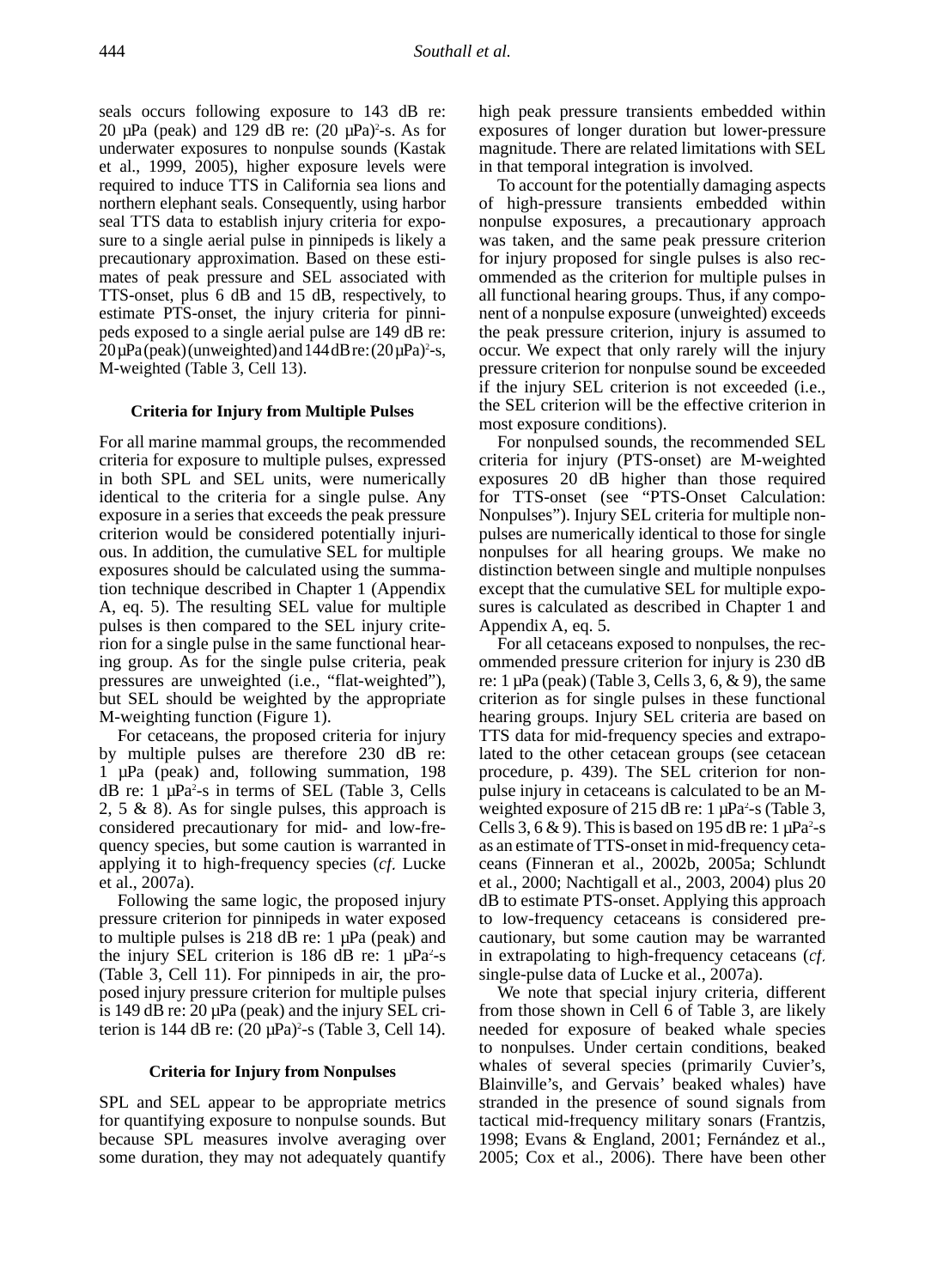incidents (e.g., NMFS, 2005; Hohn et al., 2006) where marine mammal strandings or other anomalous events involving other marine mammal species have occurred in association with mid-frequency sonar operations. They are, however, much more ambiguous, difficult to interpret, and appear fundamentally different than the specific beaked whale events. Little is known about the exposure levels, or about the positions or reactions of other marine mammals in the areas during mid-frequency sonar training operations. The most extreme, ultimate response of some beaked whales in specific conditions (stranding and subsequent death) does not appear to be typical of other marine mammals.

Sound fields resulting from sonar operations have been modeled in several of the above cases (e.g., the 1996 event in Greece and the 2000 event in the Bahamas), and it is possible to at least roughly bound the estimated exposures for some of the individuals that stranded (D'Spain et al., 2006). While the specific exposure levels will never be quantitatively known, it does appear likely that the exposures for some of the beaked whales that stranded were below the criteria for tissue injury proposed above.

Consequently, the general injury criteria do not seem sufficiently precautionary for beaked whales exposed to some nonpulse sounds under certain conditions. Empirical data to support discrete, science-based injury criteria specific to beaked whales exposed to tactical, mid-frequency, military sonar are lacking, however. Regulatory agencies should consider adopting provisional injury criteria for beaked whales exposed to active, midfrequency, military sonars that are lower (in terms of RL) than the criteria used for mid-frequency cetaceans and nonpulse sources generally. Of foremost importance, specific studies are needed to better define the mechanism of injury in these apparently sensitive species (see Chapter 5).

For pinnipeds in water, the recommended pressure criterion for injury from exposure to nonpulse sounds is the same value as applied to pulses: an unweighted value of 218 dB re:  $1 \mu Pa$  (peak) (Table 3, Cell 12). To derive the associated SEL criterion, we began with the measured nonpulse exposure eliciting TTS-onset in a harbor seal, 183 dB re:  $1 \mu Pa^2$ -s (Kastak et al., 1999, 2005). This is likely a precautionary choice because SEL values ~10 to 20 dB higher were required to induce TTSonset in a California sea lion and a northern elephant seal. We assume that 20 dB of additional noise exposure will elicit PTS-onset (see "Effects of Noise on Hearing" section of this chapter), resulting in an  $M_{\text{pw}}$ -weighted SEL criterion of 203 dB re: 1 µPa2 -s for pinnipeds exposed to nonpulse sound in water (Table 3, Cell 12).

For pinnipeds in air exposed to nonpulse sound, the injury pressure criterion is a flat-weighted value of 149 dB re: 20 µPa (peak) (Table 3, Cell 15), consistent with that for pulses. The SEL criterion is based on occurrence of TTS-onset in a harbor seal exposed in air to 131 dB re:  $(20 \mu Pa)^2$ -s (Kastak et al., 2004a). In estimating the exposure that would cause PTS-onset, we use empirical measurements of TTS growth as a function of exposure SEL in a California sea lion. Kastak et al. (2007) found a TTS growth rate of 2.5 dB TTS/dB noise based on nearly 200 exposure sequences involving variable exposure level and duration conditions. This growth rate implies a 13.5 dB difference between TTS- and PTS-onset as opposed to the 20 dB value used for marine mammals in water. When the 13.5 dB figure is added to the TTS-onset value for harbor seals (131 dB re: [20  $\mu$ Pa]<sup>2</sup>-s), we obtain a proposed M<sub>pa</sub>-weighted SEL criterion of 144.5 dB re:  $(20 \mu Pa)^2$ -s for pinnipeds in air (Table 3, Cell 15).

The use for all pinnipeds of harbor seal TTS data combined with the sea lion growth function would be an exceedingly precautionary procedure. This PTS-onset estimate is considerably below the TTS-onset estimates for both the northern elephant seal  $(163 \text{ dB} \text{ re: } [20 \text{ }\mu\text{Pa}]^2$ -s; Kastak et al., 2004a) and the California sea lion (159 dB re: [20 µPa]2 -s; Kastak et al., 2007). Applying the TTS growth function of 2.5 dB TTS/dB noise from Kastak et al. (2007) to these TTS-onset estimates would yield PTS-onset values of 172.5 and 176.5  $dB$  re: (20  $\mu$ Pa)<sup>2</sup>-s for the California sea lion and northern elephant seal, respectively. As noted in the "Overview," where specific data are available for the species or genus of concern, it is appropriate for criteria to be based on those data rather than the generalized criteria that are recommended for the overall group of marine mammals.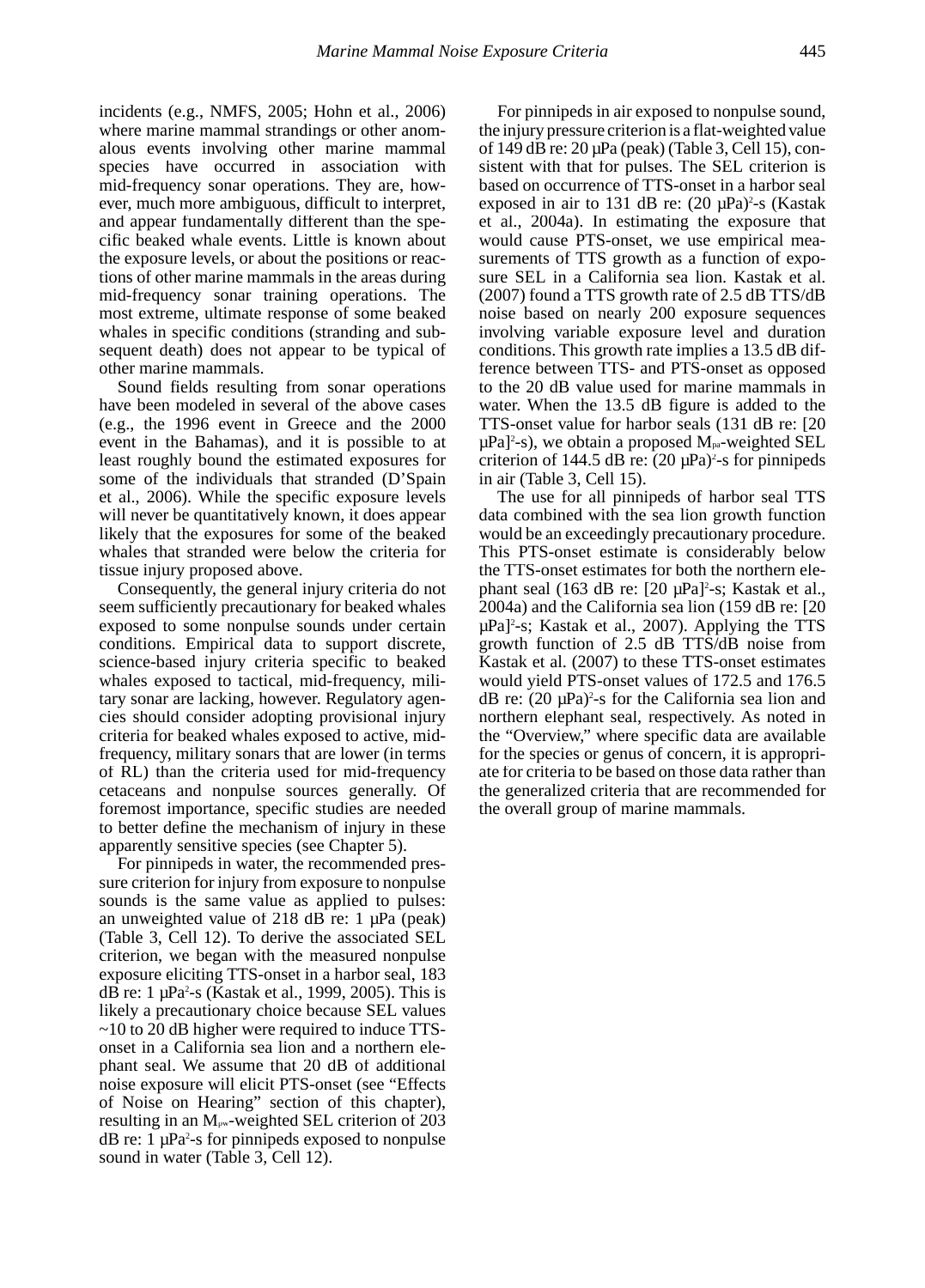## **4. Criteria for Behavioral Disturbance**

Behavioral reactions to acoustic exposure are generally more variable, context-dependent, and less predictable than effects of noise exposure on hearing or physiology. Animals detecting one kind of signal may simply orient to hear it, whereas they might panic and flee for many hours upon hearing a different sound, potentially even one that is quieter, but with some particular significance to the animal. The conservation of cochlear properties across mammals justifies judicious application of auditory data from terrestrial mammals where data on marine mammals are missing. However, the context-specificity of behavioral responses in animals generally makes extrapolation of behavioral data inappropriate. Assessing the severity of behavioral disturbance must consequently rely more on empirical studies with carefully controlled acoustic, contextual, and response variables than on extrapolations based on shared phylogeny or morphology.

Considerable research has been conducted to describe the behavioral responses of marine mammals to various sound sources. Fortunately, at least limited data are available on behavioral responses by each of the five functional marine mammal groups to each sound type considered here. As evident in the extensive literature review summarized below and described in detail in Appendices B  $\& C$ , however, very few studies involving sufficient controls and measurements exist. In addition, the influence of experience with the experimental stimulus or similar sounds has usually been unknown.

To assess and quantify adverse behavioral effects of noise exposure, a metric for the impact such changes might have on critical biological parameters such as growth, survival, and reproduction is needed. Behavioral disturbances that affect these vital rates have been identified as particularly important in assessing the significance of noise exposure (NRC, 2005). Unfortunately, as Wartzok et al. (2004) pointed out, no such metric is currently available, and it is likely to take decades of research to provide the analytical framework and empirical results needed to create such a metric, if one in fact is ultimately even viable.

In humans, a common and useful means of estimating behavioral disturbance from noise exposure is to ask individuals to rate or describe the degree to which various sounds are bothersome. Subjective perception of noise "annoyance" has

been quantified (e.g., Schultz, 1978; Angerer et al., 1991) and used to develop dose-response relationships for noise exposure in human community noise applications (see Kryter, 1994, Chapter 10). Practical issues (e.g., difficulties in training nonverbal species to provide interpretable responses and questions about the applicability of captive data to free-ranging animals) have prevented this or similar approaches from being applied to marine mammals. Instead, most efforts have focused on analyses of observable reactions to known noise exposure.

For most free-ranging marine mammals, behavioral responses are often difficult to observe. Also, precise measurements of received noise exposure and other relevant variables (e.g., movement of source, presence of high-frequency harmonics indicating relative proximity, and prior experience of exposed individuals) can be difficult to obtain. Only a subset of disturbance studies have estimated received sound levels, and only a very small number have actually measured RLs at the subject. Further, exposures are often complicated by multiple contextual covariants such as the presence of vessels and/or humans close to subjects either for observation or to deploy playback sources (e.g., Frankel & Clark, 1998). Interpretation of the observed results is highly limited by uncertainty as to what does and does not constitute a meaningful response. Also, most behavioral-response studies have concentrated on short-term and localized behavioral changes whose relevance to individual well-being and fitness, let alone population parameters, is likely to be low.

A further complication is that observations from laboratory and field settings cannot be directly equated. Laboratory studies are usually precise in quantifying exposures and responses. The exposure conditions very rarely approximate those in the field, however, and measured behavior may have little or no relevance to the ways in which unconstrained, untrained wild animals respond. Conversely, field measurements may address responses of free-ranging mammals to a specific sound source but often lack adequate controls and precision in quantifying acoustic exposures and responses. Clearly, there is a need for a framework to integrate laboratory and field data, despite the challenges in constructing that framework.

Another difficult issue concerns the appropriate noise exposure metric for assessing behavioral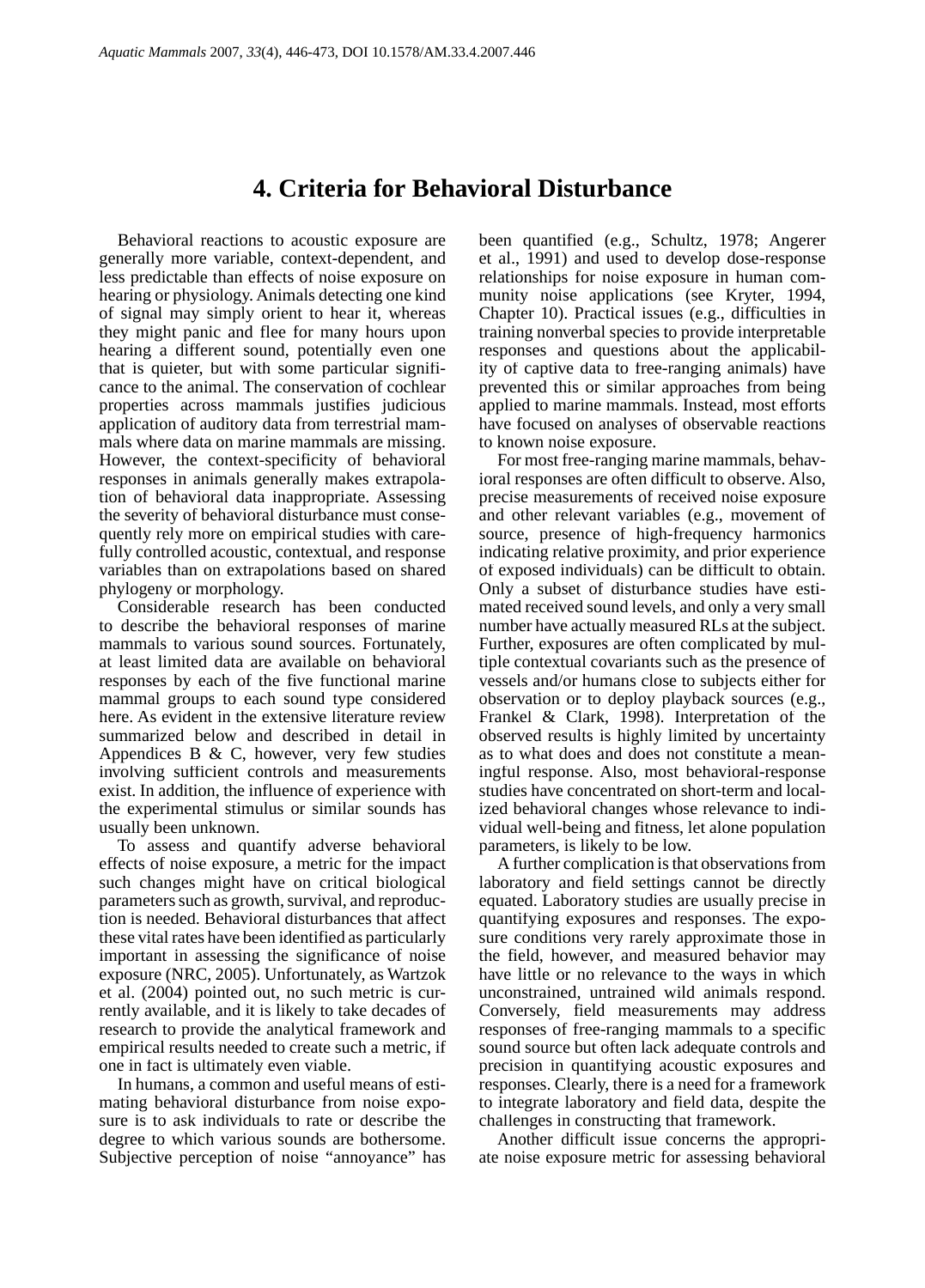reactions. Most bioacousticians recommend reporting several different measures of acoustic exposure, such as SPL and SEL (as in Blackwell et al., 2004a, 2004b). Of the many studies that report source SPL, relatively few specify whether RMS, peak, peak-to-peak, or other sound pressure measurements were made. Additionally, relatively few papers provide sufficient relevant information about sound transmission loss in the study area. A small number of papers report estimates or direct measurements of received SPL, but very few report SEL. The appropriate measure for predicting probability of a behavioral response is likely to vary depending upon the behavioral context. For example, if an animal interprets a sound as indicating the presence of a predator, a short faint signal may evoke as strong a response as a longer, strong sound. But if an animal is responding to a contextneutral stimulus that is merely annoying, the probability of response may well scale with duration and level of exposure.

It is difficult to define the SEL for individual animals in the wild exposed to a specific sound source. Ideally, received SEL over the animal's full duration of exposure would be measured (Madsen et al., 2005a). We expect that the probability and severity of some kinds of response will vary with duration as well as level of exposure; for those situations, an SEL metric may be most appropriate. However, the most practical way to look for consistent patterns of response as a function of RL and duration, given the current state of science, is to evaluate how different animals respond to similar sound sources used in similar contexts. For example, the relationship between acoustic exposure and animal responses is likely to be quite different for mammals exposed to sounds from a slow-moving seismic survey vessel operating in a given habitat for many weeks as compared with a torpedo transmitting directional high-frequency sonar pings as it transits an area once at many tens of knots. Similarly, an acoustic harassment device placed in a habitat for years is likely to evoke a different severity of response than would several short pulses at a comparable SPL. Until more controlled studies become available with calibrated measurements of RLs and ambient noise measurements (including signal-tonoise ratio), the best way to predict likely effects will be a common-sense approach that assesses available data from situations similar to the situation of concern.

Considering all of these limitations and the nature of the available data, as a practical matter, we use SPL as the acoustic metric for the behavioral analyses given below. Where necessary and appropriate, simple assumptions regarding transmission loss were applied to predict RLs. This

was done only for studies that provided sufficient information on source and environmental characteristics. Our approach does not presume that SPL is necessarily the acoustic metric best correlated with behavioral changes (significant or otherwise). In particular, SPL fails to account for the duration of exposure whereas this is captured using SEL. SPL is the metric that has most often been measured or estimated during disturbance studies, however. Thus, it is currently the best metric with which to assess the available behavioral response data. Future studies should report the full range of standard acoustic measurements appropriate to the sound source in question and should also include measurements of background noise levels in order to assess signal-to-noise ratios. These additional data should eventually clarify which exposure metrics best predict different kinds of behavioral responses and which are most appropriate for use in policy guidelines applicable to different types of noise exposures.

Beyond the discussion of which metric is most appropriate to quantify the exposure level of a sound, it is recognized that many other variables affect the nature and extent of responses to a particular stimulus. Wartzok et al. (2004) discussed in detail the highly variable response of belugas exposed to similar sounds in different locations for example, Frost et al. (1984) vs Finley et al. (1990). In those cases, it appears that the context (recent experience of the belugas with the sound stimulus, their current activity, and their motivation to remain or leave) was much more significant in governing their behavioral responses. Similarly, reactions of bowhead whales to seismic airgun sounds depend on whether the whales are feeding (Richardson et al., 1986; Miller et al., 2005) vs migrating (Richardson et al., 1999). Reactions of bowheads and other cetaceans to boats depend on whether the boats are moving or stationary, and on the relative movement of the boat and the whale (see Richardson et al., 1995; Wartzok et al., 2004). In these and some other cases, simple metrics of exposure (without considering context) will not reliably predict the type and severity of behavioral response(s). Our analyses here, which use exposure SPL alone, are admittedly rudimentary and limited by the fact that—for most species and situations—current data do not support a more sophisticated approach.

Another key consideration involves differentiating brief, minor, biologically unimportant reactions from profound, sustained, and/or biologically meaningful responses related to growth, survival, and reproduction. The biological relevance of a behavioral response to noise exposure may depend in part on how long it persists. Many mammals perform vital functions (e.g.,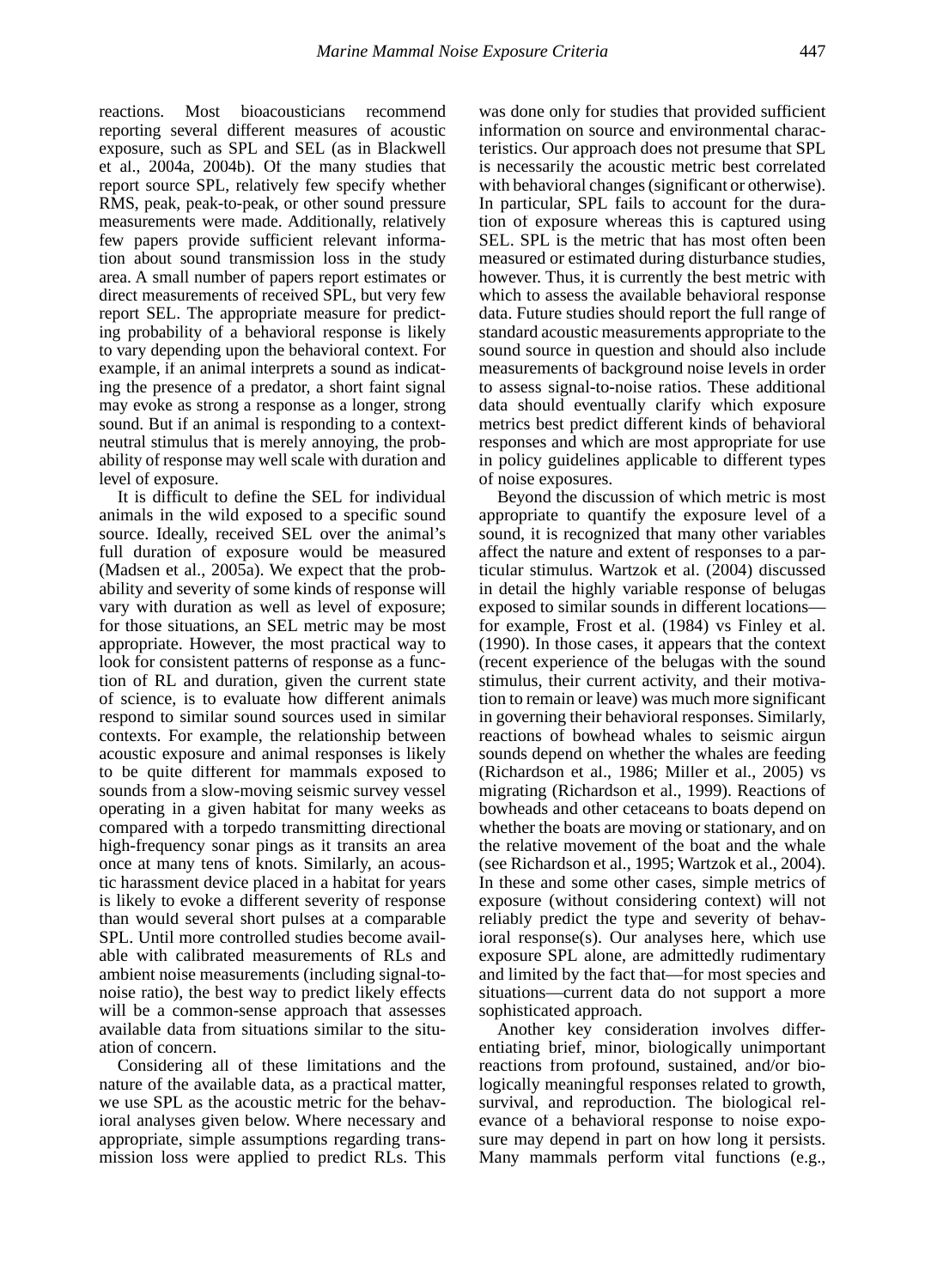feeding, resting, traveling, socializing) on a diel cycle. Repeated or sustained disruption of these functions is more likely to have a demonstrable effect on vital rates than a single, brief disturbance episode. The NRC (2005) argued that, although the duration of behaviors likely to affect vital rates is believed to be particularly significant, current scientific knowledge is insufficient to support an analytical treatment of biological significance and ad hoc criteria are needed in the interim. Here, substantive behavioral reactions to noise exposure (such as disruption of critical life functions, displacement, or avoidance of important habitat) are considered more likely to be significant if they last more than one diel period, or recur on subsequent days. Consequently, a reaction lasting less than 24 h and not recurring on subsequent days is not regarded as particularly severe unless it could directly affect survival or reproduction.

In the absence of an overarching means of quantifying the biological significance of an effect, we had to adopt a more descriptive method of assessing the range of possible responses and the severity of behavioral response. To do this, we took two different approaches. For the unusual case of exposure to a single pulse, where the exposure is very brief and responses are usually brief as well, a procedure for determining recommended criteria is identified and applied. For all other conditions, an ordinal and subjective response severity scaling was developed and applied to those data on marine mammal behavioral responses for which estimates of received SPL were available. These analyses were limited to peer-reviewed literature (published or in press) and peer-reviewed technical reports, with some exceptions on a case-bycase basis.

The severity scale was designed to provide some analytical basis for assessing biological significance, but it had to be rooted in the kinds of descriptions provided in the available scientific literature. Our current understanding of the influences of contextual variables on behavioral responses in free-ranging marine mammals is very limited. The analyses presented here should be considered with these cautions and caveats in mind. Our goal was to review the relevant scientific literature, tally behavioral effects by the type of acoustic exposure for each category of marine mammal and sound type, and draw what conclusions were appropriate based on the information available.

The general procedures for determining behavioral response exposure criteria for a single pulse, and for conducting the severity analyses of individual behavioral responses vs received SPL, are discussed in the next section. Subsequent sections discuss the exposure criterion levels for single

pulses and summarize the literature considered in the severity scaling analyses for multiple pulses and nonpulse sources. More detailed discussions of this literature are given in Appendix B for multiple pulses and Appendix C for nonpulse sources.

## **Behavioral Response Data Analysis Procedures: Disturbance Criteria and Severity Scaling**

## *Single Pulse*

Due to the transient nature of a single pulse, the most severe behavioral reactions will usually be temporary responses, such as startle, rather than prolonged effects, such as modified habitat utilization. A transient behavioral response to a single pulse is unlikely to result in demonstrable effects on individual growth, survival, or reproduction. Consequently, for the unique condition of a single pulse, an auditory effect is used as a *de facto* disturbance criterion. It is assumed that significant behavioral disturbance might occur if noise exposure is sufficient to have a measurable transient effect on hearing (i.e., TTS-onset). Although TTS is not a behavioral effect per se, this approach is used because any compromise, even temporarily, to hearing functions has the potential to affect vital rates by interfering with essential communication and/or detection capabilities. This approach is expected to be precautionary because TTS at onset levels is unlikely to last a full diel cycle or to have serious biological consequences during the time TTS persists. Because this approach is based on an auditory phenomenon, the exposure criteria can reasonably be developed for entire functional hearing groups (as in the injury criteria) rather than on a species-by-species basis. The extrapolation procedures used to estimate TTS-onset for single pulse exposures for each hearing group are described in Chapter 3 (see the "Injury from Noise Exposure: PTS-Onset Calculation" section).

A dual-criterion approach (using both SPL [peak] and SEL) was used to determine behavioral criteria for a single pulse exposure. Consistent with the injury criteria, which also were based on auditory fatigue data, RLs that exceed the criterion for either metric are considered to have greater potential to elicit a biologically significant behavioral response. Proposed criteria for exposure to a single pulse for each functional hearing group are given in the next section. These criteria are the TTS-onset thresholds discussed in Chapter 3.

An exception was made in any case where behavioral data indicate that a single pulse exposure may elicit a sustained and potentially significant response when the RL is below that required for TTS-onset. This can apply to hauled-out pinnipeds, which sometimes stampede from a beach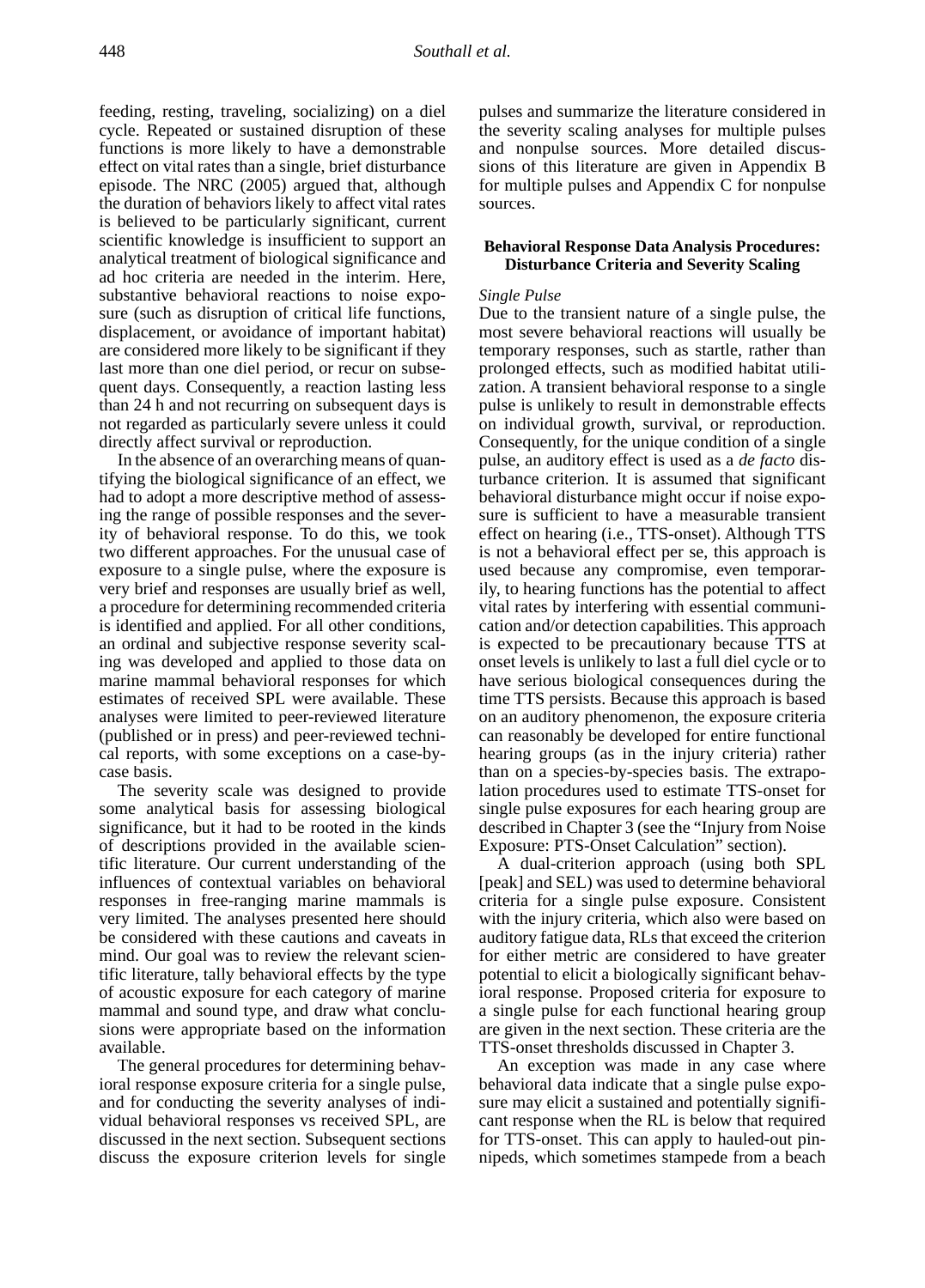upon exposure to a sonic boom and may not return for many hours (e.g., Holst et al., 2005a, 2005b). In cases where such behavioral responses may result in the injury or death of pups or other individuals, exposure levels should be considered in the context of injury criteria. Conversely, if available behavioral data indicate that the response threshold for exposure to a single pulse is above the level required for TTS-onset, then the TTSonset level is retained as the behavioral criterion as a further precautionary procedure.

#### *Multiple Pulses and Nonpulses*

For all other sound types than single pulses, we expect that significant behavioral effects will occur more commonly at levels below those involved in temporary or permanent losses of hearing sensitivity. This argues against basing threshold criteria exclusively on TTS and indicates the need for a paradigm to predict the probability of significant behavioral response as a function of noise exposure. However, because of the extreme degree of group, species, and individual variability in behavioral responses in various contexts and conditions, it is less appropriate to extrapolate behavioral effects as opposed to auditory responses. The available data on marine mammal behavioral responses to multiple pulse and nonpulse sounds are simply too variable and context-specific to justify proposing single disturbance criteria for broad categories of taxa and of sounds.

This should not, however, lead to the conclusion that there are insufficient data to conduct a systematic assessment of the likelihood that certain sound exposures will induce behavioral effects of variable seriousness in marine mammals. On the contrary, this field has seen many and accelerating strides in characterizing how certain kinds of sounds can affect marine mammal behavior. Quantification of the severity or significance of these effects will continue to be challenging. However, based on the NRC (2005) model described above in which behavioral reactions with a greater potential to affect vital rates are of particular concern, a simplistic scaling paradigm in which to consider the available data appears to provide the most justifiable way forward at present.

First, we developed an ordinal ranking of behavioral response severity (see Table 4). The intent of this scaling was to delineate those behaviors that are relatively minor and/or brief (scores 0-3); those with higher potential to affect foraging, reproduction, or survival (scores 4-6); and those considered likely to affect these vital rates (scores 7-9). This is an admittedly simplistic way of scaling the strikingly complex and poorly understood behavioral patterns of marine mammals in real-world conditions. It does provide a

rudimentary framework for assessing the relative biological importance of behavioral responses and is likely a closer approximation of reality than previous step-function thresholds (as discussed in the "Historical Perspectives" section of Chapter 1). This approach emphasizes that "disturbance" is a graduated, rather than a "yes-or-no," phenomenon and that some noise-induced changes in behavior are more significant than others. We expect that future studies involving multivariate analysis of multiple behavioral response variables, multiple measures of acoustic exposure, and multiple contextual variables will provide a foundation for more sophisticated interpretations.

Second, we reviewed available research and observations for each of the five marine mammal functional hearing groups exposed to either multiple pulse or nonpulse sounds (i.e., Cells 2, 3, 5, 6, 8, 9, 11, 12, 14 & 15 in our matrix of sound type by animal group). We considered measurements of behavioral response both in the field and in the laboratory according to the behavioral severity scale. Studies with insufficient information on exposures and/or responses were considered but not included in the severity analysis. Where individual (and/or groups considered as an "individual"; see below) behavioral responses and associated received sound levels were reported, the observations were assigned the appropriate behavioral "score" from Table 4 and the case was included in a severity scoring table for the relevant matrix cell. One dimension in this type of table was the behavioral score (defined in Table 4); the other dimension was the received SPL within 10-dB ranges. Where multiple responses were reported for the same individual and/or group in a study (or where it was possible that this had been done—pseudoreplication), appropriate fractions of a single observation were assigned to relevant cells in the scoring table. As a result, there are fractional responses for some individual and/or group responses in the tabular severity-scaling forms. For example, a single behavioral observation for one individual was weighted as equivalent to ten observations for another individual by assigning each observation (some potentially in different RL/severity score bins) of the second individual a relative weight of 0.1.

Many observations of marine mammals involve multiple individuals because many species occur in large social groups and are followed as a group. In this case, if one individual responds to a sound, the other group members may respond to the response as opposed to the sound. In such observations, the full group was considered to represent an "individual" (i.e., the group became the unit of analysis). As a precautionary approach, the most severe response by any individual observed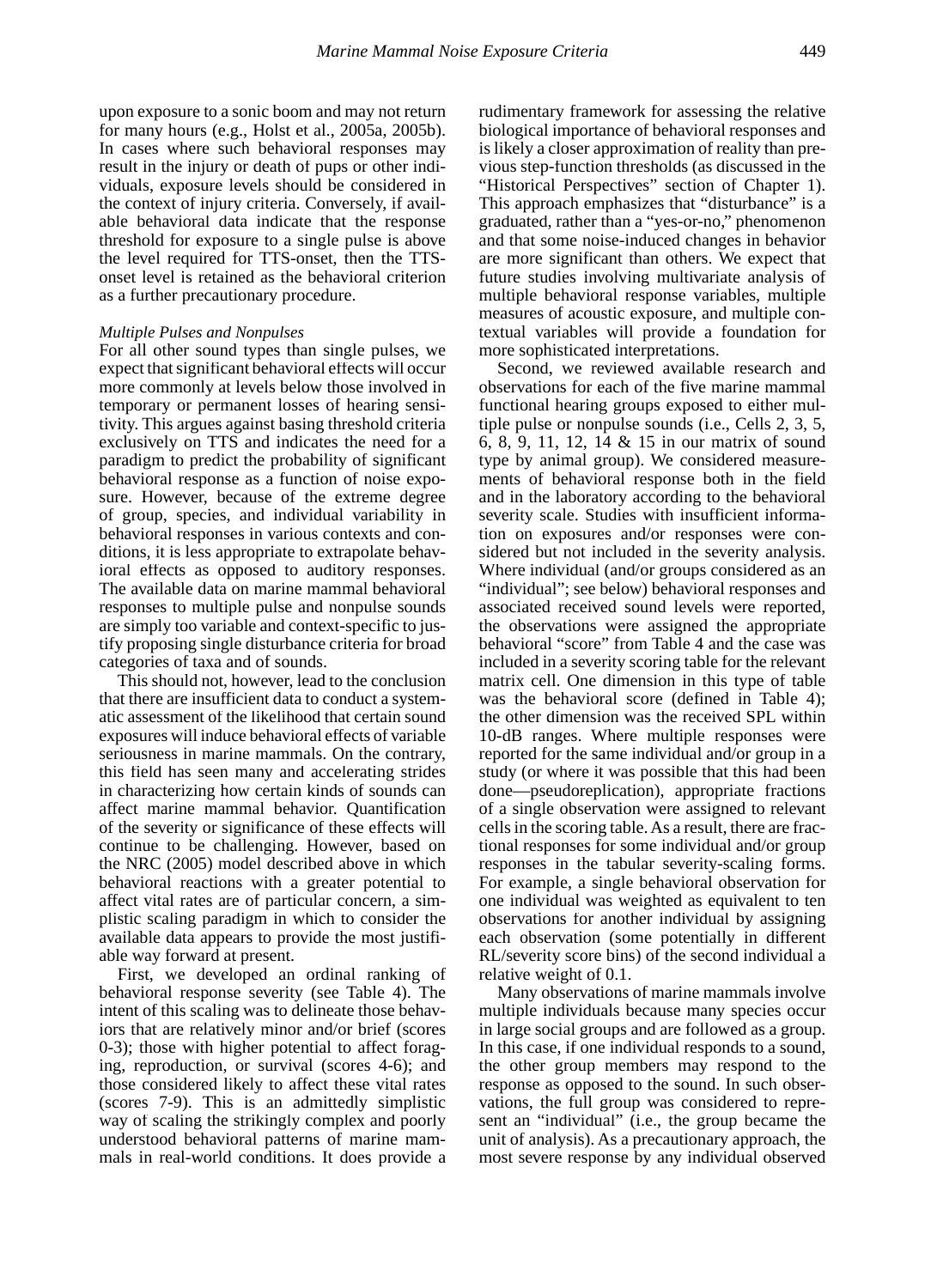| Response<br>score <sup>1</sup> | Corresponding behaviors<br>(Free-ranging subjects) <sup>2</sup>                                                                                                                                                                                                                                                                                                                                                                                                                                                    | Corresponding behaviors<br>(Laboratory subjects) <sup>2</sup>                                                                                        |
|--------------------------------|--------------------------------------------------------------------------------------------------------------------------------------------------------------------------------------------------------------------------------------------------------------------------------------------------------------------------------------------------------------------------------------------------------------------------------------------------------------------------------------------------------------------|------------------------------------------------------------------------------------------------------------------------------------------------------|
| $\mathbf{0}$                   | - No observable response                                                                                                                                                                                                                                                                                                                                                                                                                                                                                           | No observable response                                                                                                                               |
| 1                              | Brief orientation response (investigation/visual orientation)                                                                                                                                                                                                                                                                                                                                                                                                                                                      | No observable response                                                                                                                               |
| $\overline{c}$                 | Moderate or multiple orientation behaviors<br>Brief or minor cessation/modification of vocal behavior<br>$\overline{\phantom{a}}$<br>Brief or minor change in respiration rates                                                                                                                                                                                                                                                                                                                                    | No observable negative response; may<br>approach sounds as a novel object                                                                            |
| 3                              | Prolonged orientation behavior<br>Individual alert behavior<br>Minor changes in locomotion speed, direction, and/or dive<br>$\overline{\phantom{a}}$<br>profile but no avoidance of sound source<br>Moderate change in respiration rate<br>$\mathcal{L}_{\mathcal{A}}$<br>Minor cessation or modification of vocal behavior (duration<br>< duration of source operation), including the Lombard Effect                                                                                                             | Minor changes in response to trained<br>behaviors (e.g., delay in stationing,<br>extended inter-trial intervals)                                     |
| $\overline{4}$                 | Moderate changes in locomotion speed, direction, and/or dive<br>profile but no avoidance of sound source<br>Brief, minor shift in group distribution<br>Moderate cessation or modification of vocal behavior (duration<br>$\blacksquare$<br>$\approx$ duration of source operation)                                                                                                                                                                                                                                | Moderate changes in response to<br>trained behaviors (e.g., reluctance to<br>return to station, long inter-trial<br>intervals)                       |
| 5                              | Extensive or prolonged changes in locomotion speed, direction, -<br>and/or dive profile but no avoidance of sound source<br>Moderate shift in group distribution<br>Change in inter-animal distance and/or group size (aggregation<br>or separation)<br>Prolonged cessation or modification of vocal behavior<br>$(duration > duration of source operation)$                                                                                                                                                       | Severe and sustained changes in<br>trained behaviors (e.g., breaking away<br>from station during experimental<br>sessions)                           |
| 6                              | Minor or moderate individual and/or group avoidance of sound - Refusal to initiate trained tasks<br>source<br>Brief or minor separation of females and dependent offspring<br>Aggressive behavior related to noise exposure (e.g., tail/flipper<br>slapping, fluke display, jaw clapping/gnashing teeth, abrupt<br>directed movement, bubble clouds)<br>Extended cessation or modification of vocal behavior<br>Visible startle response<br>$\overline{\phantom{a}}$<br>- Brief cessation of reproductive behavior |                                                                                                                                                      |
| 7                              | Extensive or prolonged aggressive behavior<br>Moderate separation of females and dependent offspring<br>$\overline{\phantom{a}}$<br>Clear anti-predator response<br>Severe and/or sustained avoidance of sound source<br>Moderate cessation of reproductive behavior<br>$\overline{\phantom{a}}$                                                                                                                                                                                                                   | Avoidance of experimental situation<br>or retreat to refuge area ( $\leq$ duration of<br>experiment)<br>Threatening or attacking the sound<br>source |
| 8                              | Obvious aversion and/or progressive sensitization<br>$\sim$<br>Prolonged or significant separation of females and dependent<br>offspring with disruption of acoustic reunion mechanisms<br>Long-term avoidance of area (> source operation)<br>Prolonged cessation of reproductive behavior                                                                                                                                                                                                                        | Avoidance of or sensitization to exper-<br>imental situation or retreat to refuge<br>area (> duration of experiment)                                 |
| 9                              | Outright panic, flight, stampede, attack of conspecifics, or<br>stranding events<br>Avoidance behavior related to predator detection                                                                                                                                                                                                                                                                                                                                                                               | Total avoidance of sound exposure<br>area and refusal to perform trained<br>behaviors for greater than a day                                         |

**Table 4.** Severity scale for ranking observed behavioral responses of free-ranging marine mammals and laboratory subjects to various types of anthropogenic sound

1 Ordinal scores of behavioral response severity are not necessarily equivalent for free-ranging vs laboratory conditions. 2 Any single response results in the corresponding score (i.e., all group members and behavioral responses need not be observed). If multiple responses are observed, the one with the highest score is used for analysis.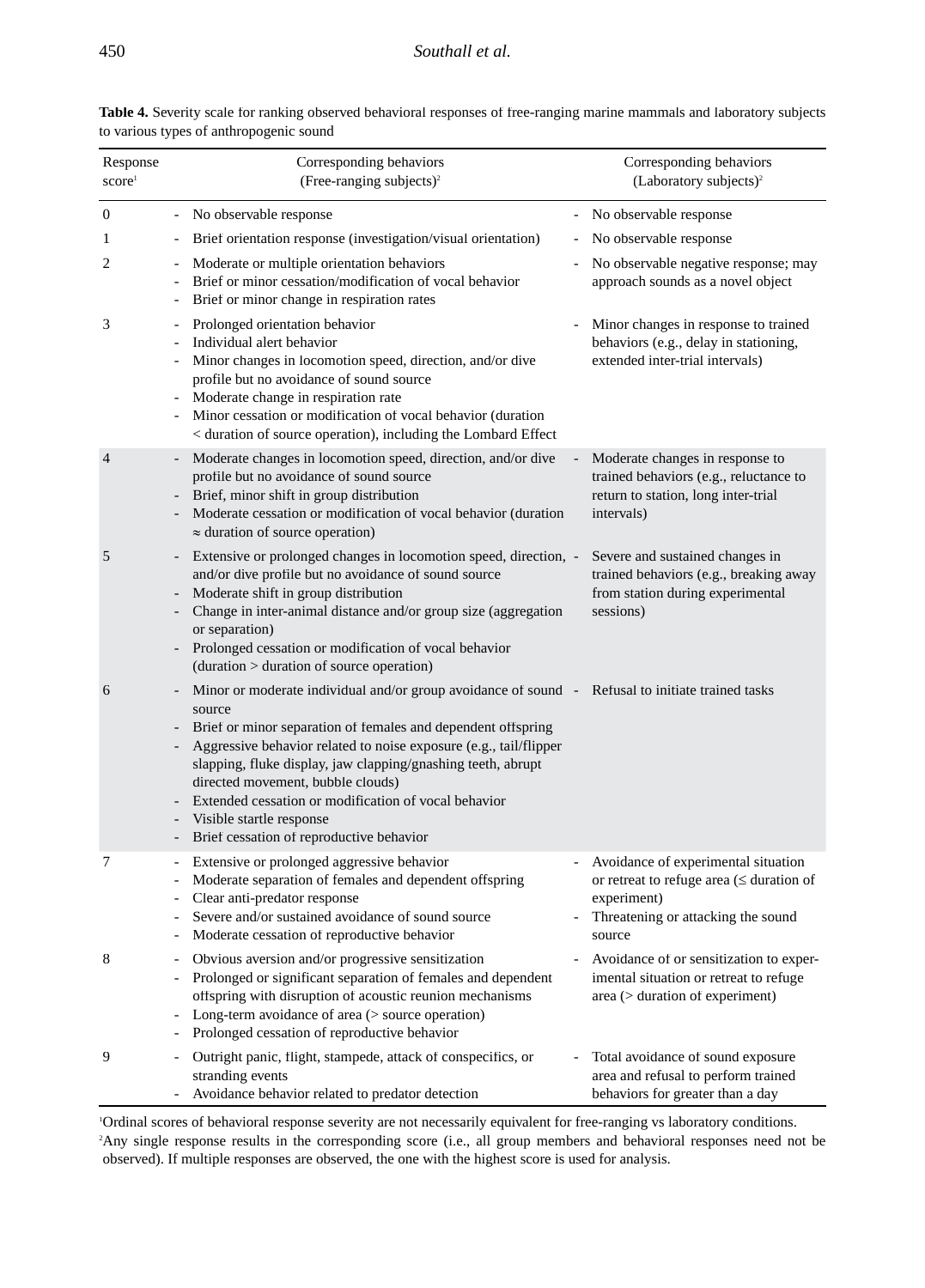within a group was used as the ranking for the whole group.

A specific category of behavioral studies was one in which marine mammal distributions were measured around a sound source during quiet and active periods. The available data typically involve comparisons of the distribution of animals before exposure ("control" or "reference") vs during exposure ("experimental"); the difference in distribution of the group was the behavioral response. Using this method, and given equivalent range measurements for control and experimental observations, "phantom" RLs for mammals detected during control periods (RLs that would have existed if in fact the source was active) can be calculated and compared to actual RLs during experimental conditions. In this way, the percentage of avoidance responses by individuals during the exposure was then calculated.

For the studies used in this analysis, noise exposure (including source and RL, frequency, duration, duty cycle, and other factors) was either directly reported or was reasonably estimated using simple sound propagation models deemed appropriate for the sources and operational environment. Because of the general lack of precision in many studies and the difficulties in pooling the results from disparate studies here, we pooled individual exposure SPL into 10-dB bins.

Our analysis of the available behavioral response studies presents raw, individual observations of reactions to multiple pulses and nonpulses as a function of exposure RL. The basic output of this procedure is a series of tables, one for each combination of the five marine mammal functional hearing groups and these two sound types (multiple pulses and nonpulses). The overall tally within each cell represents the number of individuals and/or independent group behavioral responses with estimated and/or measured RL in the specified 10-dB category.

This analysis is intended to provide some foundation for judging the degree to which available data suggest the existence of dose-response relationships between noise exposure and marine mammal behavior. An example of such a doseresponse function is the Schultz (1978) curve used to predict growth of human annoyance with increasing noise level. The reader should note, however, that the substantial, acknowledged caveats and limitations of the current approach, particularly those related to contextual variables other than simply exposure level. Any application of the severity analyses given below should carefully consider the nature of the available information regarding sound source, species, sex/age class, sound-propagation environment, and especially the overall context of exposure relative to that

shown in the studies reviewed here. The results from prior behavioral studies in which these variables are fairly similar to those in the anticipated exposure situation will very likely be the most relevant. Information from those studies should be most strongly weighted in assessing the likelihood of significant behavioral disturbance.

## **Criteria for Behavioral Disturbance: Single Pulse**

For all cetaceans exposed to single pulses, the criteria were based on the Finneran et al. (2002b) results for TTS-onset in a beluga exposed to a single pulse. The unweighted peak sound pressure values of 224 dB re:  $1 \mu Pa$  (peak) and weighted  $(M<sub>mf</sub>)$  SEL values of 183 dB re: 1  $\mu$ Pa<sup>2</sup>-s are recommended as "behavioral" disturbance criteria for mid-frequency cetaceans (Table 5, Cell 4). By extrapolation (see cetacean procedure, Chapter 3, p. 439), the same values were also proposed for low- and high-frequency cetaceans (Table 5, Cells 1 & 7, respectively). The only difference in the application of these criteria to the three cetacean groups is the influence of the respective frequency-weighting functions for SEL criteria (Mlf and  $M_{\text{hfl}}$  vs  $M_{\text{mf}}$ ).

For pinnipeds exposed to single pulses in water, the proposed "behavioral" disturbance criteria are also the estimated TTS-onset values. For pinnipeds as a whole, these are 212 dB re: 1 µPa (peak) and weighted  $(M_{\text{pw}})$  SEL of 171 dB re: 1  $\mu$ Pa<sup>2</sup>-s (Table 5, Cell 10) as discussed in Chapter 3.

For pinnipeds in air, the proposed behavioral criteria are based on the strong responses (stampeding behavior that could injure some individuals or separate mothers from pups) of some species, especially harbor seals, to sonic booms from aircraft and missile launches in certain conditions (Berg et al., 2001, 2002; Holst et al., 2005a, 2005b). No responses resulting in injury were observed in these specific studies, but the behavioral responses were, in some cases, among those that would be considered relatively severe in regards to vital rates. It was therefore determined appropriate to use results from these studies rather than TTS-based thresholds for behavioral response criteria. The proposed criteria are 109 dB re: 20 µPa (peak) and frequency-weighted  $(M_{pa})$  SEL of 100 dB re:  $(20 \mu Pa)^2$ -s (Table 5, Cell 13). These levels are substantially below TTS-onset values. They are also probably quite precautionary as behavioral response criteria for the group as a whole, especially for species other than harbor seals where higher exposures were not observed to induce strong (or in some cases any) responses.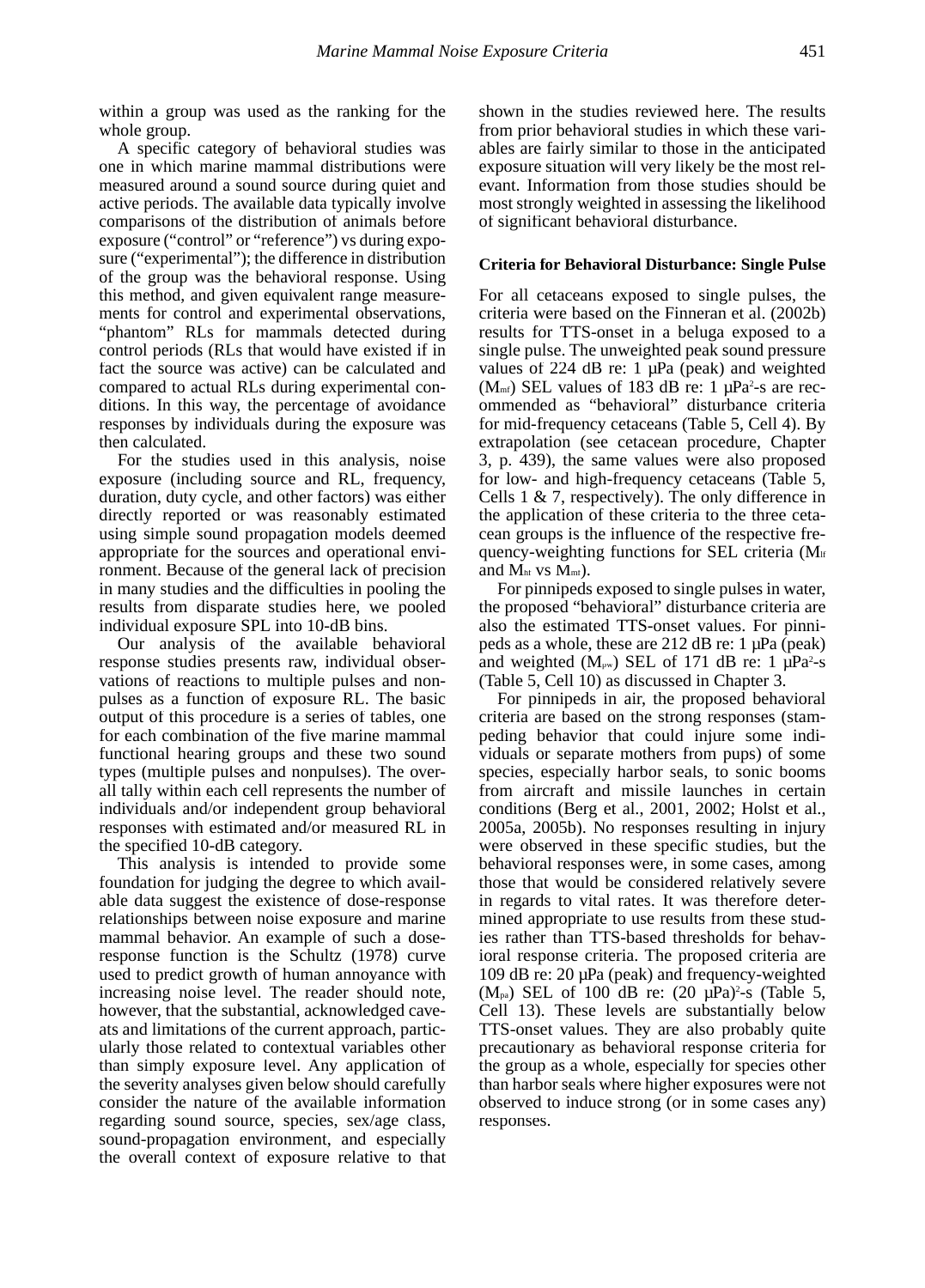**Table 5.** Proposed behavioral response criteria for individual marine mammals exposed to various sound types; specific threshold levels are proposed for single pulses. See the referenced text sections and tables for severity scale analyses of behavioral responses to multiple pulses and nonpulses.

|                          |                                                          | Sound type       |                   |
|--------------------------|----------------------------------------------------------|------------------|-------------------|
| Marine mammal group      | Single pulses                                            | Multiple pulses  | Nonpulses         |
| Low-frequency cetaceans  | Cell 1                                                   | Cell $21$        | Cell $36$         |
| Sound pressure level     | 224 dB re: $1 \mu Pa$ (peak) (flat)                      | Tables $6 & 7$   | Tables 14 & 15    |
| Sound exposure level     | 183 dB re: $1 \mu Pa^2$ -s (M <sub>if</sub> )            | Not applicable   | Not applicable    |
| Mid-frequency cetaceans  | Cell <sub>4</sub>                                        | Cell $5^2$       | Cell $6^7$        |
| Sound pressure level     | 224 dB re: $1 \mu Pa$ (peak) (flat)                      | Tables 8 & 9     | Tables 16 & 17    |
| Sound exposure level     | 183 dB re: $1 \mu Pa^2$ -s (M <sub>mf</sub> )            | Not applicable   | Not applicable    |
| High-frequency cetaceans | Cell 7                                                   | Cell $83$        | Cell $98$         |
| Sound pressure level     | 224 dB re: $1 \mu Pa$ (peak) (flat)                      | [Tables 18 & 19] | Tables 18 & 19    |
| Sound exposure level     | 183 dB re: 1 $\mu$ Pa <sup>2</sup> -s (M <sub>hf</sub> ) | Not applicable   | Not applicable    |
| Pinnipeds (in water)     | Cell <sub>10</sub>                                       | Cell $114$       | Cell $12^{\circ}$ |
| Sound pressure level     | $212$ dB re: 1 µPa (peak) (flat)                         | Tables 10 & 11   | Tables 20 & 21    |
| Sound exposure level     | 171 dB re: $1 \mu Pa^2$ -s (M <sub>pw</sub> )            | Not applicable   | Not applicable    |
| Pinnipeds (in air)       | Cell 13                                                  | Cell $145$       | Cell $15^{10}$    |
| Sound pressure level     | 109 dB re: $20 \mu Pa$ (peak) (flat)                     | Tables 12 & 13   | Tables 22 & 23    |
| Sound exposure level     | 100 dB re: $(20 \mu Pa)^2$ -s $(M_{pa})$                 | Not applicable   | Not applicable    |

<sup>1</sup> "Low-Frequency Cetaceans/Multiple Pulses (Cell 2)" section

<sup>2</sup> "Mid-Frequency Cetaceans/Multiple Pulses (Cell 5)" section

<sup>3</sup> "High-Frequency Cetaceans/Multiple Pulses (Cell 8)" section

4 "Pinnipeds in Water/Multiple Pulses (Cell 11)" section

<sup>5</sup> "Pinnipeds in Air/Multiple Pulses (Cell 14)" section

6 "Low-Frequency Cetaceans/Nonpulses (Cell 3)" section

7 "Mid-Frequency Cetaceans/Nonpulses (Cell 6)" section

8 "High-Frequency Cetaceans/Nonpulses (Cell 9)" section

9 "Pinnipeds in Water/Nonpulses (Cell 12)" section

<sup>10</sup> "Pinnipeds in Air/Nonpulses (Cell 15)" section

## **Behavioral Response Severity Scaling: Multiple Pulses**

*Low-Frequency Cetaceans/Multiple Pulses (Cell 2)* Numerous field observations have been made of low-frequency cetaceans reacting to multiple pulses either incidentally during ongoing operations or intentionally during experiments. A moderate number of species and experimental conditions have been considered, but the sources have usually been seismic airgun arrays. Some of the studies focused on migrating whales seen from fixed observation platforms or in/near migratory corridors. This approach minimizes pseudoreplication without the need for identifying individuals because individuals are unlikely to pass observers more than once.

Table 6 summarizes the methods used to obtain acoustic measurements and observations of behavioral or distributional responses (see Appendix B for more details). As in most cells, a number of reported observations were not scored or reported here due to lack of some key information and, in some cases, difficulties in accounting for various contextual variables. A few of these "excluded" studies are listed at the bottom of Table 6. Table 7 shows the results of the severity scaling analyses of individual and/or group responses, considering the studies deemed to contain sufficient data on exposure conditions and behavioral responses. For migrating bowhead whales, the onset of significant behavioral disturbance from multiple pulses occurred at RLs (RMS over pulse duration) around 120 dB re: 1 uPa (Richardson et al., 1999). For all other low-frequency cetaceans (including bowhead whales not engaged in migration), this onset was at RLs around 140 to 160 dB re: 1 µPa (Malme et al., 1983, 1984; Richardson et al., 1986; Ljungblad et al., 1988; Todd et al., 1996; McCauley et al., 1998, 2000) or perhaps higher (Miller et al., 2005). There is essentially no overlap in the RLs associated with onset of behavioral responses by members of these two groups based on the information currently available.

## *Mid-Frequency Cetaceans/Multiple Pulses (Cell 5)* A limited number of behavioral observations have been made of mid-frequency cetaceans exposed to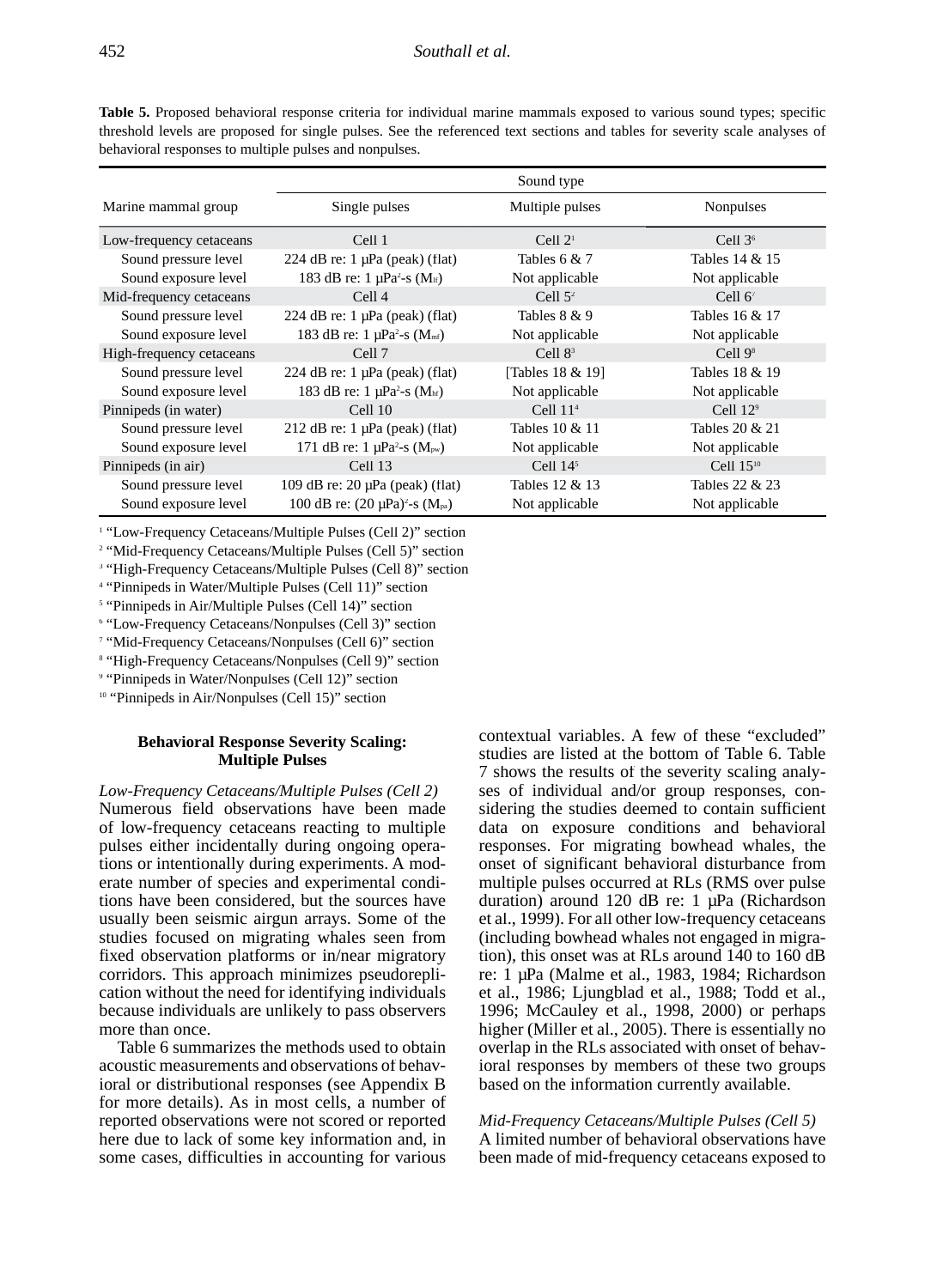| Study                          | number (for<br>Reference<br>Table 7) | Subject<br>species                    | Sound source                                                     | Type of acoustic<br>measurements                                                                 | group behavioral responses<br>Type of individual and/or                                                                                                          | severity scale<br>included in<br>Study | severity scale analysis<br>Summary of<br>(see Table $7$ )                          |
|--------------------------------|--------------------------------------|---------------------------------------|------------------------------------------------------------------|--------------------------------------------------------------------------------------------------|------------------------------------------------------------------------------------------------------------------------------------------------------------------|----------------------------------------|------------------------------------------------------------------------------------|
| Malme et al.<br>(1983)         |                                      | whales<br>Gray                        | $L$ ) & 20-gun 65.5- $L$<br>Single airgun (1.64<br>airgun array  | Calibrated RL measure-<br>ments made in situ near<br>areas of exposure                           | groups; movement and respiration patterns<br>Land-based observations of individuals/<br>during and without airguns                                               | Yes                                    | dB SPL; response sever-<br>ity scores: $0, 1, 3, 5$ & $6$<br>Exposure RLs 140-180  |
| Malme et al.<br>(1984)         | 2                                    | whales<br>Gray                        | Single airgun and<br>airgun array                                | Calibrated RL measure-<br>ments made in situ near<br>areas of exposure                           | groups; movement and respiration patterns<br>Land-based observations of individuals/<br>during and without airguns                                               | Yes                                    | dB SPL; response sever-<br>ity scores: $0$ , 1, 3, 5 & 6<br>Exposure RLs 140-180   |
| Richardson<br>et al. (1986)    | 3                                    | <b>Bowhead</b><br>(feeding)<br>whales | Single airgun (0.66<br>$\overline{L}$ ) and 30-gun<br>47-L array | Calibrated RL measure-<br>ments made in situ near<br>areas of exposure                           | Aerial observations of individuals/groups;<br>movement and respiration patterns during<br>and without airguns                                                    | Yes                                    | dB SPL; response sever-<br>Exposure RLs 140-180<br>ity scores: $0, 1 \& 6$         |
| $et$ al. $(1988)$<br>Ljungblad | 4                                    | Bowhead<br>(feeding)<br>whales        | L) or $18-$ to $20$ -gun<br>Single airgun (1.3<br>array          | Calibrated RL measure-<br>ments made in situ near<br>areas of exposure                           | Aerial observations of individuals/groups;<br>responses during and without airguns<br>movement patterns and behavioral                                           | Yes                                    | dB SPL; response sever-<br>Exposure RLs 140-180<br>ity score: 6                    |
| Todd et al.<br>(1996)          | 5                                    | Humpback<br>whales                    | Explosions                                                       | used (not measured on or<br>Limited to nominal mea-<br>surements of explosives<br>near subjects) | Visual observations of whale behavior<br>before and during use of explosives                                                                                     | Yes                                    | dB SPL; response sever-<br>Exposure RLs 150-160<br>ity score: 3                    |
| et al. (1998)<br>McCauley      | 9                                    | (migrating)<br>Humpback<br>whales     | Single airgun (0.33<br>L) and several<br>arrays                  | Calibrated RL measure-<br>ments made in situ near<br>areas of exposure                           | Aerial and boat-based observations of indi-<br>viduals/groups; movement and behavioral<br>patterns during and without airguns                                    | Yes                                    | dB SPL; response sever-<br>Exposure RLs 150-170<br>ity scores: 6 & 7               |
| et al. (1999)<br>Richardson    | 7                                    | (migrating)<br>Bowhead<br>whales      | $16$ guns; $9$ to $25$ L)<br>Airgun array (6 to                  | Calibrated RL measure-<br>ments made in situ near<br>areas of exposure                           | Aerial surveys of distribution of individu-<br>als/groups                                                                                                        | Yes                                    | dB SPL; response sever-<br>Exposure RLs 110-140<br>ity scores: $0$ , $1$ , $5 & 6$ |
| et al. (2000)<br>McCauley      | ${}^{\circ}$                         | (socializing)<br>Humpback<br>whales   | Single airgun $(0.33 \ L)$                                       | Calibrated RL measure-<br>ments made in situ near<br>areas of exposure                           | groups; movement and behavioral patterns<br>Boat-based observations of individuals/<br>during and without airguns                                                | Yes                                    | dB SPL; response sever-<br>Exposure RLs 140-180<br>ity score: 6                    |
| Miller et al.<br>(2005)        | ٥                                    | Bowhead<br>(feeding)<br>whales        | Airgun array (24<br>guns; $36.9 L$                               | Calibrated RL measure-<br>ments made in situ near<br>areas of exposure                           | Vessel-based observations of individuals;<br>aerial surveys of distribution; movement/<br>diving patterns and behavioral responses<br>during and without airguns | Yes                                    | dB SPL; response sever-<br>Exposure RLs 140-180<br>ity scores: 0 & 6               |
| Reeves et al.<br>(1984)        | Not included Bowhead                 | (migrating)<br>whales                 | Seismic airgun<br>array                                          | Insufficient data for this<br>analysis                                                           | Insufficient data for this analysis                                                                                                                              | $\tilde{z}$                            | $\frac{1}{2}$                                                                      |
| Malme et al.<br>(1985)         | Not included Humpback                | whales                                | Seismic airgun<br>array                                          | Insufficient data for this<br>analysis                                                           | Insufficient data for this analysis                                                                                                                              | $\tilde{z}$                            | $\mathbb{N}\mathbb{A}$                                                             |
| (1986, 1988)<br>Malme et al.   | Not included Gray                    | whales                                | Single airgun and<br>airgun array                                | Insufficient data for this<br>analysis                                                           | Insufficient data for this analysis                                                                                                                              | $\overline{\mathsf{z}}$                | $\frac{1}{2}$                                                                      |
| Koski &<br>Johnson<br>(1987)   | Not included Bowhead                 | (migrating)<br>whales                 | Seismic airgun                                                   | Insufficient data for this<br>analysis                                                           | Insufficient data for this analysis                                                                                                                              | $\overline{\mathsf{x}}$                | N/A                                                                                |

# *Marine Mammal Noise Exposure Criteria* 453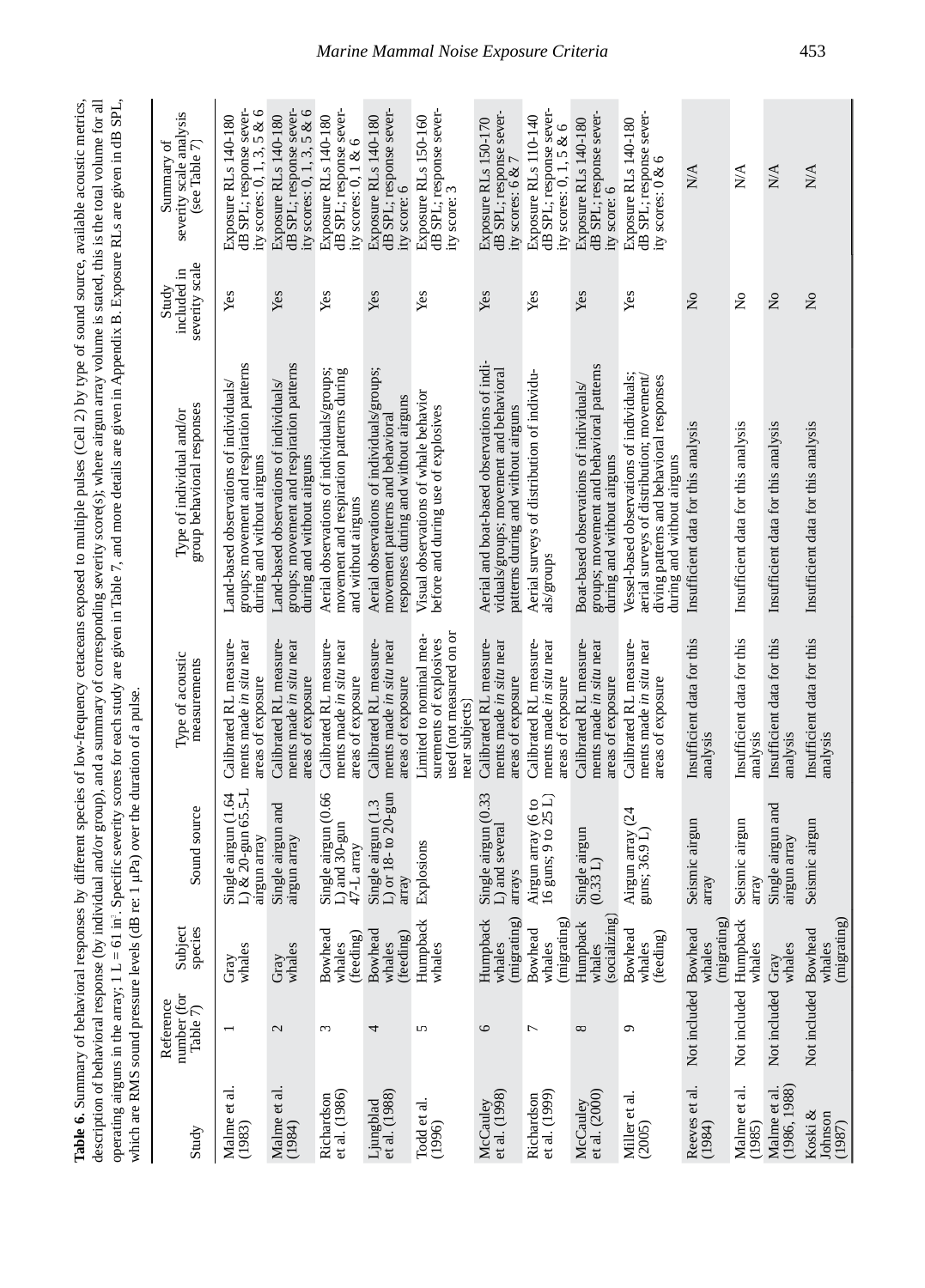**Table 7.** Number (in **bold**) of low-frequency cetaceans (individuals and/or groups) reported as having behavioral responses to multiple pulse noise; responses were categorized into 10-dB RL bins, ranked by severity of the behavioral response (see Table 4 for severity scaling), and combined with other observations having the same RL/severity score. A summary of the individual studies included in this table is given in the "Low-Frequency Cetaceans/Multiple Pulses (Cell 2)" section of this chapter. Parenthetical subscripts indicate the reference reporting the observations as listed in Table 6.

|                |       |         |          |             | Received RMS sound pressure level (dB re: $1 \mu Pa$ ) |               |                  |                     |                        |                        |          |          |
|----------------|-------|---------|----------|-------------|--------------------------------------------------------|---------------|------------------|---------------------|------------------------|------------------------|----------|----------|
| Response       | 80 to | $90$ to | $100$ to | 110 to      | $120$ to                                               | $130$ to      | $140$ to         | $150$ to            | $160$ to               | $170$ to               | $180$ to | $190$ to |
| score          | < 90  | < 100   | < 110    | < 120       | < 130                                                  | < 140         | < 150            | < 160               | < 170                  | < 180                  | < 190    | < 200    |
| 9              |       |         |          |             |                                                        |               |                  |                     |                        |                        |          |          |
| $\,8\,$        |       |         |          |             |                                                        |               |                  |                     |                        |                        |          |          |
| 7              |       |         |          |             |                                                        |               |                  | 1.0<br>(6)          |                        |                        |          |          |
| 6              |       |         |          | 9.5<br>(7)  | 47.4<br>(7)                                            | 2.2<br>(7)    | 3.4<br>(4, 6, 8) | 5.8<br>(1, 2, 3, 6) | 4.5<br>(1, 2, 3, 4, 6) | 8.3<br>(1, 2, 4, 8, 9) |          |          |
| 5              |       |         |          |             | 1.0<br>(7)                                             |               | 1.0<br>(4)       | 1.0<br>(1, 2)       |                        |                        |          |          |
| $\overline{4}$ |       |         |          |             |                                                        |               |                  |                     |                        |                        |          |          |
| 3              |       |         |          |             |                                                        |               |                  |                     | 1.0<br>(1, 2)          | 1.0<br>(1, 2)          |          |          |
| $\overline{2}$ |       |         |          |             |                                                        |               |                  |                     |                        |                        |          |          |
| $\mathbf{1}$   |       |         |          | 5.0<br>(7)  | 6.0<br>(7)                                             | 1.0<br>(7)    | 2.5<br>(1, 2, 3) | 3.0<br>(5)          |                        |                        |          |          |
| $\overline{0}$ |       |         |          | 59.8<br>(7) | 17.7<br>(7)                                            | 1.1<br>(7, 9) | 0.1<br>(9)       | 0.6<br>(3, 9)       | 6.8<br>(1, 2, 3, 9)    | 6.3<br>(1, 2, 9)       |          |          |

multiple pulses. Field observations have involved sperm whales and a few other odontocete species exposed to seismic airguns and explosives. Laboratory investigations have considered behavioral responses to various kinds of multiple pulse sources. Again, some observations were excluded due to lack of relevant information. Four studies of individual mid-frequency cetacean responses to multiple pulse exposures contained sufficient acoustic and behavioral information for inclusion in this analysis. These include field observations of free-ranging sperm whales and belugas studied by Madsen & Møhl (2000), Madsen et al. (2002), and Miller et al. (2005), as well as laboratory observations of captive false killer whales by Akamatsu et al. (1993). The information from these studies is summarized in Table 8 and discussed in detail in Appendix B; the companion severity scaling analysis is shown in Table 9.

The combined data for mid-frequency cetaceans exposed to multiple pulses do not indicate a clear tendency for increasing probability and severity of response with increasing RL. In certain conditions, multiple pulses at relatively low RLs  $(-80 \text{ to } 90 \text{ dB} \text{ re. } 1 \text{ µPa})$  temporarily silence individual vocal behavior for one species (sperm whales). In other cases with slightly different stimuli, RLs in the 120 to 180 dB re:  $1 \mu Pa$  range failed to elicit observable reaction from a significant percentage of individuals either in the field or in the laboratory.

*High-Frequency Cetaceans/Multiple Pulses (Cell 8)* Based on our source type distinction (see Chapter 2), virtually all sources of transient sound used in quantitative behavioral studies of high-frequency cetaceans—for example, acoustic harassment devices (AHDs) and acoustic deterrent devices (ADDs)—would be characterized as nonpulse sounds. While individual elements produced by some of these sources could be characterized as pulses, and sequences of them as multiple pulses, they are generally emitted in such rapid fashion that some mammalian auditory systems likely perceive them as nonpulses. Further, some AHDs and ADDs, and most other sources used in behavioral studies with high-frequency cetaceans, lack the characteristics of pulses such as extremely fast rise-time, correspondingly broad frequency bandwidth, and high kurtosis. Due to uncertainty over the extent to which some of these signals may be perceived and the overarching paucity of data, it is not possible to present any data on behavioral responses of high-frequency cetaceans as a function of received levels of multiple pulses. Available data for nonpulse sounds are considered below (see the "High-Frequency Cetaceans/Nonpulses [Cell 9]" section). We note the need for empirical behavioral research in these animals using sound sources (such as airgun or pile-driving stimuli) unequivocally classified as multiple pulses (see Chapter 5).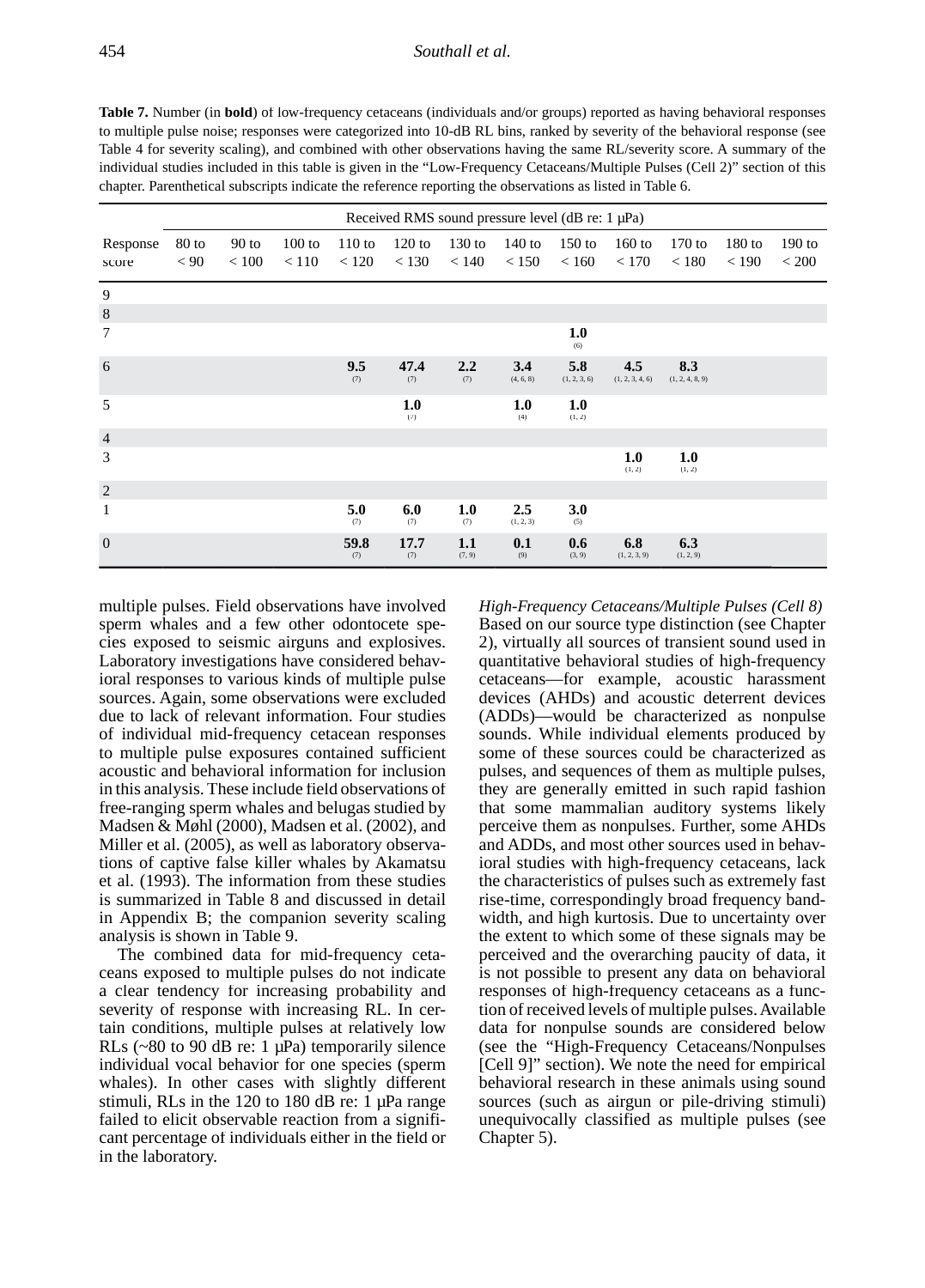| ses by different species of mid-frequency cetaceans exposed to multiple pulses (Cell 5) by type of sound source, available acoustic metrics, | dividual and/or group), and a summary of corresponding severity score(s); specific severity scores for each study are given in Table 9 and more | re RLs are given in dB SPL, which are RMS sound pressure levels (dB re: 1 µPa) over the duration of a pulse. |  |
|----------------------------------------------------------------------------------------------------------------------------------------------|-------------------------------------------------------------------------------------------------------------------------------------------------|--------------------------------------------------------------------------------------------------------------|--|
|                                                                                                                                              |                                                                                                                                                 |                                                                                                              |  |

| Study                     | number (for<br>Reference<br>Table 9)   | Subject<br>species                  | Sound source                                                          | Type of acoustic<br>measurements                                              | group behavioral responses<br>Type of individual and/or                                                                                                          | in severity<br>included<br>Study<br>scale | Summary of severity<br>scale analysis (see<br>Table 9)              |
|---------------------------|----------------------------------------|-------------------------------------|-----------------------------------------------------------------------|-------------------------------------------------------------------------------|------------------------------------------------------------------------------------------------------------------------------------------------------------------|-------------------------------------------|---------------------------------------------------------------------|
| Møhl (2000)<br>Madsen &   |                                        |                                     | Sperm whales Small explosives<br>(several per day)                    | Calibrated RL measure-<br>ments made in situ near<br>areas of exposure        | als, including visual detection and passive<br>Vessel-based observations of individu-<br>acoustic monitoring of vocalizations                                    | Yes                                       | 180 dB SPL; response<br>Exposure RLs 170-<br>severity score: 0      |
| Madsen et al<br>(2002)    | 2                                      |                                     | Sperm whales Airgun array (distant)                                   | Calibrated RL measure-<br>ments made in situ near<br>areas of exposure        | als, including visual detection and passive<br>Vessel-based observations of individu-<br>acoustic monitoring of vocalizations                                    | Yes                                       | 140 dB SPL; response<br>Exposure RLs 120-<br>severity score: 0      |
| Miller et al.<br>(2005)   | ω                                      | Beluga                              | Airgun array (24 guns;<br>36.9 L)                                     | Calibrated RL measure-<br>ments made in situ near<br>areas of exposure        | Vessel-based observations of individuals;<br>aerial surveys of distribution; movement/<br>diving patterns and behavioral responses<br>during and without airguns | Yes                                       | 150 dB SPL; response<br>severity scores: 0 & 6<br>Exposure RLs 100- |
| et al. (1993)<br>Akamatsu |                                        | False killer<br>(captive)<br>whales | Numerous sounds,<br>including pulse<br>sequences                      | ments made in situ within<br>Calibrated RL measure-<br>experimental enclosure | Visual observations of behavioral responses<br>within experimental context in laboratory<br>conditions                                                           | Yes                                       | 180 dB SPL; response<br>severity scores: 0 & 6<br>Exposure RLs 170- |
| André et al.<br>(1997)    |                                        |                                     | Not included Sperm whales Natural and artificial<br>pulses (repeated) | Insufficient data for this<br>analysis                                        | Vessel-based observations of individuals;<br>diving patterns and vocal behavior                                                                                  | ż                                         | $\stackrel{\triangle}{\geq}$                                        |
|                           | Stone (2003) Not included Several mid- | freq. cetacean (various)<br>species | Seismic airgun arrays                                                 | Insufficient data for this<br>analysis                                        | Vessel-based observations of individuals;<br>sightings data and avoidance behavior                                                                               | $\tilde{z}$                               | $\frac{1}{2}$                                                       |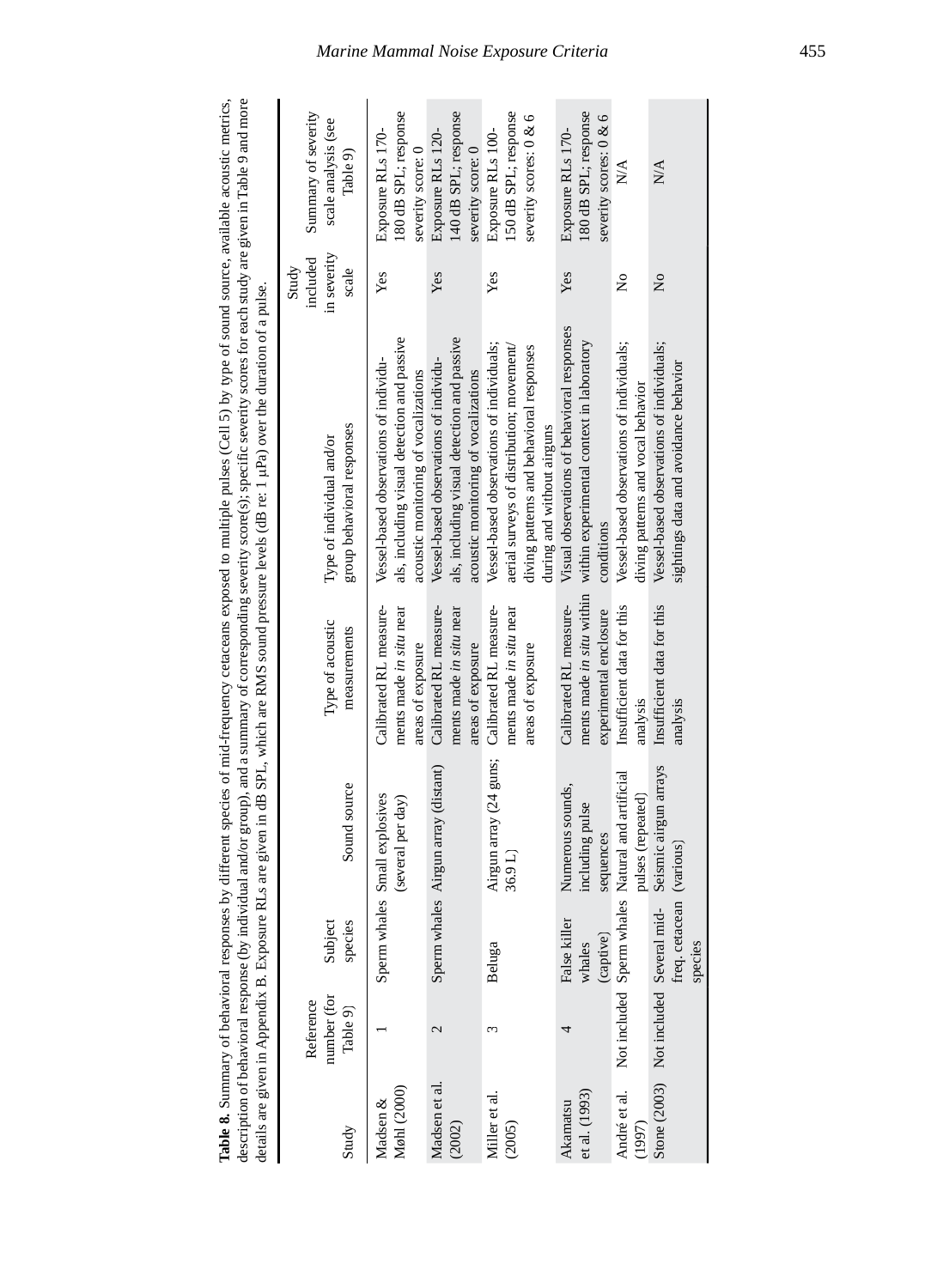**Table 9.** Number (in **bold**) of mid-frequency cetaceans (individuals and/or groups) reported as having behavioral responses to multiple pulse noise; responses were categorized into 10-dB RL bins, ranked by severity of the behavioral response (see Table 4 for severity scaling), and combined with other observations having the same RL/severity score. A summary of the individual studies included in this table is given in the "Mid-Frequency Cetaceans/Multiple Pulses (Cell 5)" section of this chapter. Parenthetical subscripts indicate the reference reporting the observations as listed in Table 8.

|                 |       |         |             |             |                   | Received RMS sound pressure level (dB re: 1 µPa) |             |                                 |          |               |          |          |
|-----------------|-------|---------|-------------|-------------|-------------------|--------------------------------------------------|-------------|---------------------------------|----------|---------------|----------|----------|
| Response        | 80 to | $90$ to | $100$ to    | $110$ to    | $120$ to          | $130$ to                                         | 140 to      | $150$ to                        | $160$ to | $170$ to      | $180$ to | $190$ to |
| score           | < 90  | < 100   | < 110       |             | $< 120 \le 130$   |                                                  |             | $< 140$ $< 150$ $< 160$ $< 170$ |          | < 180         | < 190    | $< 200+$ |
| 9               |       |         |             |             |                   |                                                  |             |                                 |          |               |          |          |
| $\,8\,$         |       |         |             |             |                   |                                                  |             |                                 |          |               |          |          |
| $7\phantom{.0}$ |       |         |             |             |                   |                                                  |             |                                 |          |               |          |          |
| 6               |       |         |             |             | 0.17<br>(3)       | 0.17<br>(3)                                      | 0.17<br>(3) |                                 |          | 1.3<br>(4)    |          |          |
| 5               |       |         |             |             |                   |                                                  |             |                                 |          |               |          |          |
| $\overline{4}$  |       |         |             |             |                   |                                                  |             |                                 |          |               |          |          |
| 3               |       |         |             |             |                   |                                                  |             |                                 |          |               |          |          |
| $\overline{2}$  |       |         |             |             |                   |                                                  |             |                                 |          |               |          |          |
| 1               |       |         |             |             |                   |                                                  |             |                                 |          |               |          |          |
| $\overline{0}$  |       |         | 0.25<br>(3) | 0.25<br>(3) | <b>3.0</b><br>(2) | 4.0<br>(2)                                       |             |                                 |          | 6.7<br>(1, 4) |          |          |

*Pinnipeds in Water/Multiple Pulses (Cell 11)*

Information on behavioral reactions of pinnipeds in water to multiple pulses involves exposures to small explosives used in fisheries interactions, impact pile driving, and seismic surveys. Several studies lacked matched data on acoustic exposures and behavioral responses by individuals. As a result, the quantitative information on reactions of pinnipeds in water to multiple pulses is very limited (see Table 10). The severity scaling analysis for individual behavioral responses for Cell 11 is given in Table 11.

Our general finding is that, based on the limited data on pinnipeds in water exposed to multiple pulses, exposures in the  $\sim$ 150 to 180 dB re: 1  $\mu$ Pa range (RMS values over the pulse duration) generally have limited potential to induce avoidance behavior in pinnipeds. RLs exceeding 190 dB re: 1 µPa are likely to elicit responses, at least in some ringed seals (Harris et al., 2001; Blackwell et al., 2004b; Miller et al., 2005). Note that the SEL associated with a single 190 dB re: 1  $\mu$ Pa (RMS) pulse from an airgun is typically *ca*. 175  $dB$  re: 1  $\mu Pa^2$ -s. That exceeds the estimated TTS threshold for the closely related harbor seal (171  $dB$  re: 1  $\mu$ Pa<sup>2</sup>-s; see Chapter 3). Thus, in the case of ringed seals exposed to sequences of airgun pulses from an approaching seismic vessel, most animals may show little avoidance unless the RL is high enough for mild TTS to be likely.

## *Pinnipeds in Air/Multiple Pulses (Cell 14)*

How multiple pulses produced in air affect pinnipeds was among the least well-documented of the conditions we considered. Most of the available data on responses to pulses were from single pulse events (e.g., rocket launches) over populations of pinnipeds exposed to such signals repeatedly (e.g., Thorson et al., 1998, 1999, 2000a, 2000b; Berg et al., 2001, 2002, 2004). These events do not occur frequently enough for the exposures to be considered multiple pulses, and many of them contained nonpulse as well as pulse exposures. They are discussed in some detail in Appendix B (as well as in Appendix C when nonpulses are involved). Appendix B also discusses several other studies potentially relevant to Cell 14 but ultimately not used in this analysis. Consequently, the quantitative information analyzed for reactions of pinnipeds in air exposed to multiple pulses (see Tables 12 & 13) focused on the aerial data by Blackwell et al. (2004b). These extremely limited data suggest very minor, if any, observable behavioral responses by pinnipeds exposed to airborne pulses with RLs  $60$  to  $80$  dB re:  $20 \mu Pa$ .

## **Behavioral Response Severity Scaling: Nonpulses**

## *Low-Frequency Cetaceans/Nonpulses (Cell 3)*

While there are clearly major areas of uncertainty remaining, there has been relatively extensive behavioral observation of low-frequency cetaceans exposed to nonpulse sources. As summarized in Table 14 (and discussed in greater detail in Appendix C), these field observations involve the majority of low-frequency cetacean species exposed to a wide range of industrial, active sonar, and tomographic research active sources (Baker et al., 1982; Malme et al., 1983, 1984, 1986;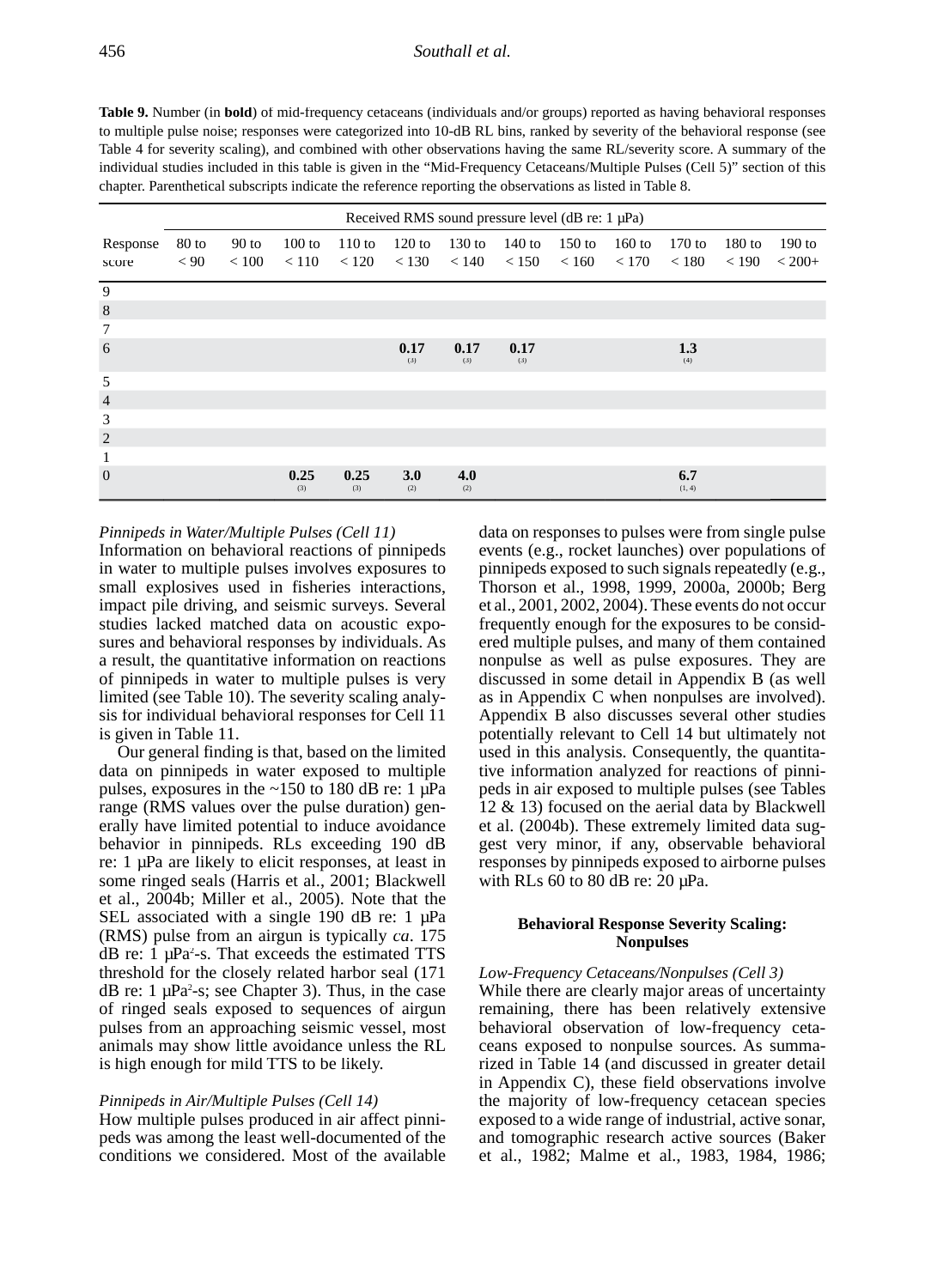| description of behavioral response (by in- |                                       |                                                   |                                           |                                                                                                          | dividual and/or group), and a summary of corresponding severity score(s); specific severity scores for each study are given in Table 11 and<br>Table 10. Summary of behavioral responses by different species of pimipeds in water exposed to multiple pulses (Cell 11) by type of sound source, available acoustic metrics,<br>more details are given in Appendix B. Exposure RLs are given in dB SPL, which are RMS sound pressure levels (dB re: 1 µPa) over the duration of a pulse |                                     |                                                                     |
|--------------------------------------------|---------------------------------------|---------------------------------------------------|-------------------------------------------|----------------------------------------------------------------------------------------------------------|-----------------------------------------------------------------------------------------------------------------------------------------------------------------------------------------------------------------------------------------------------------------------------------------------------------------------------------------------------------------------------------------------------------------------------------------------------------------------------------------|-------------------------------------|---------------------------------------------------------------------|
| Study                                      | number (for<br>Reference<br>Table 11) | Subject species                                   | Sound source                              | Type of acoustic<br>measurements                                                                         | group behavioral responses<br>Type of individual and/or                                                                                                                                                                                                                                                                                                                                                                                                                                 | Study included in<br>severity scale | Summary of severity<br>scale analysis (see<br>Table 11)             |
| Harris et al.<br>(2001)                    |                                       | Ringed (mainly),<br>spotted seals<br>bearded, and | 11-gun, 21.6-L array<br>Single airgun and | in defined spatial zones<br>RLs measured in situ                                                         | Vessel-based observations of<br>near individuals observed individuals within specified<br>zones over a limited range                                                                                                                                                                                                                                                                                                                                                                    | Yes                                 | 200 dB SPL; response<br>severity scores: 0 & 6<br>Exposure RLs 160- |
| Blackwell et al.<br>(2004b)                | 2                                     | seals<br>Ringed                                   | Pipe-driving sounds<br>(construction)     | near individuals observed<br>including peak pressure,<br>(detailed measurements,<br>RLs measured in situ | driving (note that construction<br>response patterns during pipe-<br>RMS, SEL, and duration) activities had been underway<br>Land-based observations of<br>individuals; movement and<br>for a considerable period<br>before observations)                                                                                                                                                                                                                                               | Yes                                 | 160 dB SPL; response<br>severity scores: 0 & 1<br>Exposure RLs 150- |
| Miller et al.<br>(2005)                    | 3                                     | and bearded<br>Ringed<br>seals                    | Airgun array (24<br>airguns; 36.9 L)      | Calibrated RL measure-<br>ments made in situ near<br>areas of exposure                                   | terns and behavioral responses<br>Vessel-based observations of<br>individuals; movement pat-<br>during and without airguns                                                                                                                                                                                                                                                                                                                                                              | Yes                                 | 200 dB SPL; response<br>Exposure RLs 170-<br>severity score: 0      |
| Shaughnessy<br>et al. (1981)               | Not included                          | nia sea lions<br>Californ                         | Seal bombs (small<br>explosives)          | Insufficient data for this<br>analysis                                                                   | vidual responses over multiple<br>Visual observations of indi-<br>exposures                                                                                                                                                                                                                                                                                                                                                                                                             | $\tilde{z}$                         | $\stackrel{\triangle}{N}$                                           |
| (1987)                                     |                                       | Mate & Harvey Not included California sea lions   | Seal bombs (small<br>explosives)          | Insufficient data for this<br>analysis                                                                   | vidual responses over multiple<br>Visual observations of indi-<br>exposures                                                                                                                                                                                                                                                                                                                                                                                                             | Ş                                   | N/A                                                                 |
| Moulton et al.<br>(2003, 2005)             | Not included Ringed                   | seals                                             |                                           | made in the area of<br>exposure                                                                          | exposure to pulse and nonpulse<br>Calibrated measurements Complicated by simultaneous<br>sources                                                                                                                                                                                                                                                                                                                                                                                        | $\tilde{z}$                         | N/A                                                                 |

*Marine Mammal Noise Exposure Criteria* 457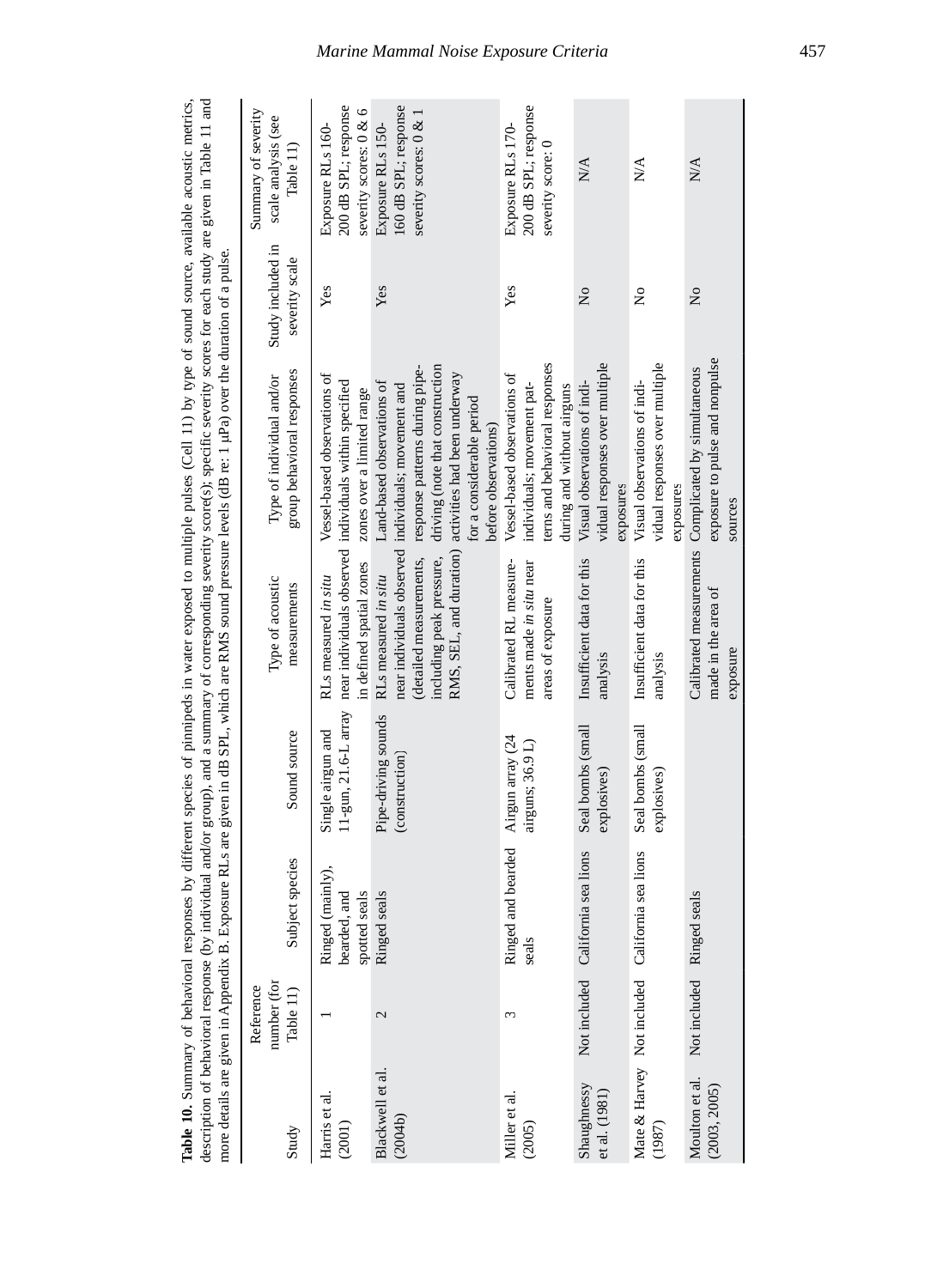**Table 11.** Number (in **bold**) of pinnipeds in water (individuals and/or groups) reported as having behavioral responses to multiple pulse noise. Responses were categorized into 10-dB RL bins, ranked by severity of the behavioral response (see Table 4 for severity scaling), and combined with other observations having the same RL/severity score; a summary of the individual studies included in this table is given in the "Pinnipeds in Water/Multiple Pulses (Cell 11)" section of this chapter. Parenthetical subscripts indicate the reference reporting the observations as listed in Table 10.

|                |       |         |          |          |          | Received RMS sound pressure level (dB re: $1 \mu Pa$ ) |          |            |            |                |            |               |
|----------------|-------|---------|----------|----------|----------|--------------------------------------------------------|----------|------------|------------|----------------|------------|---------------|
| Response       | 80 to | $90$ to | $100$ to | $110$ to | $120$ to | $130$ to                                               | $140$ to | $150$ to   | $160$ to   | $170$ to       | $180$ to   | $190$ to      |
| score          | < 90  | < 100   | < 110    | < 120    | < 130    | < 140                                                  | < 150    | < 160      | < 170      | < 180          | < 190      | < 200         |
| 9              |       |         |          |          |          |                                                        |          |            |            |                |            |               |
| $\,8\,$        |       |         |          |          |          |                                                        |          |            |            |                |            |               |
| $\tau$         |       |         |          |          |          |                                                        |          |            |            |                |            |               |
| 6              |       |         |          |          |          |                                                        |          |            | 1.7<br>(1) | 2.1<br>(1)     |            | 45.4<br>(1)   |
| 5              |       |         |          |          |          |                                                        |          |            |            |                |            |               |
| $\overline{4}$ |       |         |          |          |          |                                                        |          |            |            |                |            |               |
| 3              |       |         |          |          |          |                                                        |          |            |            |                |            |               |
| $\sqrt{2}$     |       |         |          |          |          |                                                        |          |            |            |                |            |               |
| 1              |       |         |          |          |          | 0.3<br>(2)                                             |          |            |            |                |            |               |
| $\overline{0}$ |       |         |          |          |          |                                                        |          | 0.7<br>(2) | 5.3<br>(1) | 30.3<br>(1, 3) | 0.3<br>(3) | 9.9<br>(1, 3) |

Richardson et al., 1990b; McCauley et al., 1996; Biassoni et al., 2000; Croll et al., 2001; Palka & Hammond, 2001; Nowacek et al., 2004).

The combined information generally indicates no (or very limited) responses at RLs 90 to 120 dB re: 1 µPa and an increasing probability of avoidance and other behavioral effects in the 120 to 160 dB re: 1 µPa range (severity scaling: Table 15). However, these data also indicated considerable variability in RLs associated with behavioral responses. Contextual variables (e.g., source proximity, novelty, operational features) appear to have been at least as important as exposure level in predicting response type and magnitude.

## *Mid-Frequency Cetaceans/Nonpulses (Cell 6)*

A relatively large number of mid-frequency cetaceans have been observed in the field and in the laboratory responding to nonpulse sounds, including vessels and watercraft (LGL & Greeneridge, 1986; Gordon et al., 1992; Palka & Hammond, 2001; Buckstaff, 2004; Morisaka et al., 2005), pulsed pingers and AHDs/ADDs (Watkins & Schevill, 1975; Morton & Symonds, 2002; Monteiro-Neto et al., 2004), industrial activities (Awbrey & Stewart, 1983; Richardson et al., 1990b), mid-frequency active sonar (NRL, 2004a, 2004b; NMFS, 2005), and tones or bands of noise in laboratory conditions (Nachtigall et al., 2003; Finneran & Schlundt, 2004). Summary information on these studies is given in Table 16; detailed descriptions are given in Appendix C. As in other conditions, a number of potentially relevant field studies are not included in the severity scaling analysis due to lack of sufficiently detailed information.

An additional challenge in interpreting many of the field data for this condition is isolating the effect of RL from the effects of mere source presence (as possibly indicated by visual stimuli or other aspects of acoustic exposure such as the presence of high-frequency components) and other contextual variables. For this reason, several studies were considered but not integrated into the analysis. The laboratory observations are of captive cetaceans exposed to precisely controlled and known noise exposures in the context of hearing and TTS experiments. However, the relevance of behavioral reactions of trained, food-reinforced captive animals exposed to noise to the reactions of free-ranging marine mammals is debatable. This is discussed in greater detail in Appendix C.

The combined field and laboratory data for midfrequency cetaceans exposed to nonpulse sounds do not lead to a clear conclusion about RLs coincident with various behavioral responses (see severity scaling, Table 17). In some settings, individuals in the field showed behavioral responses with high severity scores to exposures from 90 to 120 dB re: 1 µPa, while others failed to exhibit such responses for exposure RLs from 120 to 150 dB re: 1 µPa. Contextual variables other than exposure RL, and probable species differences, are the likely reasons for this variability in response. Context may also explain why there is great disparity in results from field and laboratory conditions—exposures in captive settings generally exceeded 170 dB re: 1 µPa before inducing behavioral responses.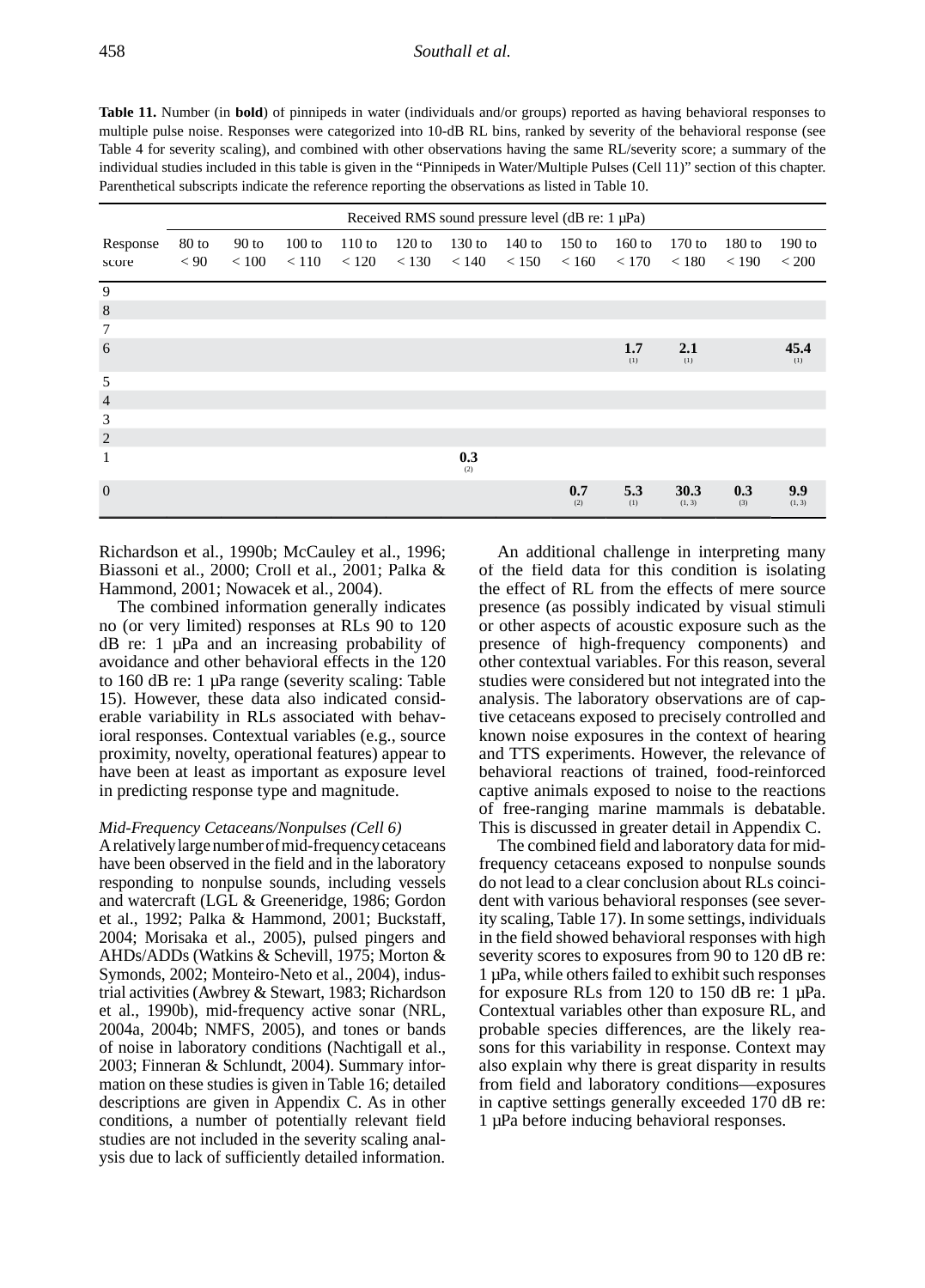|                                |                                       |                    |                         |                                                                                                                                    | of behavioral response (by individual and/or group), and a summary of corresponding severity score(s); specific severity scores for each study are given in Table 13 and more details<br>are given in Appendix B. Exposure RLs are given in dB SPL, which are RMS sound pressure levels (dB re: 20 µPa) over the duration of a pulse. |                                     |                                                                                  |
|--------------------------------|---------------------------------------|--------------------|-------------------------|------------------------------------------------------------------------------------------------------------------------------------|---------------------------------------------------------------------------------------------------------------------------------------------------------------------------------------------------------------------------------------------------------------------------------------------------------------------------------------|-------------------------------------|----------------------------------------------------------------------------------|
| Study                          | number (for<br>Reference<br>Table 13) | Subject<br>species | Sound source            | Type of acoustic<br>measurements                                                                                                   | group behavioral responses<br>Type of individual and/or                                                                                                                                                                                                                                                                               | Study included in<br>severity scale | severity scale analysis<br>(see Table 13)<br>Summary of                          |
| Blackwell<br>(2004b)<br>et al. |                                       |                    | (construction)          | Ringed seals Pipe-driving sounds RLs measured in situ near<br>peak pressure, RMS, SEL,<br>measurements, including<br>and duration) | that construction activities had been<br>underway for a considerable period<br>patterns during pipe-driving (note<br>Land-based observations of indi-<br>individuals observed (detailed viduals; movement and response<br>before observations)                                                                                        | Yes                                 | Exposure RLs 60-80<br>dB SPL re: 20 µPa;<br>response severity<br>scores: $0 & 1$ |
| Perry et al.<br>(2002)         | Not included Harbor and               | gray seals         | Repeated sonic<br>booms | levels on breeding beaches,<br>but not RLs at positions of<br>exposed animals                                                      | Measured sound overpressure Land-based observations of animal<br>(note long history of sonic booms<br>presence, behavior, and heart rate<br>in the area)                                                                                                                                                                              | $\frac{1}{2}$                       | N/A                                                                              |

Table 12. Summary of behavioral responses by different species of pinnipeds in air exposed to multiple pulses (Cell 14) by type of sound source, available acoustic metrics, description **Table 12.** Summary of behavioral responses by different species of pinnipeds in air exposed to multiple pulses (Cell 14) by type of sound source, available acoustic metrics, description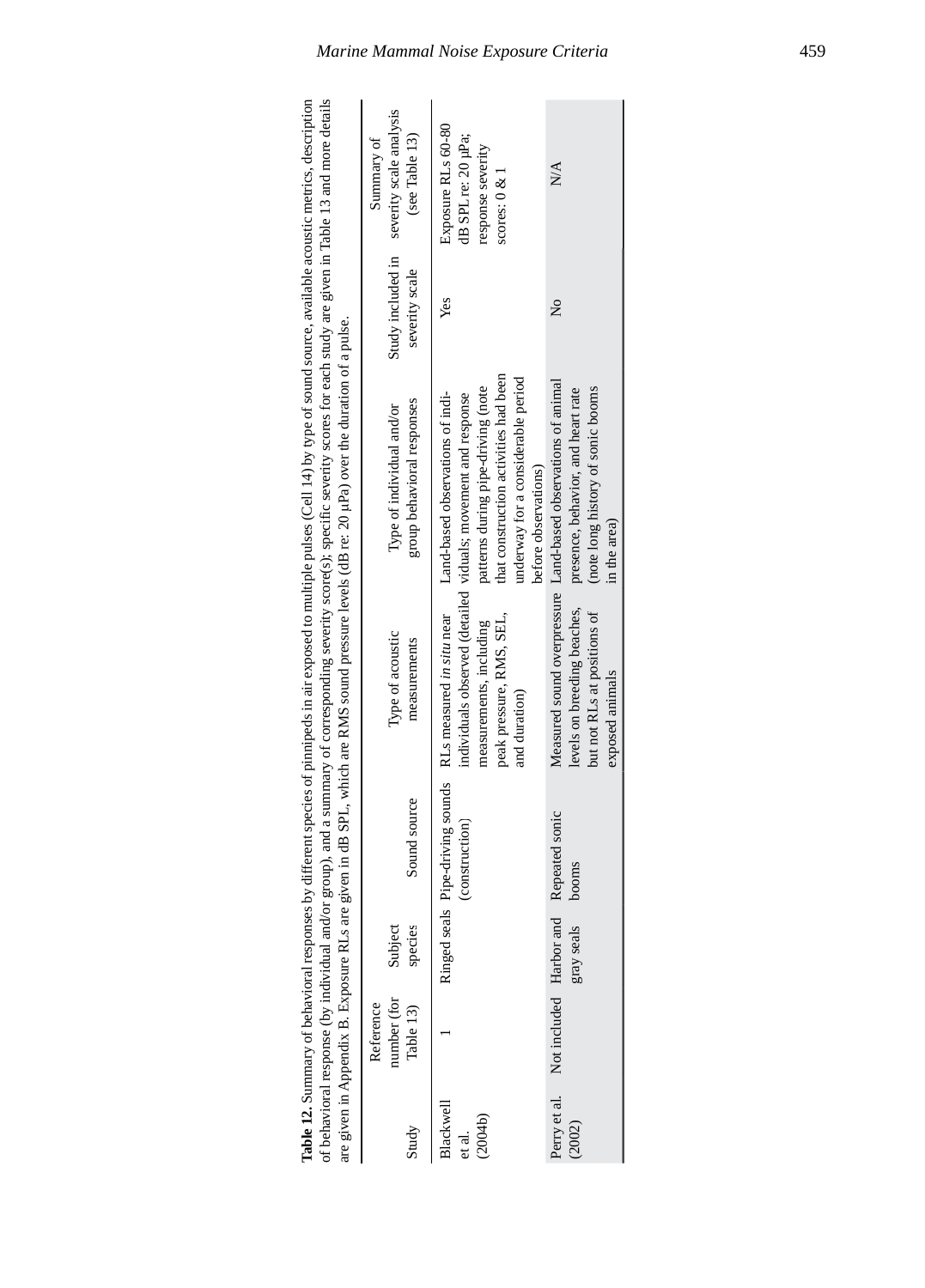**Table 13.** Number (in **bold**) of pinnipeds in air (individuals and/or groups) reported as having behavioral responses to multiple pulse noise; responses were categorized into 10-dB RL bins, ranked by severity of the behavioral response (see Table 4 for severity scaling), and combined with other observations having the same RL/severity score. A summary of the individual studies included in this table is given in the "Pinnipeds in Air/Multiple Pulses (Cell 14)" section of this chapter. Parenthetical subscripts indicate the reference reporting the observations as listed in Table 12.

|                |                |                     |             | Received RMS sound pressure level (dB re: 20 µPa) |                                                                                                               |  |
|----------------|----------------|---------------------|-------------|---------------------------------------------------|---------------------------------------------------------------------------------------------------------------|--|
| Response score | $50$ to $< 60$ | $60 \text{ to } 50$ |             |                                                   | $70 \text{ to} < 80$ $80 \text{ to} < 90$ $90 \text{ to} < 100$ $100 \text{ to} < 110$ $110 \text{ to} < 120$ |  |
| 9              |                |                     |             |                                                   |                                                                                                               |  |
| 8              |                |                     |             |                                                   |                                                                                                               |  |
| 7              |                |                     |             |                                                   |                                                                                                               |  |
| 6              |                |                     |             |                                                   |                                                                                                               |  |
| 5              |                |                     |             |                                                   |                                                                                                               |  |
| $\overline{4}$ |                |                     |             |                                                   |                                                                                                               |  |
| 3              |                |                     |             |                                                   |                                                                                                               |  |
| 2              |                |                     |             |                                                   |                                                                                                               |  |
| 1              |                | 0.125<br>(1)        |             |                                                   |                                                                                                               |  |
| $\Omega$       |                | 0.625<br>(1)        | 0.25<br>(1) |                                                   |                                                                                                               |  |

## *High-Frequency Cetaceans/Nonpulses (Cell 9)*

Numerous controlled studies have been conducted on the behavioral reactions of high-frequency cetaceans to various nonpulse sound sources both in the field (Culik et al., 2001; Olesiuk et al., 2002; Johnston, 2002) and in laboratory settings (Kastelein et al., 1997, 2000, 2005, 2006a). However, only one high-frequency species (harbor porpoise) has been extensively studied and that species provided all the available data on behavioral response magnitude vs received exposure conditions. The original studies were attempts to reduce harbor porpoise bycatch by attaching warning pingers to fishing gear. More recent studies consider whether AHDs and ADDs also exclude harbor porpoises from critical habitat areas, and whether these devices affect harbor porpoise behavior in controlled laboratory conditions.

The combined wild and captive animal data (summarized in Table 18 and discussed in detail in Appendix C) clearly support the observation that harbor porpoises are quite sensitive to a wide range of human sounds at very low exposure RLs (~90 to  $120$  dB re: 1  $\mu$ Pa), at least for initial exposures. This observation is also evident in the severity scaling analysis for Cell 9 (Table 19). All recorded exposures exceeding 140 dB re: 1 µPa induced profound and sustained avoidance behavior in wild harbor porpoises. Whether this apparently high degree of behavioral sensitivity to anthropogenic acoustic sources extends to other high-frequency cetacean species (or nonpulse sources other than AHDs and ADDs) is unknown. Given the lack of information to the contrary, however, such a relationship should be assumed as a precautionary measure.

Habituation to sound exposure was noted in some but not all studies. Strong initial reactions of highfrequency cetaceans at relatively low levels may in some conditions wane with repeated exposure and subject experience.

## *Pinnipeds in Water/Nonpulses (Cell 12)*

The effects of nonpulse exposures on pinnipeds in water are poorly understood. Studies for which enough information was available for analysis include field exposures of harbor seals to AHDs (Jacobs & Terhune, 2002) and exposure of translocated freely diving northern elephant seals to a research tomography source (Costa et al., 2003), as well as responses of captive harbor seals to underwater data communication sources (Kastelein et al., 2006b). These limited available data (see Table 20 & Appendix C) suggested that exposures between  $\sim 90$  and 140 dB re: 1  $\mu$ Pa generally do not appear to induce strong behavioral responses in pinnipeds exposed to nonpulse sounds in water; no data exist regarding exposures at higher levels. The severity scale results for Cell 12 are given in Table 21.

It is important to note that among these studies of pinnipeds responding to nonpulse exposures in water, there are some apparent differences in responses between field and laboratory conditions. Specifically, in this case, captive subjects responded more strongly at lower levels than did animals in the field. Again, contextual issues are the likely cause of this difference. Captive subjects in the Kastelein et al. (2006b) study were not reinforced with food for remaining in noise fields, in contrast to the laboratory studies for mid-frequency cetaceans described above. Subjects in the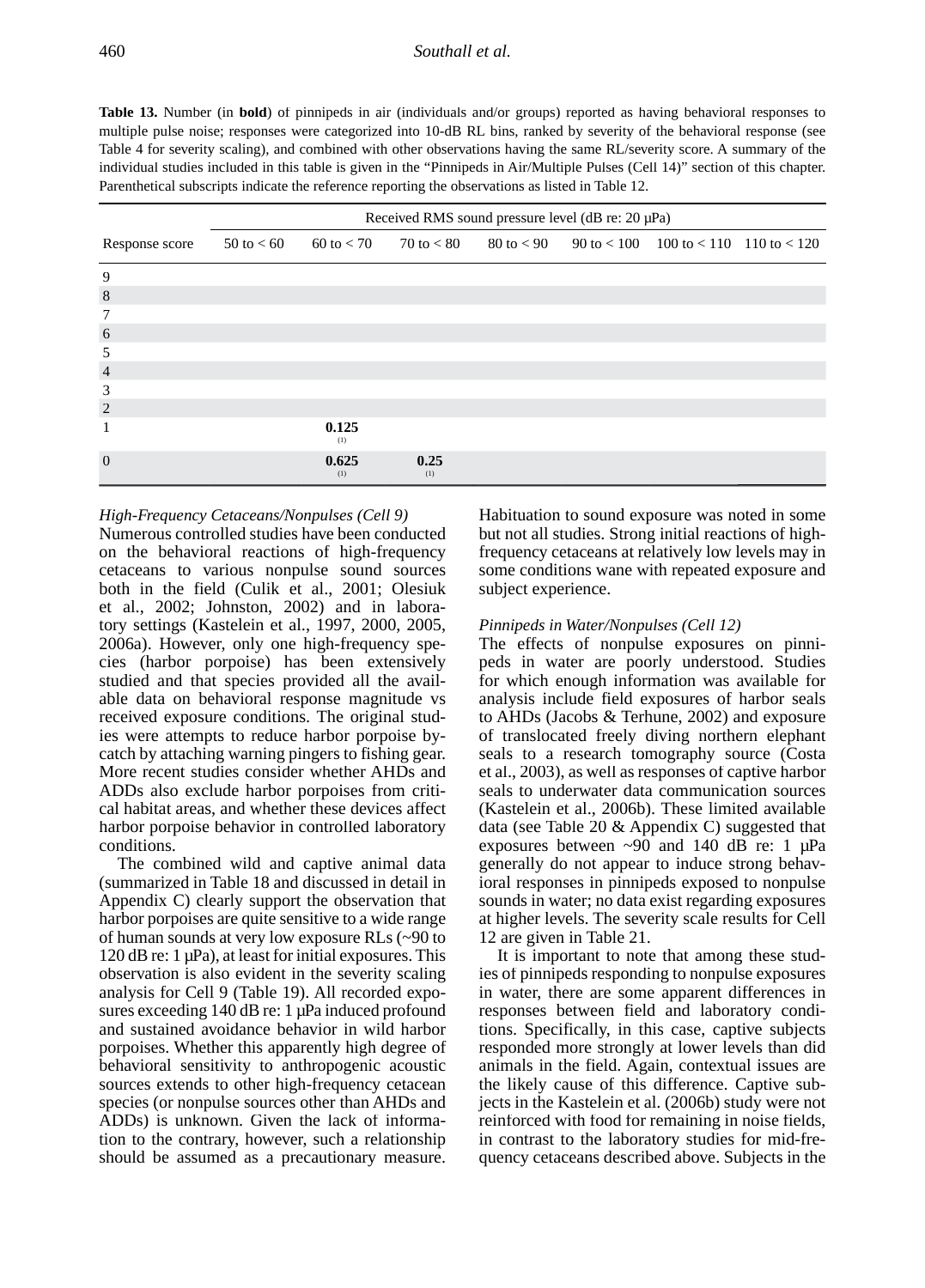| ses by different species of low-frequency cetaceans exposed to nonpulses (Cell 3) by type of sound source, available acoustic metrics, descrip- | and/or group), and a summary of corresponding severity score(s); specific severity scores for each study are given in Table 15 and more details |                                                                         |  |
|-------------------------------------------------------------------------------------------------------------------------------------------------|-------------------------------------------------------------------------------------------------------------------------------------------------|-------------------------------------------------------------------------|--|
|                                                                                                                                                 |                                                                                                                                                 | re given in dB SPL, which are RMS sound pressure levels (dB re: 1 µPa). |  |
|                                                                                                                                                 |                                                                                                                                                 |                                                                         |  |
|                                                                                                                                                 |                                                                                                                                                 |                                                                         |  |
|                                                                                                                                                 |                                                                                                                                                 |                                                                         |  |
|                                                                                                                                                 |                                                                                                                                                 |                                                                         |  |
|                                                                                                                                                 | へんこう                                                                                                                                            |                                                                         |  |

| Study                                                 | Reference<br>number | (for Table 15) Subject species          | Sound<br>source                                    | Type of acoustic<br>measurements                                                                  | group behavioral responses<br>Type of individual and/or                                                                        | in severity<br>included<br>Study<br>scale | Summary of severity<br>scale analysis (see<br>Table 15)        |
|-------------------------------------------------------|---------------------|-----------------------------------------|----------------------------------------------------|---------------------------------------------------------------------------------------------------|--------------------------------------------------------------------------------------------------------------------------------|-------------------------------------------|----------------------------------------------------------------|
| Baker et al.<br>(1982)                                |                     | Humpback<br>whales                      | Vessel noise                                       | Individual RLs not reported but<br>and presence vessels identical to previous<br>measurements     | movement and behavioral patterns around<br>Vessel-based observations of individual<br>vessels                                  | Yes                                       | Exposure RLs 100-<br>140 dB SPL; sever-<br>ity scores: 0 & 6   |
| (1983, 1984)<br>Malme et al                           | 2                   | Gray whales<br>(migrating)              | Playbacks of<br>drilling and<br>machinery<br>noise | RLs measured in situ near<br>individuals observed                                                 | movement and behavioral patterns around<br>simulated drilling operations/platforms<br>Shore-based observations of individual   | Yes                                       | 150 dB SPL; sever-<br>Exposure RLs 90-<br>ity scores: 0 & 6    |
| Malme et al.<br>(1986)                                | Σ                   | Gray whales<br>(feeding)                |                                                    | Playbacks of RLs measured in situ near<br>drilling noise individuals observed                     | movement and behavioral patterns before and<br>Vessel-based observations of individual<br>during playbacks                     | Yes                                       | Exposure RLs 100-<br>120 dB SPL; sever-<br>ity scores: 0 & 6   |
| et al. (1990b)<br>Richardson                          | 4                   | (migrating)<br><b>Bowhead</b><br>whales | playbacks<br>Drilling<br>noise                     | Detailed and calibrated source and<br>transmission loss measurements<br>allowed good RL estimates | Visual observations of individual movement<br>and behavioral patterns before, during, and<br>after exposure to drilling sounds | Yes                                       | Exposure RLs 100-<br>140 dB SPL; sever-<br>ity scores: 0 & 6   |
| et al. (1996)<br>McCauley                             | 5                   | Humpback<br>whales                      | and presence<br>Vessel noise                       | RLs measured in situ near indi-<br>viduals observed                                               | movement and behavioral patterns during<br>Visual observations of individual<br>vessel approaches                              | Yes                                       | Exposure RLs 110-<br>130 dB SPL; sever-<br>ity score: 6        |
| Clark (1998)<br>Frankel &                             | $\circ$             | Humpback<br>whales                      | M-sequence<br>frequency<br>playback<br>Low-        | Calibrated RL measurements<br>made in situ near areas of<br>exposure                              | Visual observations of individual movement<br>and behavioral patterns before, during, and<br>after playbacks                   | Yes                                       | 130 dB SPL; sever-<br>Exposure RLs 120-<br>ity score: 6        |
| et al. (2000);<br>Miller et al.<br>Biassoni<br>(2000) | 7                   | Humpback<br>whales                      | frequency<br>playback<br>sonar<br>Low-             | Calibrated RL measurements<br>made in situ near areas of<br>exposure                              | Visual observations of individual movement<br>and behavioral patterns before, during, and<br>after playbacks                   | Yes                                       | Exposure RLs 110-<br>160 dB SPL; sever-<br>ity scores: $2 & 4$ |
| Croll et al.<br>(2001)                                | $^{\circ}$          | Blue and fin<br>(feeding)<br>whales     | frequency<br>playback<br>Low-<br>sonar             | Calibrated RL measurements and<br>modeling for area of exposure                                   | Individual responses not reported but a general Yes<br>observation of feeding behavior with/without<br>sonar                   |                                           | Exposure RLs 140-<br>150 dB SPL; sever-<br>ity score: 0        |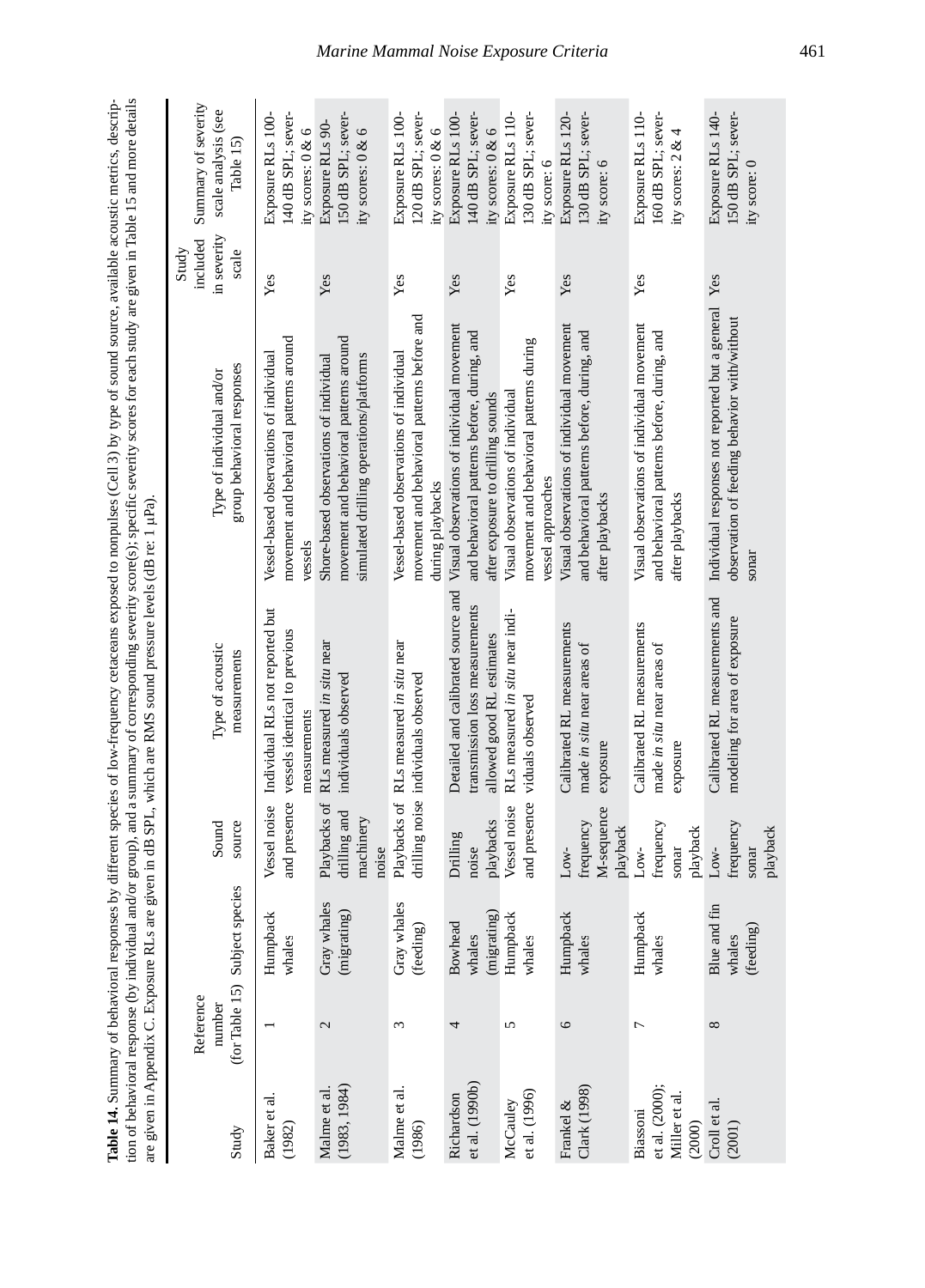| Table 14 (continued)         |                          |                                |                              |                                                                                          |                                                                                                                                               |                                           |                                                              |
|------------------------------|--------------------------|--------------------------------|------------------------------|------------------------------------------------------------------------------------------|-----------------------------------------------------------------------------------------------------------------------------------------------|-------------------------------------------|--------------------------------------------------------------|
| Study                        | Reference<br>number      | (for Table 15) Subject species | source<br>Sound              | Type of acoustic<br>measurements                                                         | group behavioral responses<br>Type of individual and/or                                                                                       | included<br>in severity<br>scale<br>Study | Summary of severity<br>scale analysis (see<br>Table 15)      |
| Hammond<br>Palka &<br>(2001) |                          | Minke whales                   | Vessel noise                 | and presence environmental characteristics                                               | RL estimates based on source and Visual observations of individual and group<br>movements and behavioral patterns during<br>vessel approaches | Yes                                       | Exposure RLs 110-<br>120 dB SPL; sever-<br>ity score: 3      |
| et al. (2004)<br>Nowacek     | $\overline{10}$          | Right whales                   | nonpulses<br>several         | Playbacks of Subjects wore calibrated tags that<br>measured RL and behavior/<br>movement | Detailed measurements of vocal and physical<br>reactions of animals before, during, and after<br>playbacks                                    | Yes                                       | Exposure RLs 120-<br>150 dB SPL; sever-<br>ity scores: 0 & 7 |
| Dahlheim<br>(1987)           | Not included Gray whales |                                | of nonpulses<br>Playbacks    | Insufficient data for this analysis                                                      | Visual and acoustic observations of individuals No                                                                                            |                                           | $\stackrel{\triangle}{\geq}$                                 |
| et al. (1999)<br>Borggaard   | Not included Various     | cetaceans                      | Industrial<br>noise          | Some RL measurements and<br>modeling in area                                             | Insufficient data on individual responses for<br>this analysis                                                                                | $\overline{\mathsf{x}}$                   | N/A                                                          |
| Clark (2000)<br>Frankel &    | Not included Humpback    | whales                         | source<br><b>ATOC</b>        | Some RL measurements and<br>modeling in area                                             | Insufficient data on individual responses for<br>this analysis                                                                                | $\mathsf{S}^{\mathsf{O}}$                 | N/A                                                          |
| Urban (2000)<br>Schick &     | Not included Bowhead     | whales                         | Drillships                   | Insufficient data for this analysis                                                      | Visual observations of individuals around rigs                                                                                                | $\mathsf{S}^{\mathsf{O}}$                 | $\mathbb{N}\mathbb{A}$                                       |
| Clark (2002)<br>Frankel &    | Not included Humpback    | whales                         | source<br><b>ATOC</b>        | Some RL measurements and<br>modeling in area                                             | Insufficient data on individual responses for<br>this analysis                                                                                | $\frac{1}{2}$                             | $\sum_{i=1}^{n}$                                             |
| Jahoda et al.<br>(2003)      | Not included Fin whales  |                                | Vessel noise<br>and presence | Insufficient data for this analysis                                                      | Visual observations of individuals during<br>approaches                                                                                       | $\frac{1}{2}$                             | N/A                                                          |
| Mobley<br>(2005)             | Not included Humpback    | whales                         | source<br><b>ATOC</b>        | Some RL measurements and<br>modeling in area                                             | Insufficient data on individual responses for<br>this analysis                                                                                | $\tilde{\mathbf{z}}$                      | N/A                                                          |

## 462 *Southall et al.*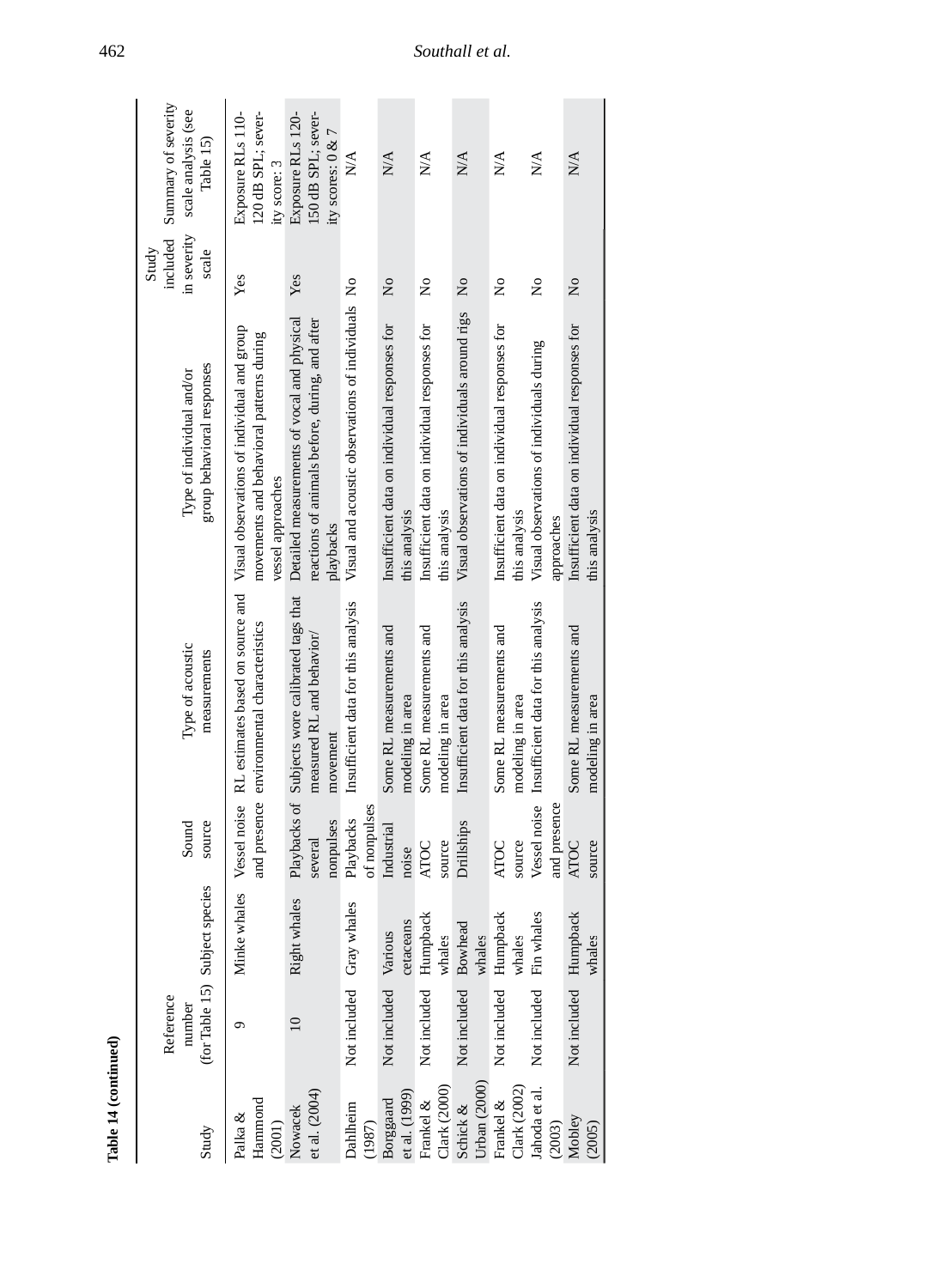**Table 15.** Number (in **bold**) of low-frequency cetaceans (individuals and/or groups) reported as having behavioral responses to nonpulses; responses were categorized into 10-dB RL bins, ranked by severity of the behavioral response (see Table 4 for severity scaling), and combined with other observations having the same RL/severity score. A summary of the individual studies included in this table is given in the "Low-Frequency Cetaceans/Nonpulses (Cell 3)" section of this chapter. Parenthetical subscripts indicate the reference reporting the observations as listed in Table 14.

|                   |                 |                   |                      |                       |                   |                    | Received RMS sound pressure level (dB re: $1 \mu Pa$ ) |                   |                   |                 |                   |                        |
|-------------------|-----------------|-------------------|----------------------|-----------------------|-------------------|--------------------|--------------------------------------------------------|-------------------|-------------------|-----------------|-------------------|------------------------|
| Response<br>score | $80$ to<br>< 90 | $90$ to<br>< 100  | 100 to<br>< 110      | 110 to<br>< 120       | $120$ to<br>< 130 | $130$ to<br>< 140  | $140$ to<br>< 150                                      | $150$ to<br>< 160 | $160$ to<br>< 170 | 170 to<br>< 180 | $180$ to<br>< 190 | 190 to<br>${}_{<}$ 200 |
| 9                 |                 |                   |                      |                       |                   |                    |                                                        |                   |                   |                 |                   |                        |
| $\,8\,$           |                 |                   |                      |                       |                   |                    |                                                        |                   |                   |                 |                   |                        |
| 7                 |                 |                   |                      |                       |                   | 2.5<br>(10)        | 1.5<br>(10)                                            |                   |                   |                 |                   |                        |
| 6                 |                 | 4.9<br>(2)        | 7.4<br>(1, 2, 4)     | 16.2<br>(1, 2, 3, 5)  | 13.6<br>(2, 5)    | 4.2<br>(1, 2)      | 0.8<br>(2)                                             |                   |                   |                 |                   |                        |
| 5                 |                 |                   |                      |                       |                   |                    |                                                        |                   |                   |                 |                   |                        |
| $\overline{4}$    |                 |                   |                      | 3.0<br>(5, 7)         | 1.0<br>(7)        |                    | 1.0<br>(7)                                             |                   |                   |                 |                   |                        |
| 3                 |                 |                   | 1,117<br>(9)         | 0.27<br>(6)           |                   |                    |                                                        |                   |                   |                 |                   |                        |
| 2                 |                 |                   | 0.5<br>(7)           | 4.0<br>(7)            | 5.0<br>(7)        | 2.0<br>(7)         | 1.0<br>(7)                                             |                   |                   |                 |                   |                        |
| 1                 |                 |                   |                      |                       |                   |                    |                                                        |                   |                   |                 |                   |                        |
| $\overline{0}$    | 1.1<br>(2)      | 82.6<br>(2, 3, 4) | 33.9<br>(1, 2, 3, 4) | 7.08<br>(2, 4, 6, 10) | 7.2<br>(4, 10)    | 1.45<br>(2, 8, 10) |                                                        |                   |                   |                 |                   |                        |

field may have been more tolerant of exposures because of motivation to return to a safe location (Costa et al., 2003) or motivation to approach enclosures holding prey items (Jacobs & Terhune, 2002).

## *Pinnipeds in Air/Nonpulses (Cell 15)*

There has been considerable effort to study the effects of aerial nonpulse sounds on pinniped behavior, primarily involving rocket launches, aircraft overflights, powerboat approaches, and construction noise. Unfortunately, as discussed in Appendix C, many of the studies are difficult to interpret in terms of exposure RL and individual or group behavioral responses. In many cases, it was difficult or impossible to discern whether the reported behavioral response was induced by the noise from a specific operation or some correlated variable such as its visual presence. For these reasons, most of the observational studies of behavioral disturbance were not appropriate for scoring behavioral responses relative to exposure RL. However, a number of the technical reports and analyses of rocket launches are relevant for this cell and contain sufficiently detailed information regarding estimated RLs. These observations are, however, complicated by the fact that all studies were conducted in the same general area with subjects likely habituated to the presence of launch noise. Further, in many cases, exposures contained both a nonpulse component and a pulse component (described below). Only those observations (Thorson et al., 1999, 2000b; Berg et al., 2002) for which there was clearly just nonpulse exposure were considered in the severity scaling analyses for this condition.

The limitations of these and other potentially applicable studies resulted in a very limited data set for use in this analysis (see summary in Table 22 and severity scaling analysis in Table 23). As a general statement from the available information, pinnipeds exposed to intense (~110 to 120 dB re:  $20 \mu Pa$ ) nonpulse sounds tended to leave haulout areas and seek refuge temporarily (minutes to a few hours) in the water, whereas pinnipeds exposed to distant launches at RLs ~60 to 70 dB re: 20 µPa tended to ignore the noise. It is difficult to assess the relevance of either of these observations to naïve individuals, however, given the repeated exposure of study colonies to such noise events and the potential that observed individuals were habituated. Due to the limitations of available data, it is not currently possible to make any further general characterizations regarding this condition.